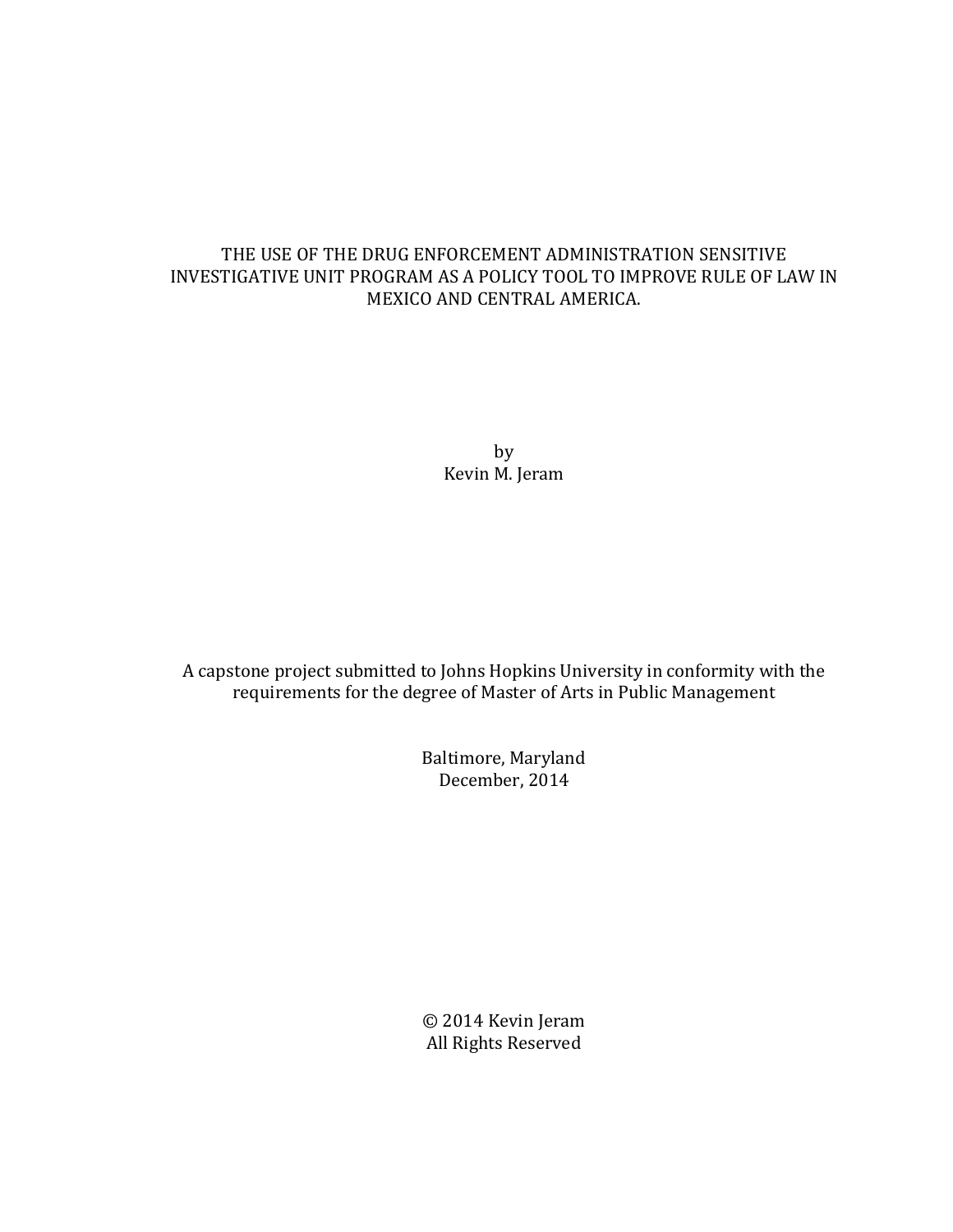# **TABLE OF CONTENTS:**

| Figure 1. "Killing Fields" Murders per 100,000 people, Guatemala, Honduras, El |
|--------------------------------------------------------------------------------|
|                                                                                |
|                                                                                |
|                                                                                |
|                                                                                |
|                                                                                |
|                                                                                |
|                                                                                |
|                                                                                |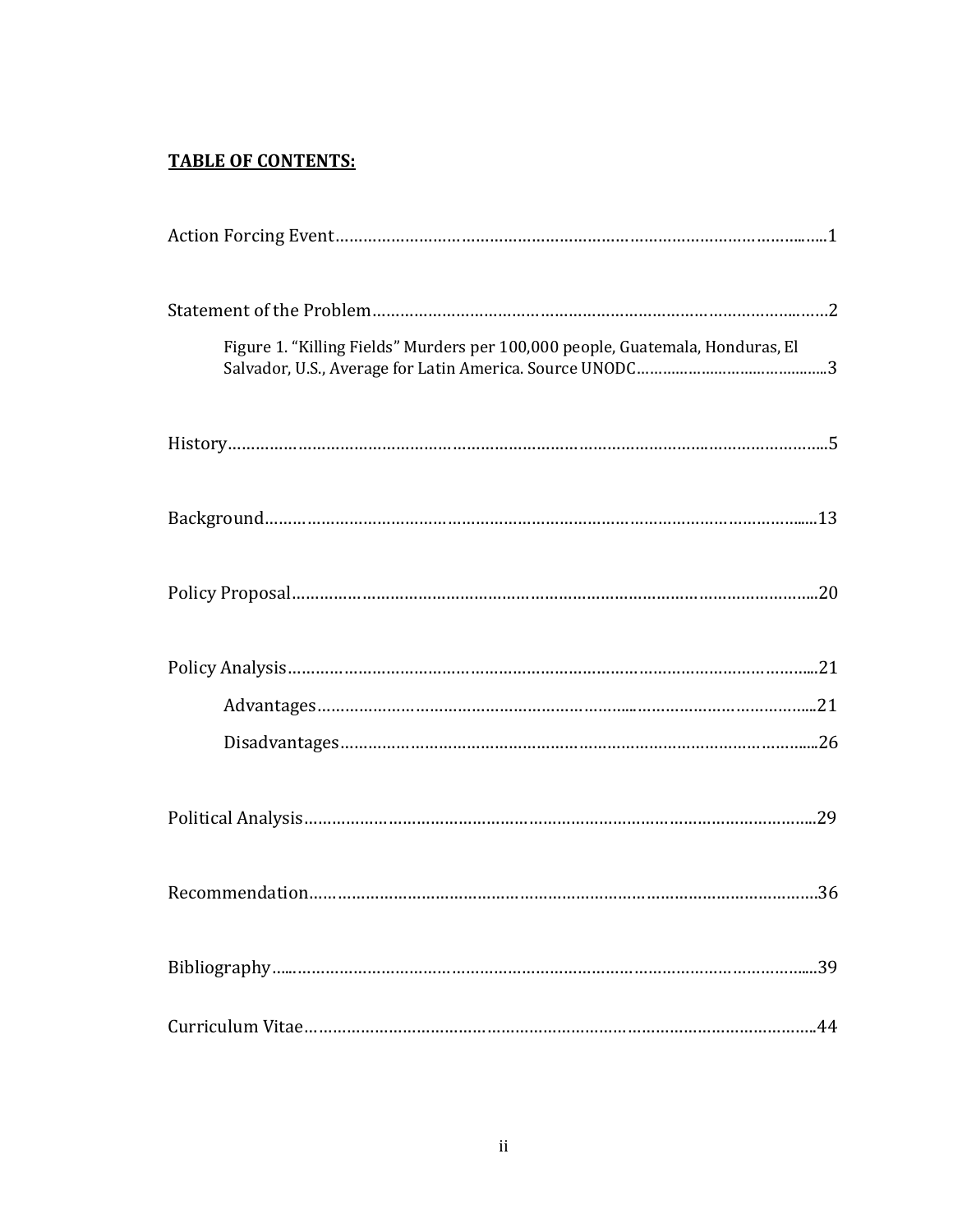#### **MEMORANDUM**

**TO: Director Shaun Donovan, Office of Management and Budget FROM: Administrator Michelle Leonhart, Drug Enforcement Administration CC: Attorney General Erick Holder, Department of Justice CC: Acting Director Michael Botticelli, Office of National Drug Control Policy DATE: September 9, 2014. TOPIC: Request for Increased Appropriations for Expansion of the Drug** 

**Enforcement Administration, Sensitive Investigative Unit Program in Mexico and Central America.** 

**\_\_\_\_\_\_\_\_\_\_\_\_\_\_\_\_\_\_\_\_\_\_\_\_\_\_\_\_\_\_\_\_\_\_\_\_\_\_\_\_\_\_\_\_\_\_\_\_\_\_\_\_\_\_\_\_\_\_\_\_\_\_\_\_\_\_\_\_\_\_\_\_\_\_\_\_\_\_\_\_\_\_\_\_\_\_\_\_\_\_\_\_\_\_\_\_\_**

# **ACTION FORCING EVENT:**

l

A recent spike in violence in Mexico and Central America has weakened the already precarious rule of law and further destabilized the region. Ongoing drugfueled violence is cited as one of the underlying causes of the recent influx of illegal immigration to the United States.<sup>1</sup> Since 2008, the US Congress has appropriated \$2.1 billion in support of the Merida Initiative and over \$350 million for the Central American Regional Security Initiative (CARSI) but corrupt law enforcement

<sup>1</sup>Gonzalez-Barrera, Ana, Krogstad, Jens Manuel, Lopez, Mark Hugo, "DHS: Violence, poverty, is driving children to flee Central America to U.S." *Pew Research Center*, July 1, 2014.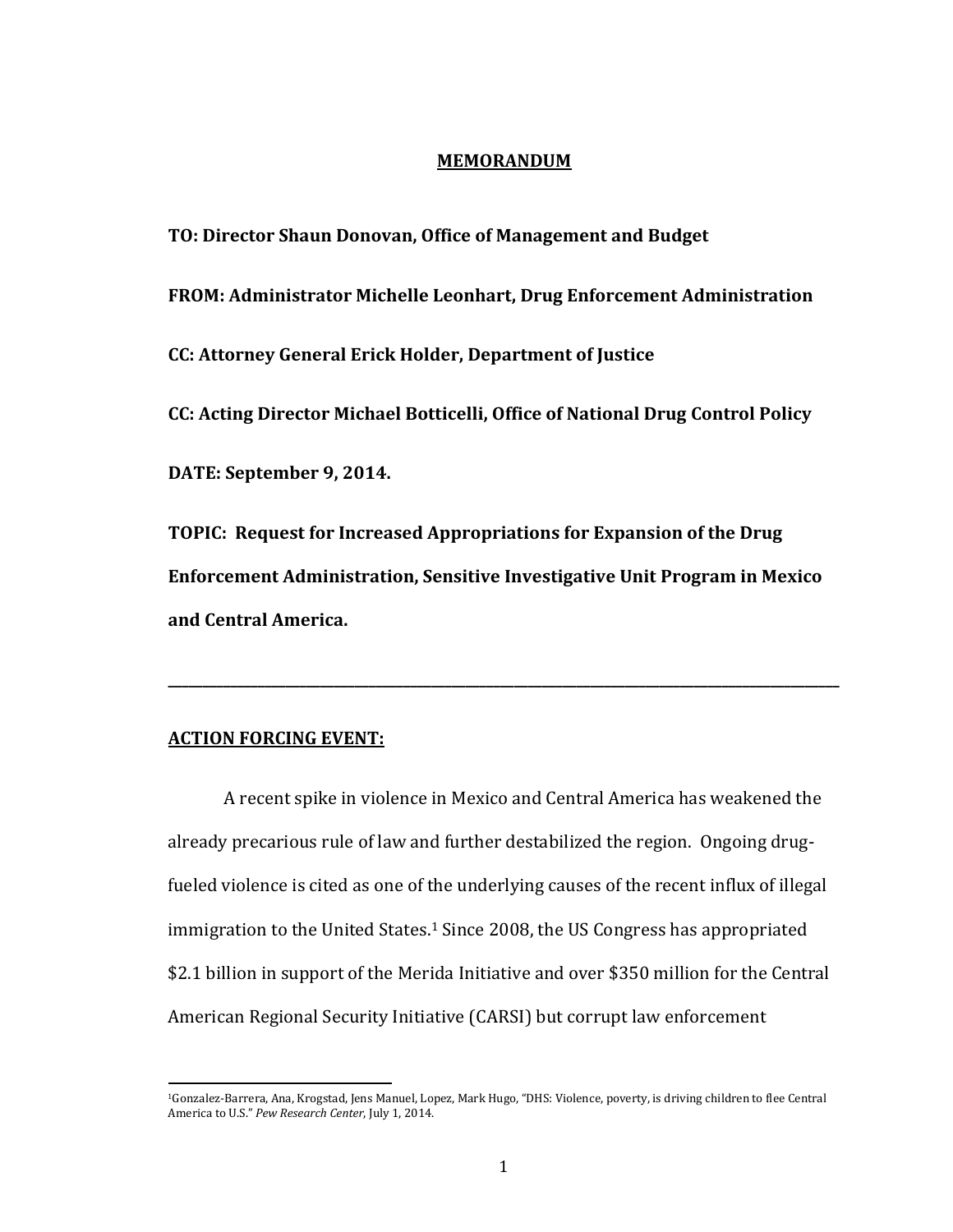institutions in Mexico and Central American as well as a lack of coordination by US agencies have limited the success of these programs. <sup>2</sup>

### **STATEMENT OF THE PROBLEM:**

l

Security is a pre-condition for sustainable development. U.S. foreign assistance and training programs targeted at reforming and professionalizing Mexican and Central American law enforcement institutions in order to improve security in the region have been largely ineffective. Merida Initiative and CARSI funding utilized to purchase equipment and provide training and technical assistance has had a questionable return on investment as these initiatives are being undermined by pervasive corruption. In addition, the implementation of these training programs have been uncoordinated and confused by the US government. A myriad of government agencies with varying levels of experience and many lacking long-term commitment and sustainable goals are working independently to provide equipment and training in a jumbled effort to reform and increase the capabilities of Mexican and Central American law enforcement institutions.<sup>3</sup>

The need for training in the region is unquestionable. Transparency International's 2013 corruption perception index ranks Mexico as 106th out of 177 ranked countries, Guatemala 123<sup>rd</sup>, El Salvador 83<sup>rd</sup>, Honduras 140<sup>th</sup>, compared to

<sup>&</sup>lt;sup>2</sup> US Department of State Website, "Merida Initiative." [http://www.state.gov/j/inl/merida/.](http://www.state.gov/j/inl/merida/) Accessed 9/08/14.

<sup>&</sup>lt;sup>3</sup> Government Accounting Office, Report to the Ranking Member, Subcommittee on National Security, Homeland Defense and Foreign Operations, Committee on Oversight and Government Reform, House of Representatives, "FOREIGN POLICE ASSISTANCE, Defined Roles and Improved Information Sharing Could Enhance Interagency Collaboration" GAO-12-534, May 2012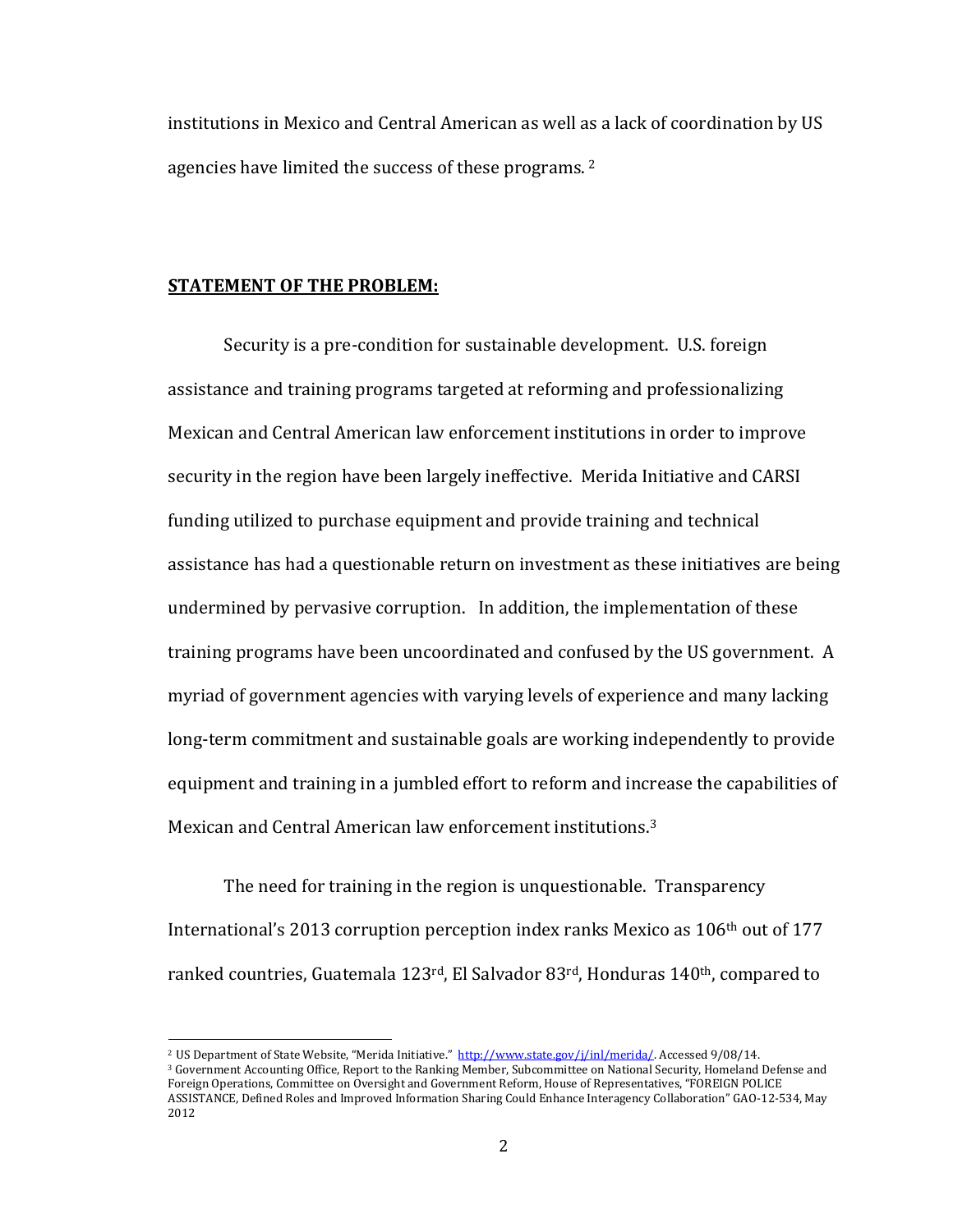the U.S. which was ranked 19<sup>th</sup>.<sup>4</sup> In Mexico, only 13% of all crimes are reported because of the citizenry's fear of police corruption. **5** This is understandable since over 80% of all homicides are never solved.6 In much of Central America the situation is even worse.

The Northern Triangle countries of Central America, El Salvador, Guatemala and Honduras, are experiencing an explosion in homicide rates. A 2012 U.N. Office on Drugs and Crime (UNODC) study estimated that in 2012 Mexico had a homicide rate of 21.5 deaths per 100,000 habitants. This was overshadowed by El Salvador's rate of 41.2, Guatemala's rate of 39.9 and Honduras' rate of 90.4.<sup>7</sup>



The universal corruption in all of these countries' law enforcement

organizations combined with structural weaknesses and lack of capacity in criminal

 $\overline{a}$ 

<sup>4</sup>Transparency International Website, "Corruption Perceptions Index 2013." http://cpi.transparency.org/cpi2013/results/. Accessed 9/27/2014.

<sup>5</sup> Gobierno Federal de México, Instituto Nacional de Estadísticas y Geografía (INEGI), "2012 Encuesta Nacional de Victimización y Percepción sobre Seguridad Publica."

<sup>6</sup> Zepeda, Guillermo, "Seguridad y Justicia Penal en los Estados: 25 Indicadores de Nuestra Debilidad Institucional" *México Evalúa*, March 2012.

<sup>7</sup> U.N. Office on Drugs and Crime (UNODC), "Global Study on Homicide 2013: Trends, Contexts, Data." March 2014.

<sup>8</sup> "Central America, Out of control", *The Economist*, March 9th, 2013.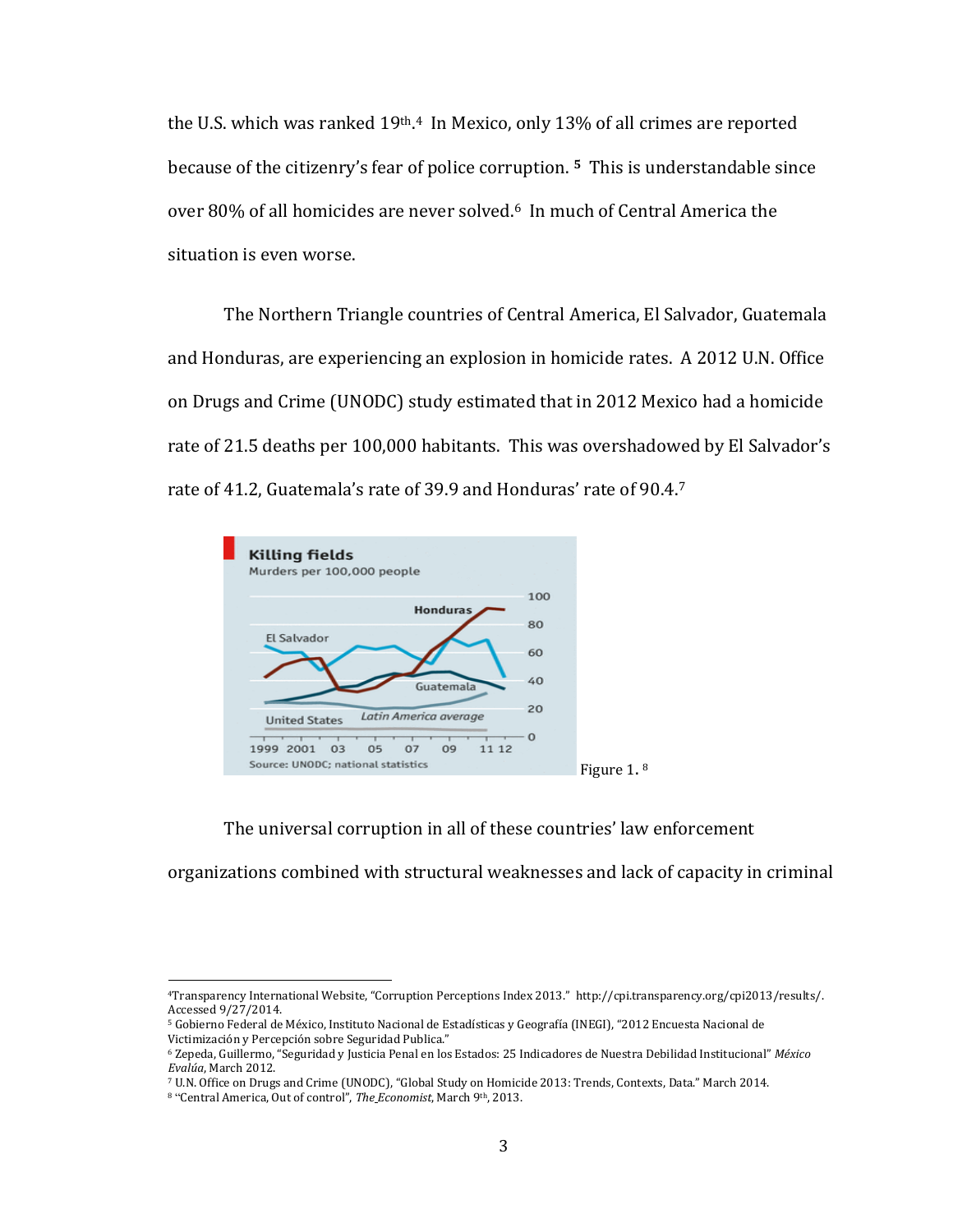justice institutions makes solving homicides nearly impossible and severely impacts any U.S. assistance and training initiatives.

As of May 2013, over 19,000 police officers were trained under the Merida and CARSI Initiatives.<sup>9</sup> The success or failure of these training programs is difficult to measure as metrics used by the U.S. State Department to judge the Merida Initiative and CARSI merely cite the quantity of officers trained and make no qualitative assessments. Currently, there is no requirement to follow up with officers to determine if the training received has been retained and implemented.<sup>10</sup> In most U.S. training initiatives there is no further interaction with U.S. officials after an officer completes a training program.

Another critical issue is the lack of continuity in U.S. sponsored training programs. Officials in the State Department's Bureau of International Narcotics and Law Enforcement (INL) normally serve a two-year term before rotating to a new position and rarely have an opportunity to properly brief their replacement. This frequently leads to a duplication of effort and a repeat of past errors due to lack of continuity in personnel.<sup>11</sup>

To exacerbate the problem, INL frequently utilizes contractors to implement training programs in Mexico and Central America whose motives are profit and whose previous experience in a municipal police department does not translate well

<sup>9</sup>U.S. Congress, House Committee on Foreign Affairs, Subcommittee on the Western Hemisphere, "U.S.-Mexico Security Cooperation: An Overview of the Merida Initiative 2008–Present." 113th Congress., 1st session, CQ Congressional Transcripts, May 23, 2013.

<sup>10</sup> State Department, Office of Inspector General, "Inspection of the Bureau of International Narcotics and Law Enforcement Affairs." ISP-I-14-24. September 2014.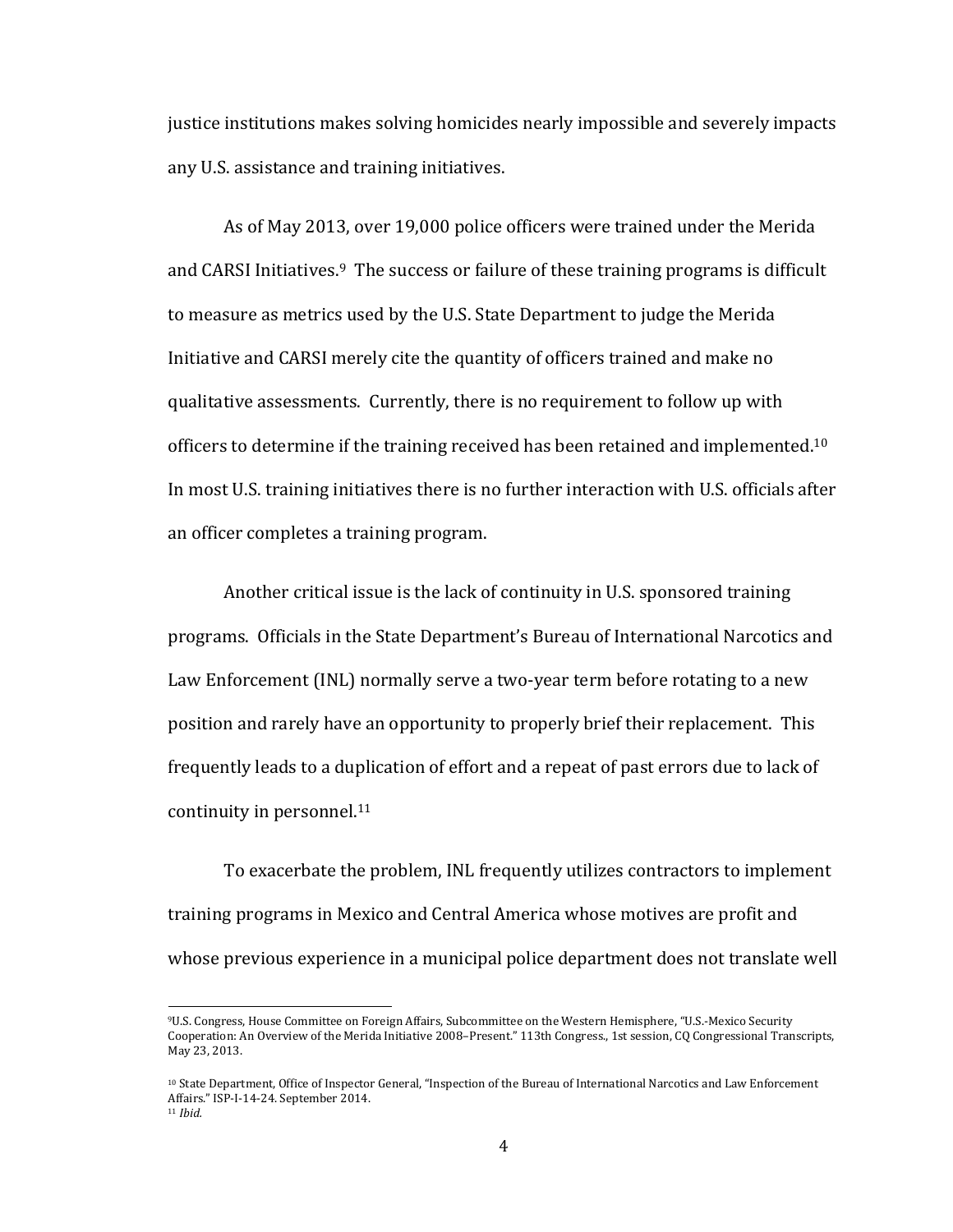to the Latin American environment. Contract companies also frequently utilize exmilitary officers whose training methods may not be appropriate for civilian police especially in critical areas such as the use of lethal force or evidence collection. Even successful training initiatives such as the Mexican Federal Law Enforcement training center in San Luis de Potosi, where U.S. federal agents as well as state and local officers trained new Mexican Federal police recruits can be frustrated by a lack of support by the host nation government. Many of the new officers trained in this program were not subsequently offered positions by the Mexican government due to a lack of funding or were purged during the change of administration in 2012.

# **HISTORY:**

 $\overline{\phantom{0}}$ 

Police corruption in Mexico and Central America is not a new phenomenon. In fact, its roots can be traced back to Spanish colonial rule where officials in the new world paid the Crown for their position of colonial authority and then extracted a salary from the population in the form of bribes. This tradition continues today in Mexico and Central America where poorly paid police officers supplement their salary in a similar manner.<sup>12</sup>

Until recent history, endemic police corruption in Latin America was of little concern to the U.S. government. This changed after World War II and the onset of the Cold War. The U.S. government first began police training initiatives in Latin

**<sup>12</sup>** Lomnitz, Claudio, "Understanding history of corruption in Mexico." *The University of Chicago Chronicle*, Nov. 27, 1995, Vol. 15, No. 6.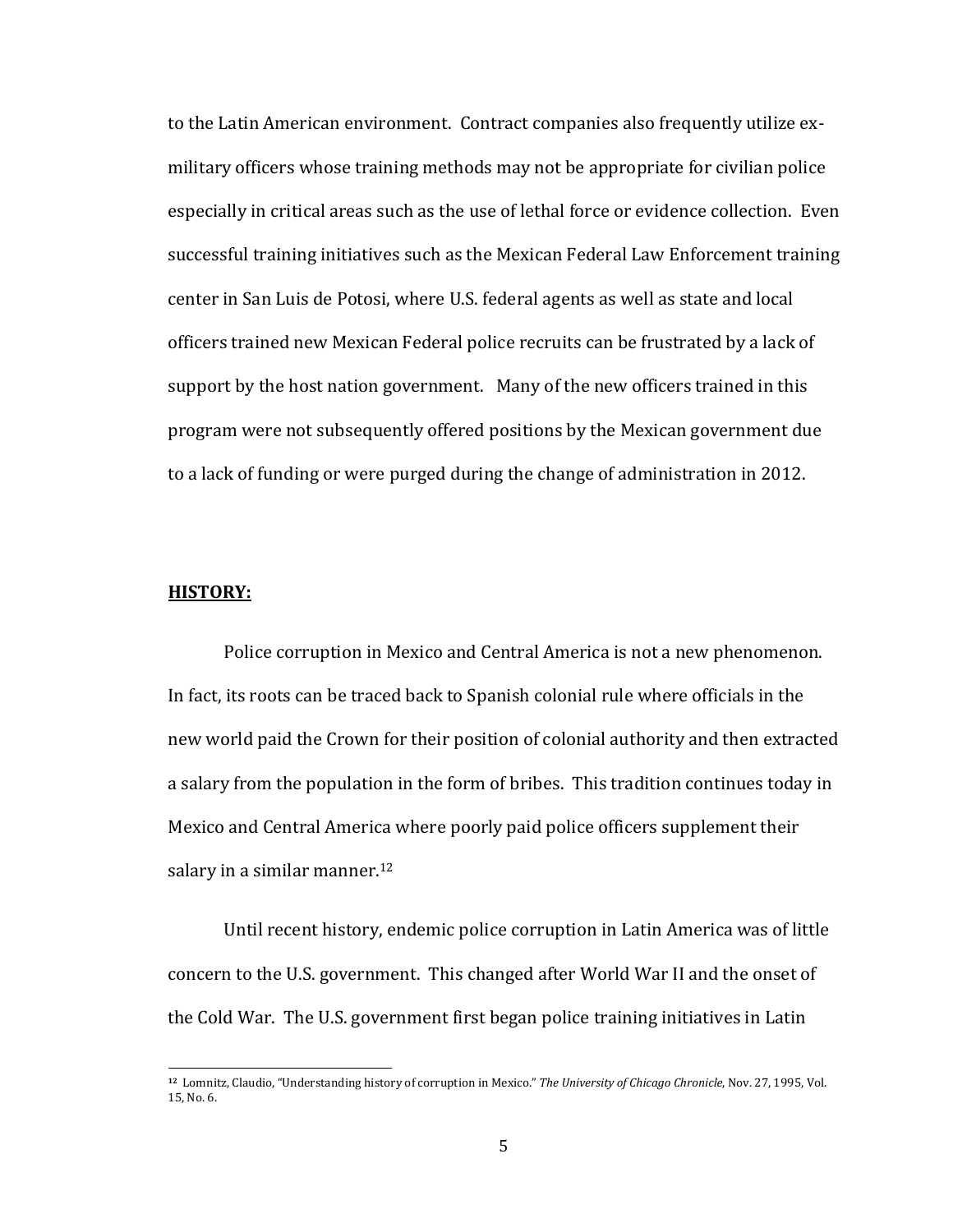America in 1954 with the founding of the Overseas Internal Security Program. This organization's function was later moved into the U.S. Agency for International Development (USAID) and named the Office of Public Safety (OPS) where it trained numerous Latin American police officers at locations in Panama and in Washington, DC.<sup>13</sup>

The OPS training program was criticized as being an extension of the Central Intelligence Agency (CIA), whose primary focus at the time was to train police officers to fight communist insurgents in their respective countries.14 This anticommunist emphasis led to allegations of misconduct and human rights abuses by OPS officials and resulted in Congress adding Section 660 to the 1961 Foreign Assistance Act. Section 660 prohibited the use of foreign aid to support training programs for police, prisons or other institutions of justice.15 The unintended consequences of this law can arguably been seen in Latin America today. Due to this prohibitive legislation, Congress must specifically authorize funding for every foreign police training activity on a case-by-case basis.

The "War on Drugs" was arguably started under President Nixon in the 1970's; it was in the 1980's and early 1990's when large amounts of foreign aid were approved for the training and equipping of our foreign law enforcement partners. One of the first major appropriations was H.R. 3611, the International Narcotics Control Act of 1989. This bill provided \$115 million for international

<sup>13</sup>Sylvan, David and Majeski, Stephen, "*U.S. Foreign Policy in Perspective: Clients, Enemies, and Empire."* New York: Routledge, 2009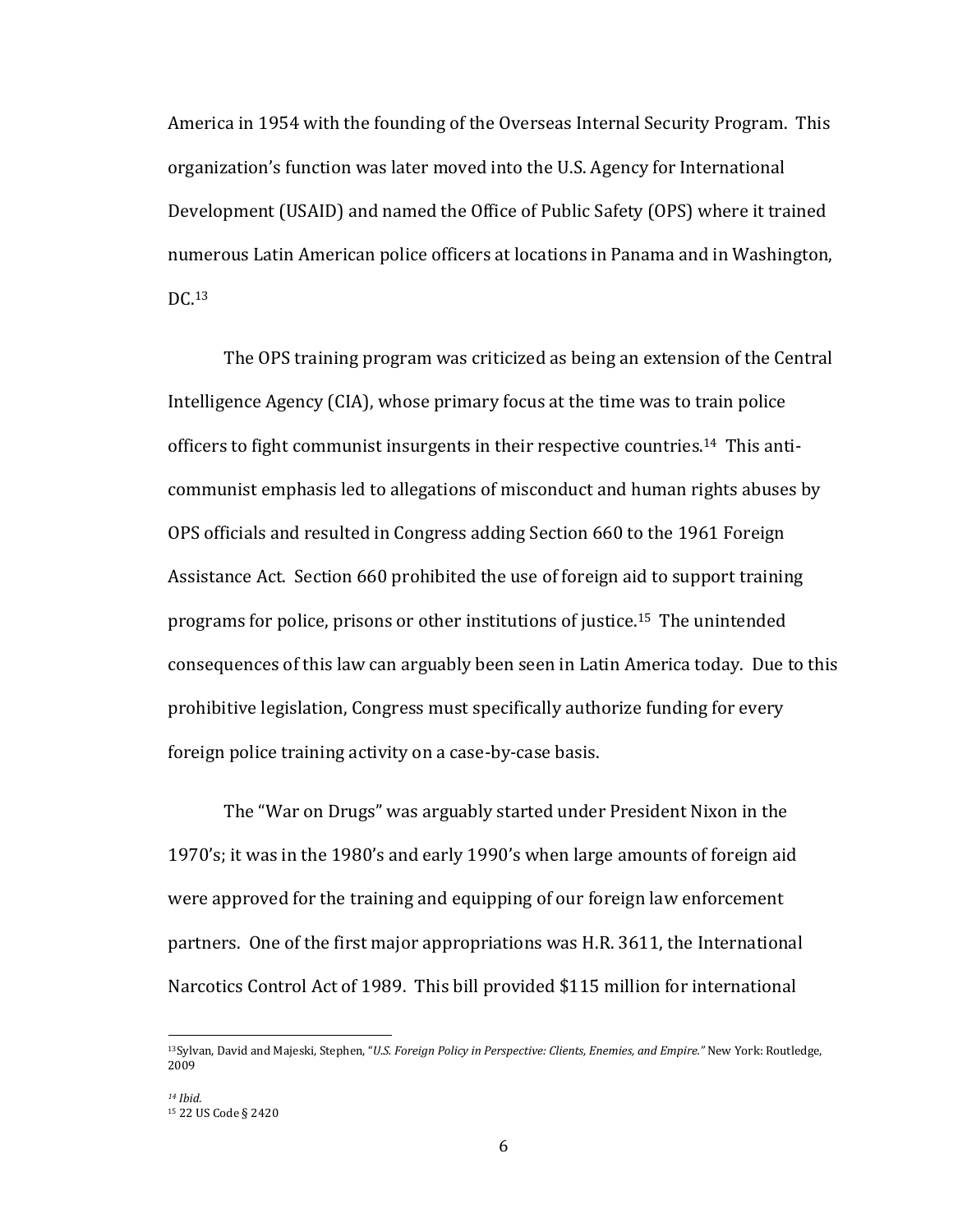narcotics control assistance and an additional \$125 million for military and law enforcement assistance to Colombia, Peru, and Bolivia.<sup>16</sup>

The initial focus of the war on drugs was on the Andean Region as it is the only area of the world where large-scale cocaine production is possible. This is due to the unique stable climate and high altitude. Aid to the region continued for years but changed significantly on March 9, 2000, when the 106th Congress, House Appropriations Committee, approved an emergency supplemental appropriations bill that included \$1.4 billion in funding for counter-narcotics efforts in Colombia.<sup>17</sup> This funding commitment has continued to the present and is commonly referred to as Plan Colombia. It is arguably the U.S. government's most successful recent foreign assistance program and it is credited with bringing Colombia back from the brink of anarchy.18 In 2000, Colombia was faced with a situation similar to that of Mexico and Central America today with weak rule of law and rising homicide rates, much greater in per capita terms than what Mexico has experienced in recent years. A combination of political will by the Uribe Administration and U.S. foreign assistance, to include numerous training initiatives, allowed Colombia to bring down its notoriously high murder and kidnapping rates as well as reform its corrupt law enforcement institutions.<sup>19</sup>

Despite not receiving direct funding in the Plan Colombia appropriations, the U.S. Drug Enforcement Administration (DEA) played a crucial role in the success of

 $\overline{\phantom{0}}$ 

<sup>16</sup>Public Law 101-231

<sup>17</sup> Public Law. 106-246

<sup>18</sup> O'Hanlon, Michael E., Petraeus, David, "The Success Story in Colombia", *Brookings Institution*, September 24, 2013. <sup>19</sup> *Ibid.*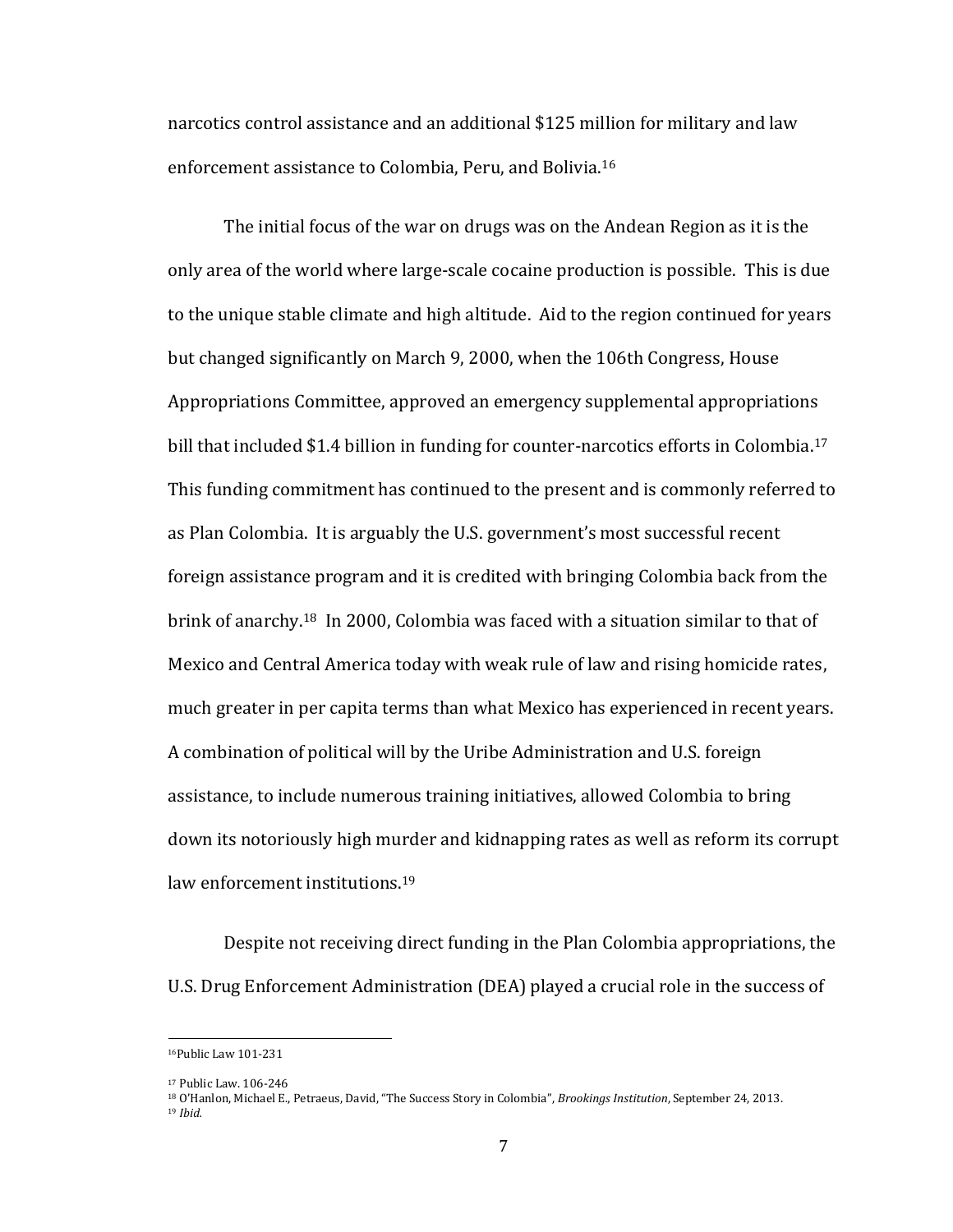this initiative. Since 2000, the DEA more than doubled the amount of Special Agents working in country with Colombian security forces and more importantly it tripled the size of the Sensitive Investigative Unit (SIU) Program.<sup>20</sup>

The SIU program formally began in 1997 but the underlying concept was born in the hunt for the notorious drug kingpin, Pablo Escobar. The Colombian National Police, with the assistance and direction of the DEA, formed a special police unit to hunt Escobar called the Search Block (*Bloque de Busqueda*). In an effort to root out the pervasive corruption that was thwarting efforts to capture Escobar, officers assigned to this special unit were required to pass a U.S. administered polygraph examination and background check. This vetting provided the DEA a reliable partner with whom they could share sensitive intelligence and conduct joint operations. The program worked and Escobar was gunned down on a rooftop while attempting to escape capture in 1993.21 The Colombian Search Block continued to demonstrate the success of this operational model and quickly tracked down and captured Gilberto and Miguel Rodriguez-Orejuela, the undisputed leaders of the Cali Cartel in 1995.

The success of the program did not go unnoticed and in 1997 Congress appropriated \$20 million for the formation of similar special police units in Mexico, Bolivia, Peru as well as Colombia and formally named the program the SIU.<sup>22</sup> Today, despite no augmentation in funding, the DEA-SIU program operates in thirteen

 $\overline{a}$ 

<sup>20</sup> Section Chief Valerie Nickerson, DEA Office of Global Enforcement, interviewed by author, Arlington, VA, December 1, 2015. <sup>21</sup> Bowden, Mark, "*Killing Pablo: The Hunt for the World's Greatest Outlaw*" New York: Atlantic Monthly Press, 2001 <sup>22</sup> U.S. Department Of Justice, Office Of The Inspector General Audit Division, "The Drug Enforcement Administration's International Operations", Audit Report 07-19, February 2007.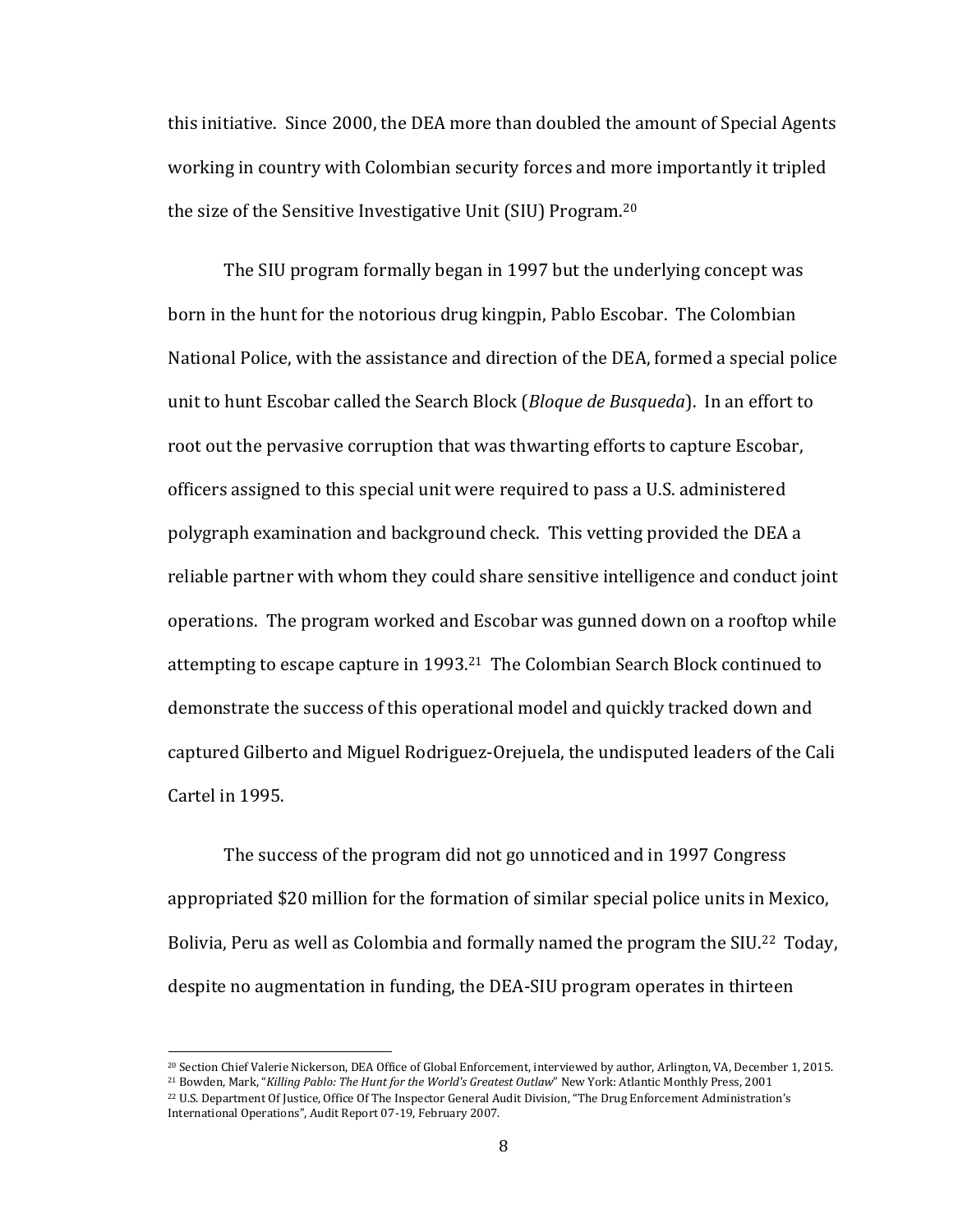different countries; Mexico, Colombia, Peru, Ecuador, Paraguay, Dominican Republic, Panama, Guatemala, Honduras, Thailand, Afghanistan, Ghana and Nigeria.<sup>23</sup>

While Plan Colombia never directly appropriated funding for the DEA-SIU program, some money trickled down through INL and assisted in financially supporting these specialized units. Today, Colombia boasts eight SIU units and over 300 officers in the program. Two of the top eight police generals in Colombia are SIU veterans and alumni of the mandatory five-week training program held at the DEA Academy in Quantico.<sup>24</sup>

 Despite being formed in 1997, the Mexican SIU program is only just recently beginning to show results similar to those achieved in Colombia. The relationship between the U.S. and Mexican governments is significantly different. The secession of Texas and the U.S.-Mexican War of 1846 still looms large in the psyche of Mexican officials. The kidnapping, torture and murder of DEA Special Agent Enrique Camarena in 1985, is still fresh in the memory of DEA and other U.S. law enforcement officials. Special Agent Camarena was kidnapped by his Mexican police counterparts and turned over to drug traffickers after spearheading a successful investigation that led to the seizure and destruction of a massive marijuana plantation in Mexico. When the Mexican government refused to assist in efforts to capture the responsible parties, the DEA took decisive action and forcibly produced several of the perpetrators of Agent Camerana's murder in U.S. court.

<sup>23</sup> Section Chief Valerie Nickerson, DEA Office of Global Enforcement, interviewed by author, Arlington, VA, December 1, 2015. <sup>24</sup> *Ibid.*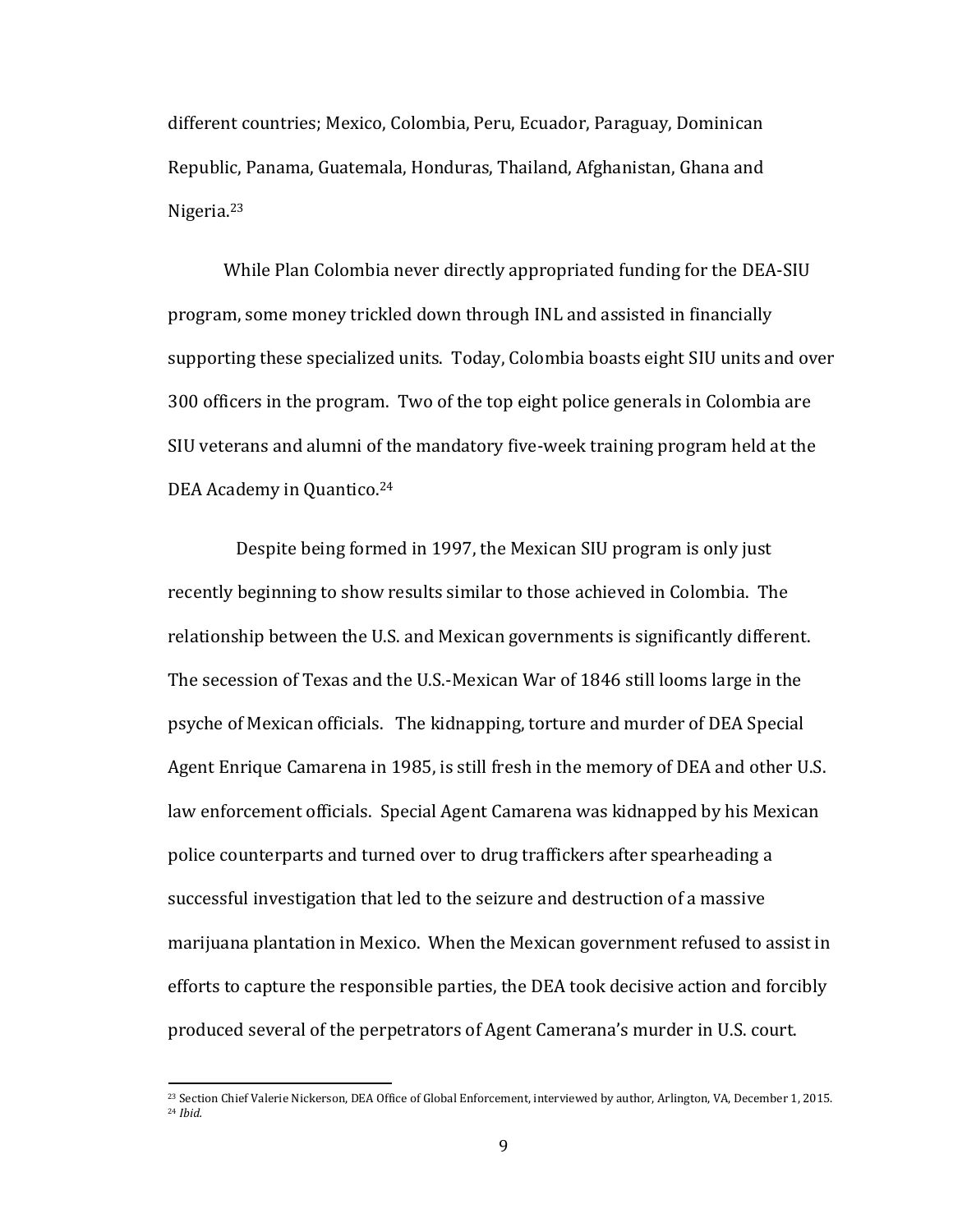While this action is credited with making the work of DEA agents abroad safer, it damaged the DEA and the U.S. government's relationship with Mexico for many years. The close collaboration enjoyed between DEA agents and Colombian National Police officers that made the SIU program so successful in Colombia does not exist in Mexico. Presently, all US federal law enforcement officers working in Mexico are prohibited by the Mexican Government from carrying firearms, a privilege which is enjoyed by U.S. federal law enforcement officers in most Latin American countries.

Despite this complex history, there has been a vast improvement in the U.S. government's relationship with Mexican law enforcement authorities. The change slowly began in 2000 when Vicente Fox of the Partido de Acción Nacional (PAN) won the presidency and broke the Partido Revolucionario Institucional's (PRI) seventy-one year strangle hold on power. His successor, President Felipe Calderon, also of the PAN, took a very aggressive stance against narco-traffickers and made use of Mexican military commandos to conduct high value target capture operations with great success. There was some trepidation with the 2012 return to power of the PRI but, President Enrique Peña Nieto has maintained the close collaboration of Mexican and U.S. security officials. This has resulted in a string of high value targets being captured, the most significant being the recent capture of Joaquin "Chapo" Guzman on February 22, 2014.<sup>25</sup>

<sup>25</sup> DEA Website Press Release," Dept. of Justice Statement on the Arrest of Joaquin "El Chapo" Guzman Loera" February 22, 2014. http://www.justice.gov/dea/divisions/hq/2014/hq022214.shtml. Accessed 11/05/2014.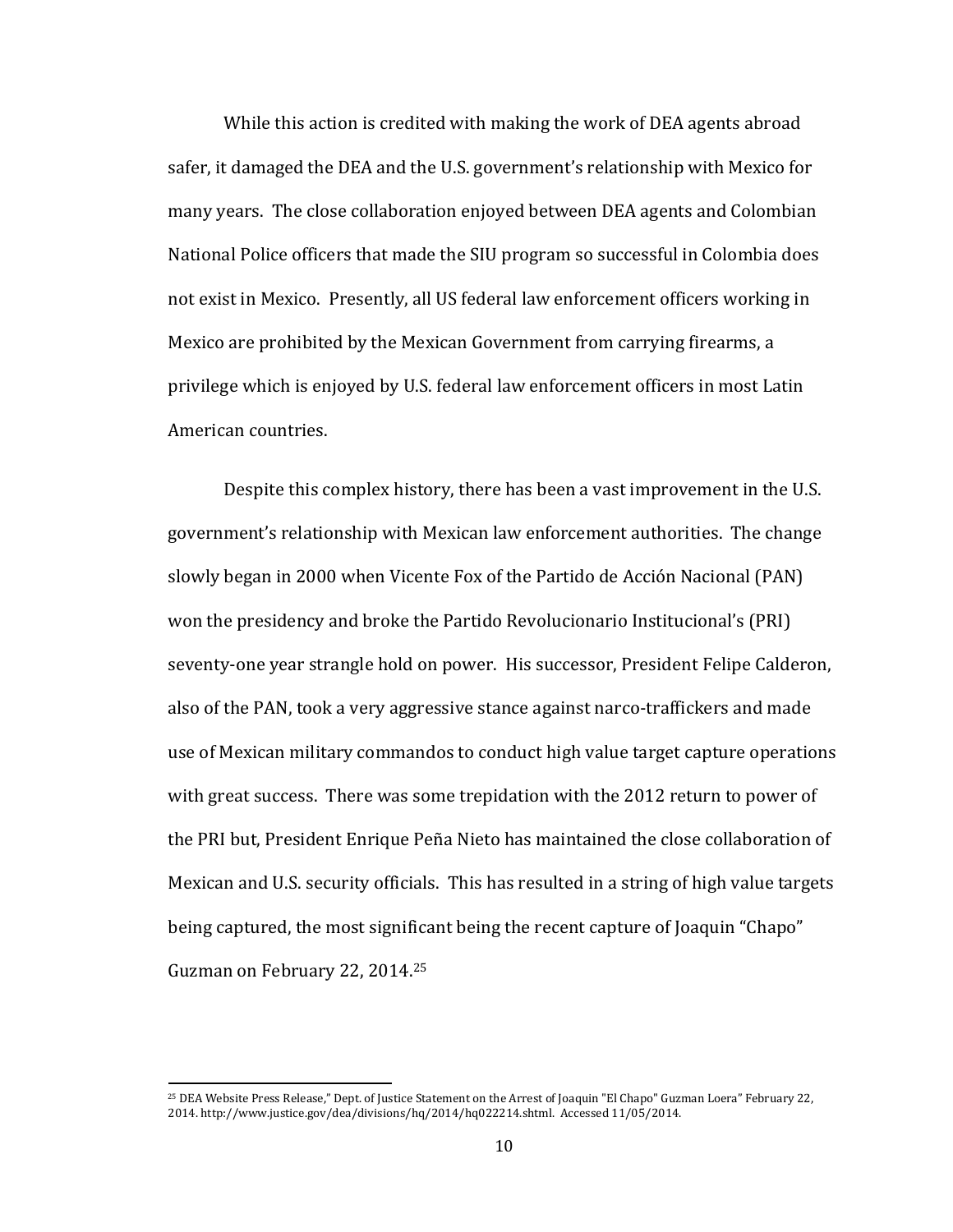Until recently, scant attention had been paid to Central America since the fall of the Iron Curtain. Guatemala and El Salvador suffered through horrible civil wars in the 1980's where the U.S. backed anti-communist government forces. During this era, El Salvador received more U.S. foreign aid than any other country in Latin American as it fought against the leftist, Farabundo Marti National Liberation Front (FMLN). 26 Although Honduras did not experience an outright civil war, it shared with its neighbors years of military dictatorship followed by fledgling democracies in the mid-1990s that were heavily influenced by powerful military leaders. Instead of promoting and fostering these new democratic neighbors, the U.S. largely ignored them.

The attention of the U.S. was drawn again to the northern triangle of Central America as successful anti-narcotics efforts in the Caribbean as well as in Colombia, Peru and Mexico pushed cocaine trafficking routes into Central America and caused the rapid escalation of homicide rates in the region. This "balloon effect" resulted in one particularly heavily exploited route where traffickers dispatched small aircraft loaded with cocaine from Venezuela to the remote eastern coast of Honduras. In response, the DEA and its newly formed Honduran SIU unit, with support from U.S. State Department helicopters stationed in Guatemala, initiated Operation Anvil. Under Operation Anvil, intelligence regarding suspected flights gathered from U.S. and Colombian radar stations was provided to Honduran security officials in order to coordinate and assist Honduran narcotics interdiction efforts.

<sup>26</sup> Ribando Seelke, Clare, "El Salvador: Political and Economic Conditions and U.S. Relations", *Congressional Research Service*, April 5, 2013.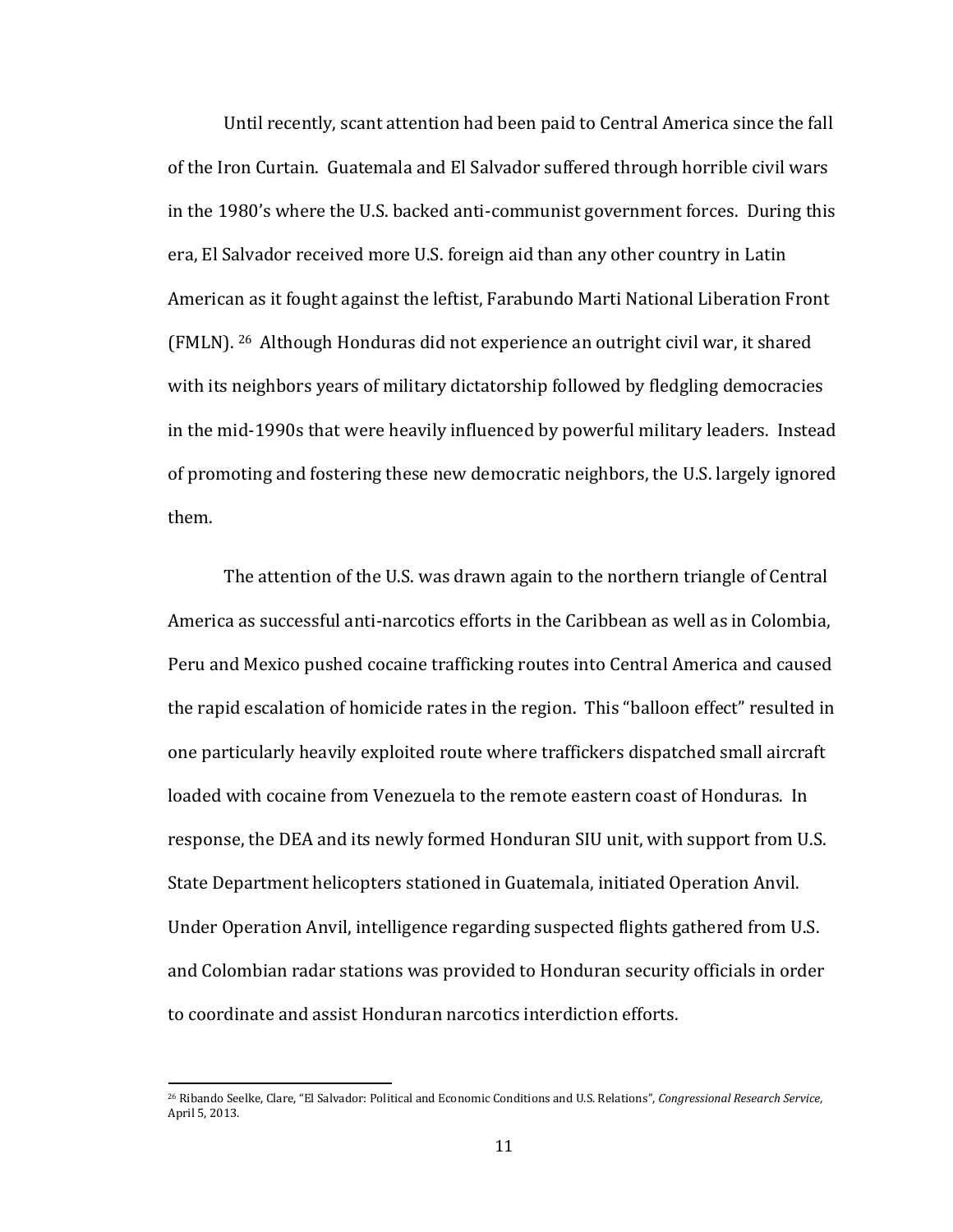The program was successful and resulted in over 4.7 tons of cocaine being seized and a vast reduction in suspect flights to Honduras.<sup>27</sup> However, significant problems with the program arose as Honduran pilots began shooting down uncooperative aircraft in violation of their official protocols and international law. In addition to the unauthorized shooting of civilian aircraft, a DEA led Honduran interdiction team was involved in a highly publicized shoot out with narcotics traffickers during an Operation Anvil mission on May 11th, 2012, in which four civilians were killed. These events led Senator Patrick Leahy to sponsor an effort to partially suspend foreign aid to Honduras and cancel further Operation Anvil missions.<sup>28</sup>

While Guatemala has not received the recent intense scrutiny of Honduras, the government did also make headlines in May of 2013 when they authorized the extradition of former president Alfonso Portillo to the Southern District of New York for narcotics related money laundering charges.<sup>29</sup> Guatemala formed a small SIU unit of approximately 50 members in 2005, which was credited with assisting in the investigation of former President Portillo. El Salvador does not currently have a DEA-SIU team and only recently passed legislation authorizing wiretaps. It does host the US State Department's International Law Enforcement Academy (ILEA) that provides advanced law enforcement training to officers through out all of Latin

<sup>27</sup> Damien Cave and Ginger Thompson, "U.S. Rethinks a Drug War After Deaths in Honduras," *New York Times*, October 12, 2012. <sup>28</sup> *Ibid.*

<sup>29</sup>Archibold, Randal, "Ex-Guatemalan President Extradited to U.S. in Corruption Case." *New York Times*, May 24, 2013.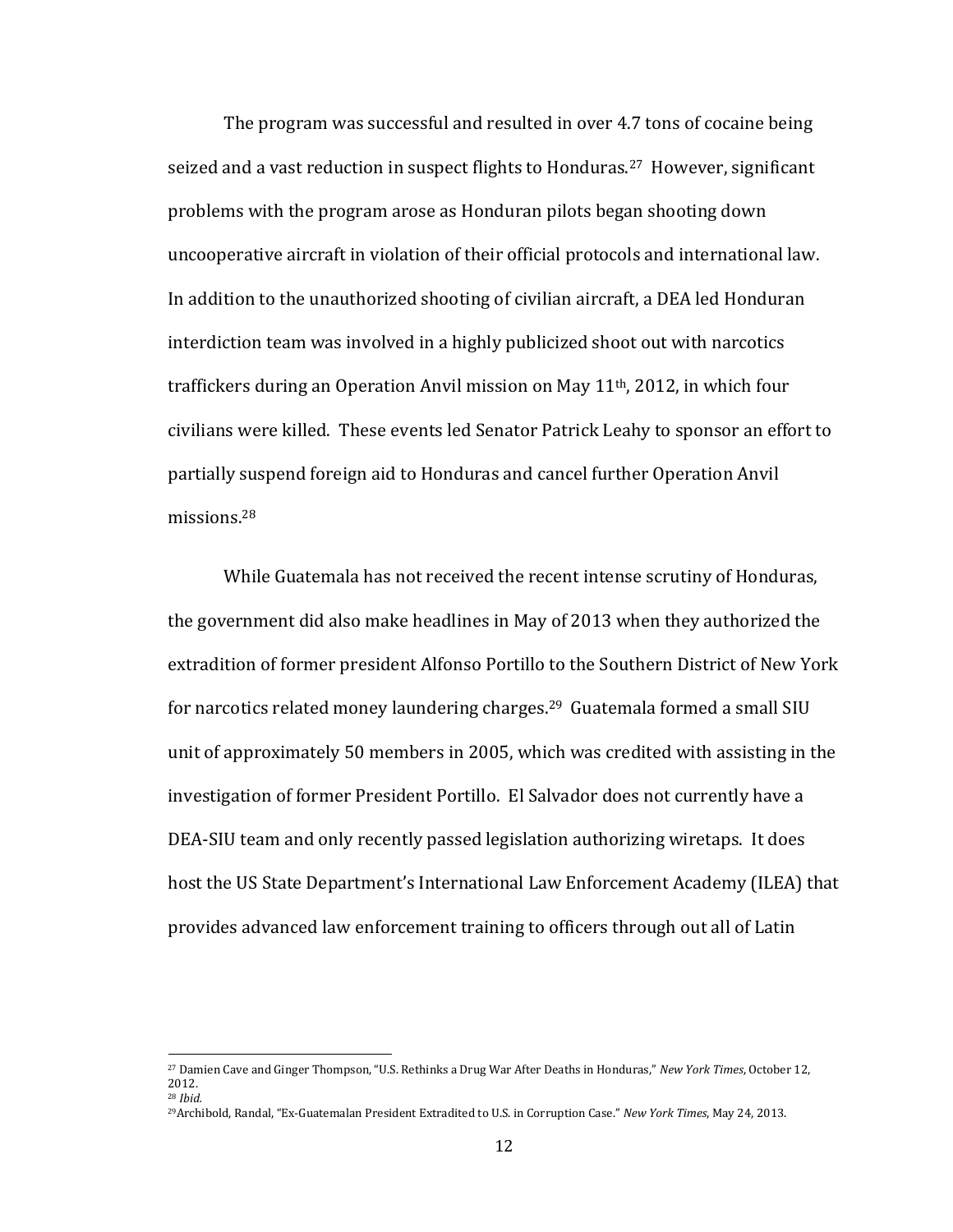America. It was established in 2005 and has trained almost 6,000 officers since that time.<sup>30</sup>

#### **BACKGROUND:**

l

The DEA-SIU program currently provides equipment, training and investigative collaboration and oversight to over 1,000 officers located in 13 different countries. The program in each country continues to grow as each SIU unit continues to slowly increase the number of vetted SIU officers. This increase in personnel has only been possible because INL offices in each SIU participant country have financially assisted the DEA with the ever-growing operational costs to administer these units. <sup>31</sup>

The repercussions of the government sequester and subsequent budget cuts are still being felt government wide. These spending cuts forced the DEA to reduce allocations to all of its programs and the SIU program was no exception. Despite these budgetary reductions, the DEA continued to expand the SIU program and in FY 2014 a new DEA-SIU unit was formed in Nigeria. West Africa has become of critical strategic importance not only because of the increasing threat of radical Islam in the region but, it also has become the preferred transit point for Colombian cocaine entering European markets. Weak governments and pliable law enforcement institutions have attracted drug traffickers who exploit the region's instability. One

<sup>30</sup> ILEA website, "ILEA San Salvador: Statistics" http://www.ileass.org.sv/page.php?id=16. Accessed 10/04/2014

<sup>31</sup> Section Chief Valerie Nickerson, DEA Office of Global Enforcement, interviewed by author, Arlington, VA, December 1, 2015.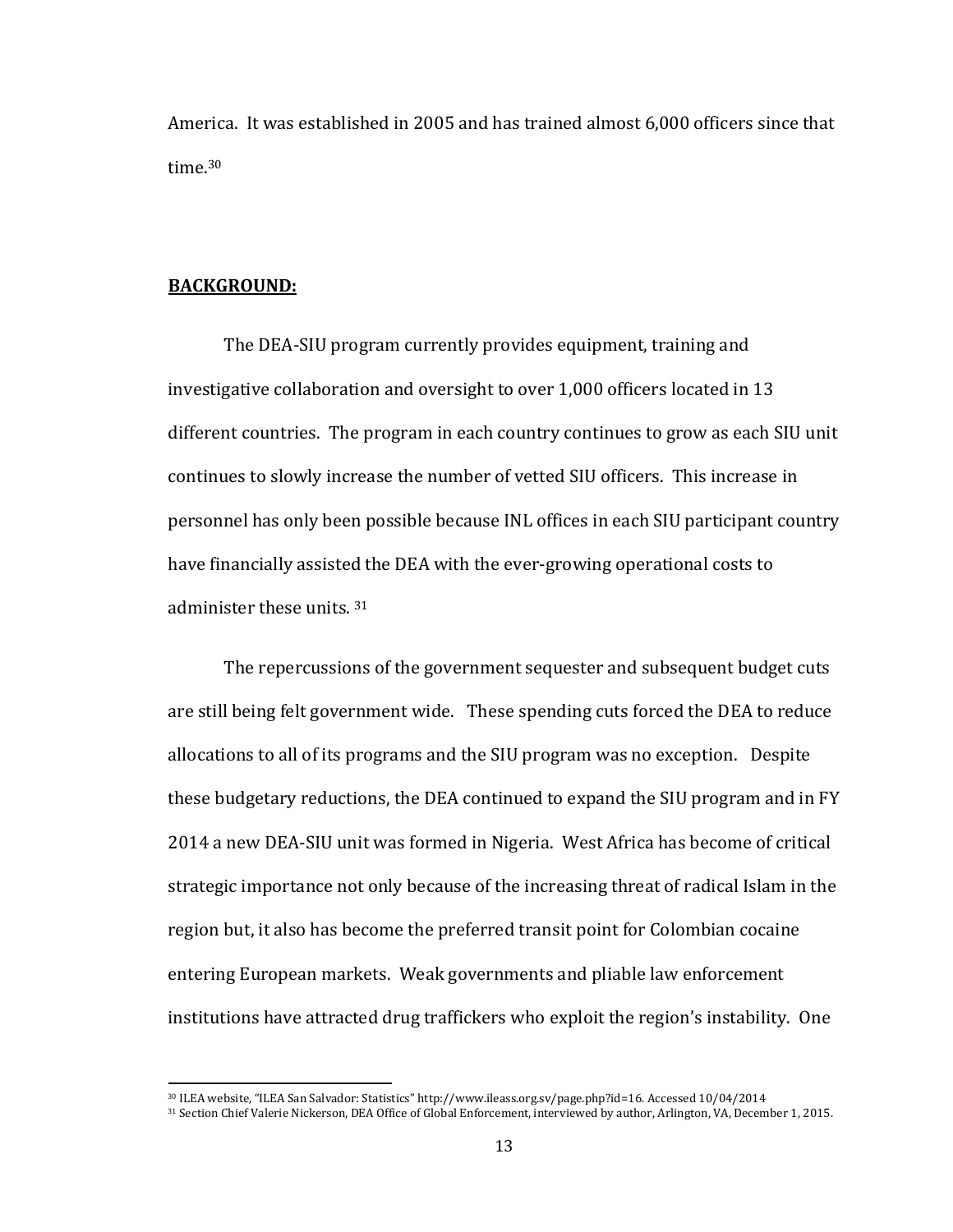of the U.S. government's responses to this rule of law crisis was to form a DEA-SIU unit. This policy option was only fiscally possible because the Department of Defense (DOD) provided the initial startup costs for the unit, which are estimated at \$800,000 to \$1 million dollars. These expenses include everything from the purchase of vehicles and office equipment to the costs of U.S. administered polygraphs to vet members of the unit.<sup>32</sup>

The Department of State and the Department of Defense have the vast majority of funding allocated to them for worldwide counter-narcotics training and assistance. In fiscal years 2010 and 2011, these two departments provided 98% of all funding for foreign police assistance and training programs.<sup>33</sup> Funding to support overseas training programs for both INL and DOD has steadily decreased in recent years. In FY 2013, INL received 1.9 billion and only 1.4 billion in FY 2104. For FY 2015, the State Department has only requested 1.1 billion.34 DOD was allocated 1.5 billion in FY 2014 for international counterdrug activities and is also expected to reduce its expenditures in FY 2015.<sup>35</sup>

The example of Nigeria is demonstrative of how the DEA has managed to expand the SIU program despite zero increases in appropriations. With the exception of the SIU program, chemical diversion, and asset forfeiture training, the DEA receives no allocation to conduct overseas training. The Department of State or the Department of Defense must choose to utilize the DEA to fulfill a training

<sup>32</sup> Section Chief Valerie Nickerson, DEA Office of Global Enforcement, interviewed by author, Arlington, VA, December 1, 2015. <sup>33</sup> GAO Report to the Ranking Member, Subcommittee on National Security, Homeland Defense and Foreign Operations, Committee on Oversight and Government Reform, House of Representatives, "FOREGIEN POLICE ASSISTANCE; Defined Roles and Improved Information Sharing Could Enhance Interagency Collaboration." May 2012

<sup>34</sup> State Department, Office of Inspector General, "Inspection of the Bureau of International Narcotics and Law Enforcement Affairs." ISP-I-14-24. September 2014.

<sup>35</sup> Office of National Drug Control Policy, National Drug Control Budget, FY 2015 Funding Highlights, March 2014.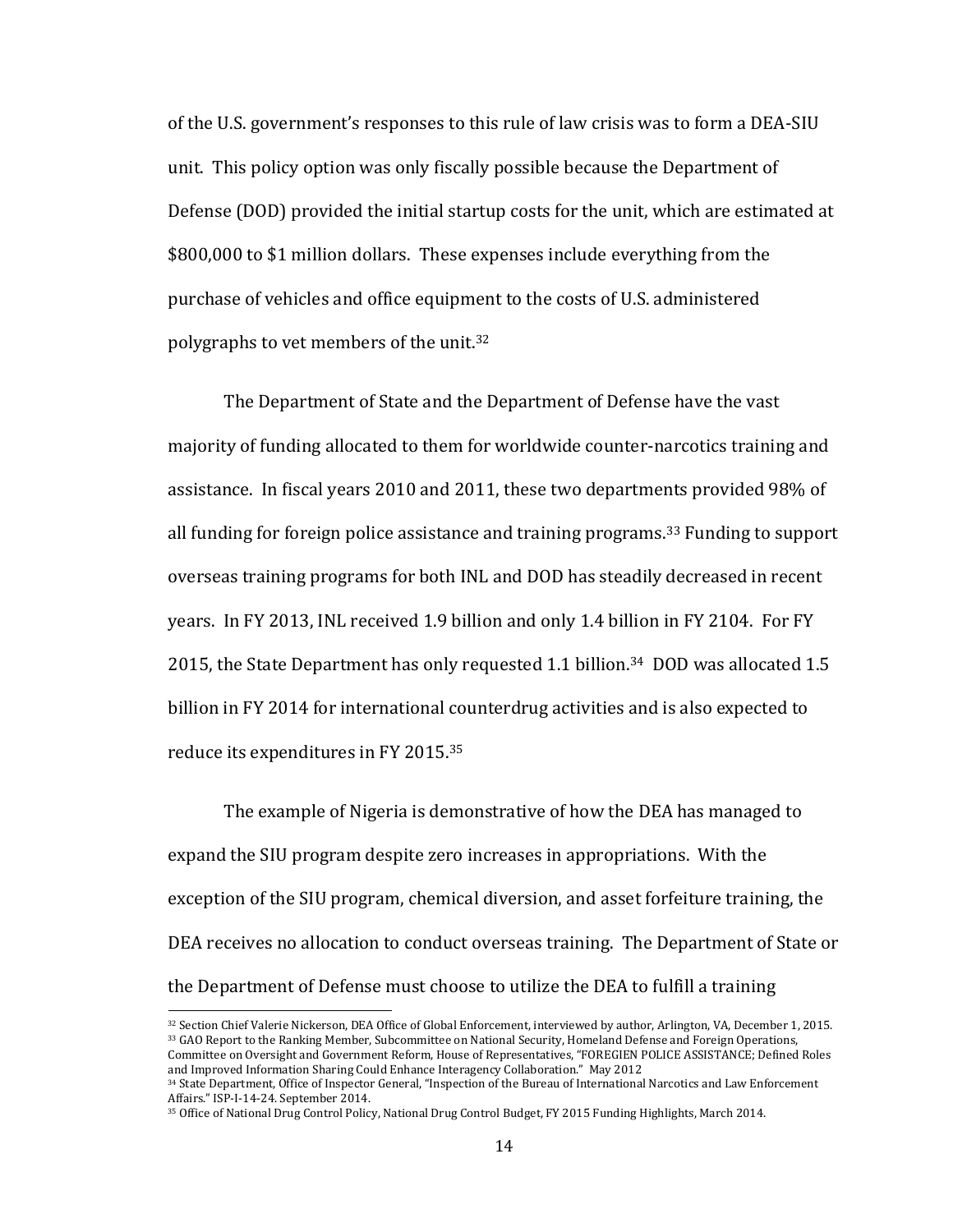objective and then transfer funding through an Inter-Agency Agreement (IAA) or a Memorandum of Understanding (MOU).<sup>36</sup> These inefficient and cumbersome mechanisms to transfer funding between agencies can take nine months to execute and have caused multiple training events to be postponed or canceled because funding was not transferred in sufficient time. Because of this unwieldy system, INL de-obligated \$503 million and returned \$58 million to the U.S. Department of the Treasury in FY 2013.<sup>37</sup>

Another issue with funding for law enforcement and counter-narcotics training being provided to the DOD and State Department is that it can misalign agency priorities. What the DOD sees as a strategic priority may not be of the same concern to the DEA or INL. The example of Nigeria was a rare example of when all three agencies agreed upon the need for a DEA-SIU unit and provided funding for the corresponding training and infrastructure. However, the DOD frequently utilizes counter-narcotics training programs as a means to gain access into countries that for political reasons would not accept military assistance and training but are willing to accept law enforcement, counter-narcotics training. As a current example, the U.S. Embassy in Hanoi is working with the DEA International Training Section in Quantico, Virginia, to host and train a group of Vietnamese narcotics police officers.38 Given the history of U.S.-Vietnamese relations, this training initiative would not be politically acceptable if sponsored by the DOD. DEA's international

<sup>36</sup> Assistant Special Agent in Charge James Farnsworth, DEA Office of International Training, interviewed by author, Quantico, VA, November 4, 2014.

<sup>37</sup> State Department, Office of Inspector General, "Inspection of the Bureau of International Narcotics and Law Enforcement Affairs." ISP-I-14-24. September 2014.

<sup>&</sup>lt;sup>38</sup>Assistant Special Agent in Charge James Farnsworth, DEA Office of International Training, interviewed by author, Quantico, VA, November 4, 2014.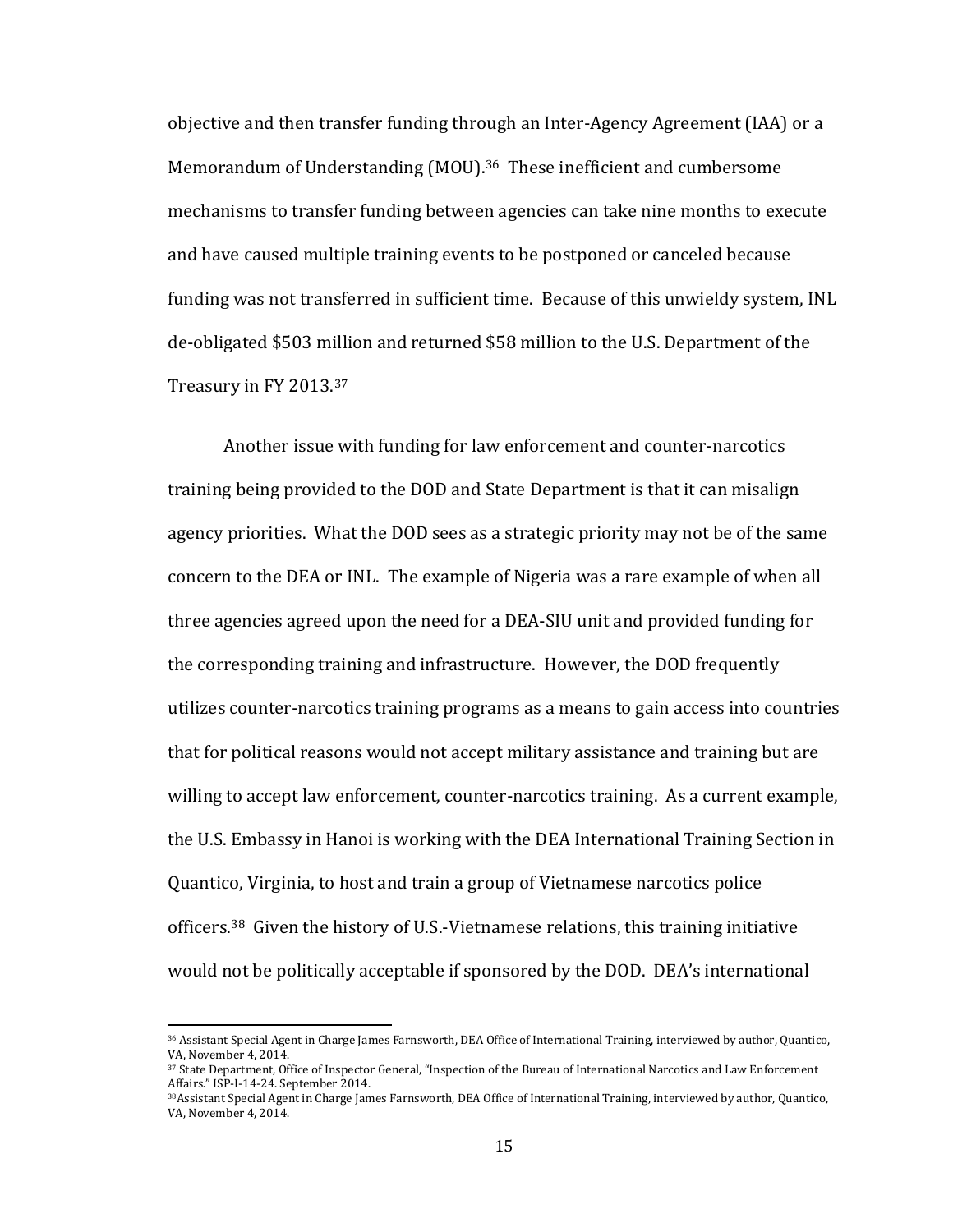training program is frequently used by DOD to establish a beachhead in burgeoning security relationships with nations. While this is not an unproductive use of agency resources, it does stretch the DEA's limited training capacity to non-source and nontransit countries of U.S. bound narcotics.

A prime example of this is Afghanistan; a country that is a major international supplier of heroin but that has arguably a limited impact on the U.S. market. Yet, since the inception of the war, DOD has spent over \$2 billion on counter-narcotics efforts in Afghanistan.<sup>39</sup> Through DOD funding, the DEA has become heavily invested in Afghanistan. There are currently more than 40 DEA Special Agents permanently assigned to Afghanistan in addition to the Foreign Deployed Advisory and Assistance Team (FAST), which performs joint counternarcotics operations with DOD forces. The DOD funds the FAST as well as other DEA operations in Afghanistan to include a massive counter-narcotics training program. The program utilizes contract instructors to run training programs for the Afghan National Police. The main focus of this training initiative is two specialized units that work daily with the DEA, the Narcotics Interdiction Unit (NIU) and the Afghan SIU unit. The NIU and SIU as well as the training facility are all physically located on the same compound as the DEA Kabul Country Office. This creates increased interaction between DEA and NIU/SIU personnel and allows DEA to better assess the need and impact of training programs.<sup>40</sup> A Special Agent from the DEA Office of International Training supervises the contract instructors, many of

<sup>39</sup>Statement for the Record, Erin Logan, Principal Director for Counter-Narcotics and Global Threats, Office of the Secretary of Defense, Before the Senate Caucus on International Narcotics Control "Future U.S. Counter-Narcotics Efforts in Afghanistan". January 15, 2014.

<sup>40</sup> Assistant Special Agent in Charge James Farnsworth, DEA Office of International Training, interviewed by author, Quantico, VA, November 4, 2014.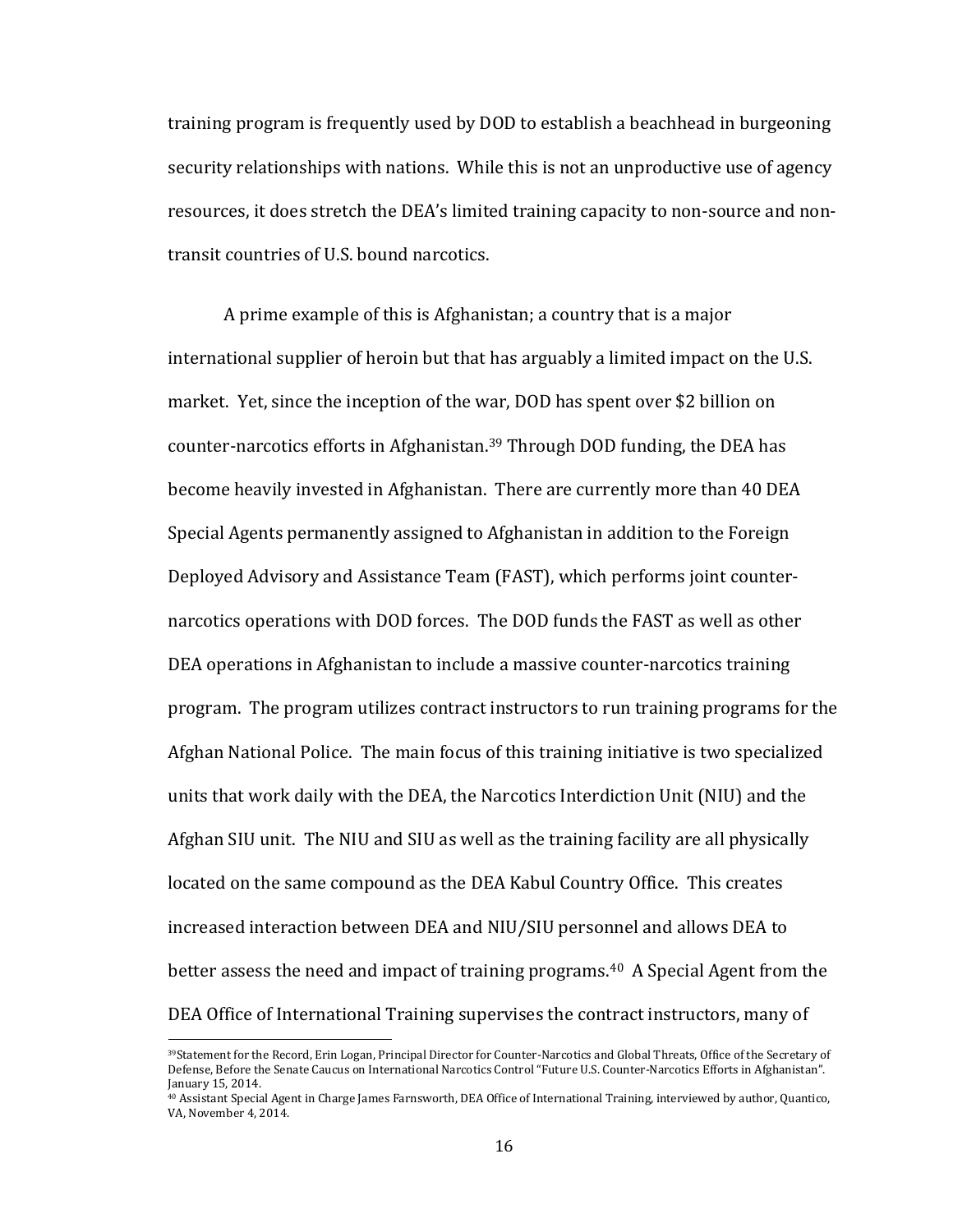who are former DEA Special Agents or state and local officers who have experience working on a DEA task force. Since its inception, over 20,000 Afghans officers have been trained and DOD considers the program a success.<sup>41</sup>

The DEA's Office of International Training (TRI) is located within the DEA's Training Academy, which shares the same grounds as the FBI Academy in Quantico, Virginia. Three dedicated teams of Special Agent Instructors are solely responsible for conducting international training programs. The DEA has the largest overseas presence of any federal law enforcement agency with approximately ten percent of its workforce or over 500 Special Agents stationed in U.S. Embassies and Consulates worldwide. With the exceptions of marijuana and methamphetamine, narcotics are mainly produced abroad and smuggled into the United States. Since the Agency's inception in 1973, the DEA has always maintained a strong overseas presence in drug producer and principal transit nations. Because of this emphasis, Mexico is one of the DEA's largest foreign posts with over 60 Special Agents assigned to 10 different offices. El Salvador is the smallest office with only 3 assigned Special Agents. Guatemala currently has 6 Special Agents and 4 are assigned to the US Embassy in Tegucigalpa, Honduras.<sup>42</sup>

The DEA's relationship with INL and DOD in each of these offices is complex and varies greatly by Embassy. The DEA, as all other U.S. agencies located in an embassy, are not allowed to perform any procurement and must rely upon the State Department to process government purchase orders. In order to administer an SIU

<sup>41</sup>Statement for the Record, Erin Logan, Principal Director for Counter-Narcotics and Global Threats, Office of the Secretary of Defense, Before the Senate Caucus on International Narcotics Control "Future U.S. Counter-Narcotics Efforts in Afghanistan", January 15, 2014.

<sup>42</sup>Section Chief Valerie Nickerson, DEA Office of Global Enforcement, interviewed by author, Arlington, VA, December 1, 2015.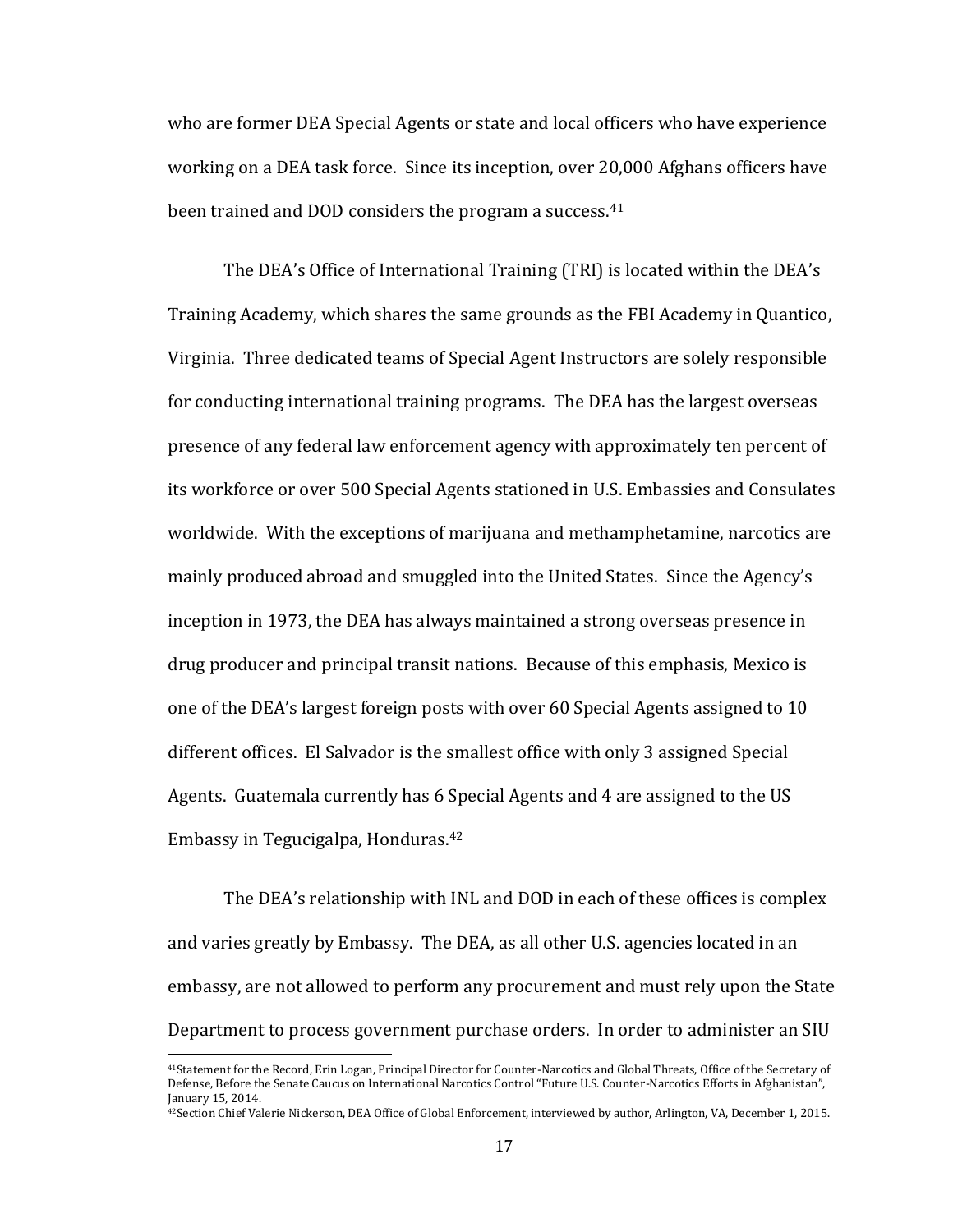unit overseas, the DEA transfers the majority of its funding to the State Department, usually the INL office, who then holds the money in a reimbursable account (RA). This can lead to confusion as INL frequently provides DEA additional funding for certain other State Department initiatives. As personnel in DEA and INL rotate in and out of country, confusion can occur and INL officials sometimes comingle accounts and/or assume that the DEA-SIU funding is their own. INL officials sometimes then require DEA Special Agents to write lengthy proposals to justify "grants" in order to spend DEA-SIU money because it is located in an INL account. All too often strong personalities in both agencies exacerbate this problem.<sup>43</sup>

Unlike Afghanistan, where the DOD provides funding for the DEA to independently administer counter-narcotics training initiatives, INL maintains control of all police training activities in Mexico and Central America. For FY 2015, State Department has requested \$115 million for the Merida Initiative and \$130 million for the CARSI.44 INL offices in Mexico and Central America will sometimes utilize this funding to sponsor DEA training programs but it is on an ad hoc basis. INL prefers to utilize contract companies in order to perform the majority of its training initiatives. 45

The preference for contractors to fulfill training obligations is not unique to INL. The Department of Justice, International Criminal Investigative Training Assistance Program (ICITAP) utilizes contract instructors to conduct the majority of

<sup>43</sup> Section Chief Valerie Nickerson, DEA Office of Global Enforcement, interviewed by author, Arlington, VA, December 1, 2015. 44 US Department of State Website. "Merida Initiative." [http://www.state.gov/j/inl/merida/.](http://www.state.gov/j/inl/merida/) Accessed 9/08/14

<sup>45</sup> Government Accounting Office, Report to the Ranking Member, Subcommittee on National Security, Homeland Defense and Foreign Operations, Committee on Oversight and Government Reform, House of Representatives, "FOREIGN POLICE ASSISTANCE, Defined Roles and Improved Information Sharing Could Enhance Interagency Collaboration" GAO-12-534, May 2012.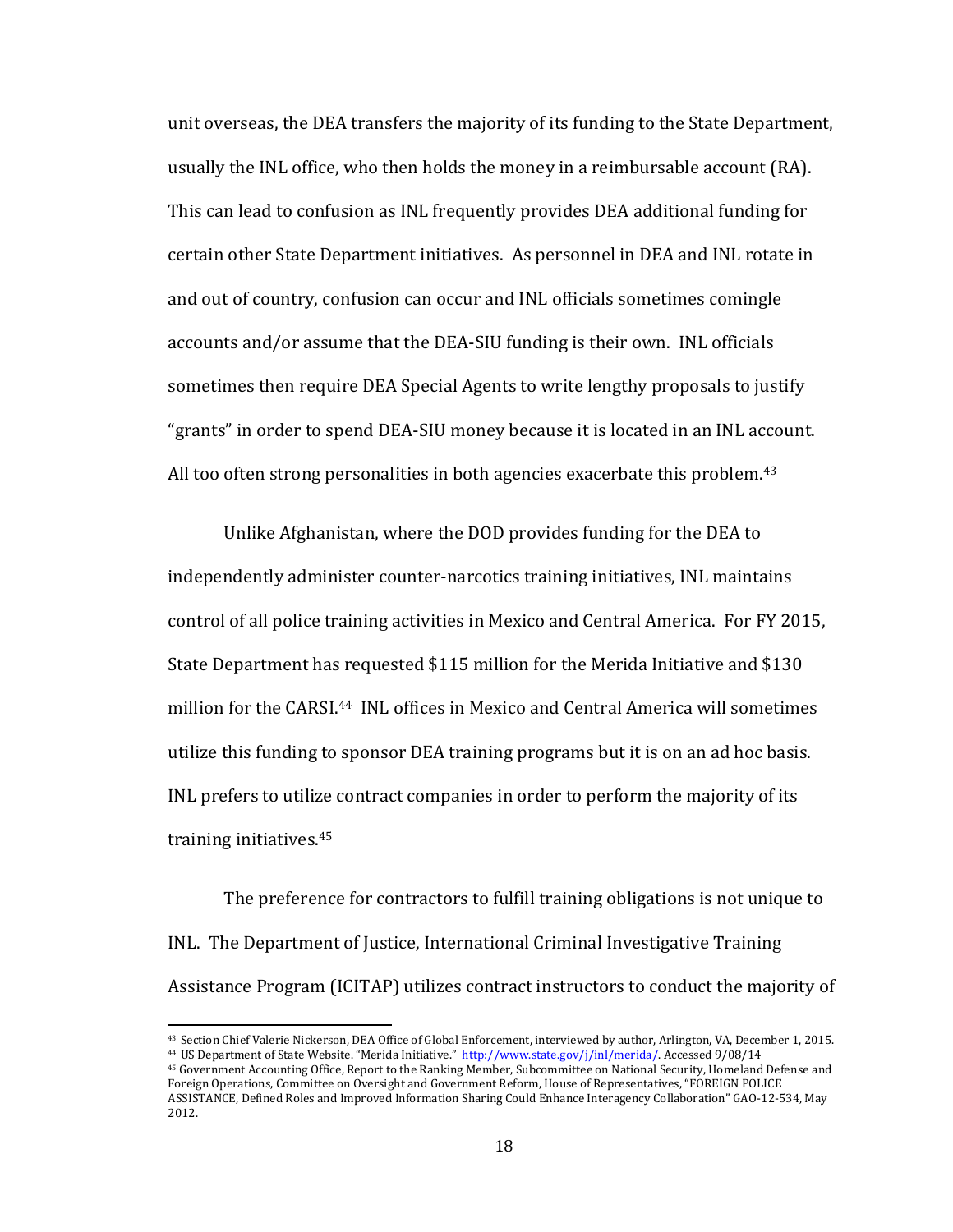its training worldwide.46 The quality of training provided by contract companies differs greatly and the success of any contract company varies by the level of government oversight, feedback and input. The DOD counter-narcotics training program that the DEA oversees in Afghanistan utilizes contract instructors but there is constant interaction and supervision since the contractors are co-located on a base with the DEA country office. In addition, the NIU and SIU officers who receive the majority of the training are co-located on the same compound, which allows for constant interaction with DEA agents and a continuous albeit informal review of the effectiveness of the training program.<sup>47</sup>

Under the Merida and CARSI initiatives in Mexico and Central America, INL has utilized the DEA to participate in several training initiatives such as the Mexican Federal Law Enforcement training center in San Luis de Potosi. The DEA also continues to support the State Department's International Law Enforcement Academy (ILEA) in El Salvador. However, neither the DEA nor any other U.S. federal law enforcement agency has been tasked by INL to run a long term, sustained, training initiative in the region. In order to utilize Merida Initiative or CARSI funding, the DEA and INL must author a lengthy and complicated IAA or MOU for every individual training event. The result is that the DEA as well as other federal law enforcement agencies rarely utilize Merida or CARSI funding for training and INL continues to use contractors to accomplish training initiatives.

<sup>46</sup> Department of Justice, ICITAP website, "ICITAP: Current Vacancies". http://www.justice.gov/criminal/icitap/vacancies. Accessed 10/22/14.

<sup>47</sup> Assistant Special Agent in Charge James Farnsworth, DEA Office of International Training, interviewed by author, Quantico, VA, November 4, 2014.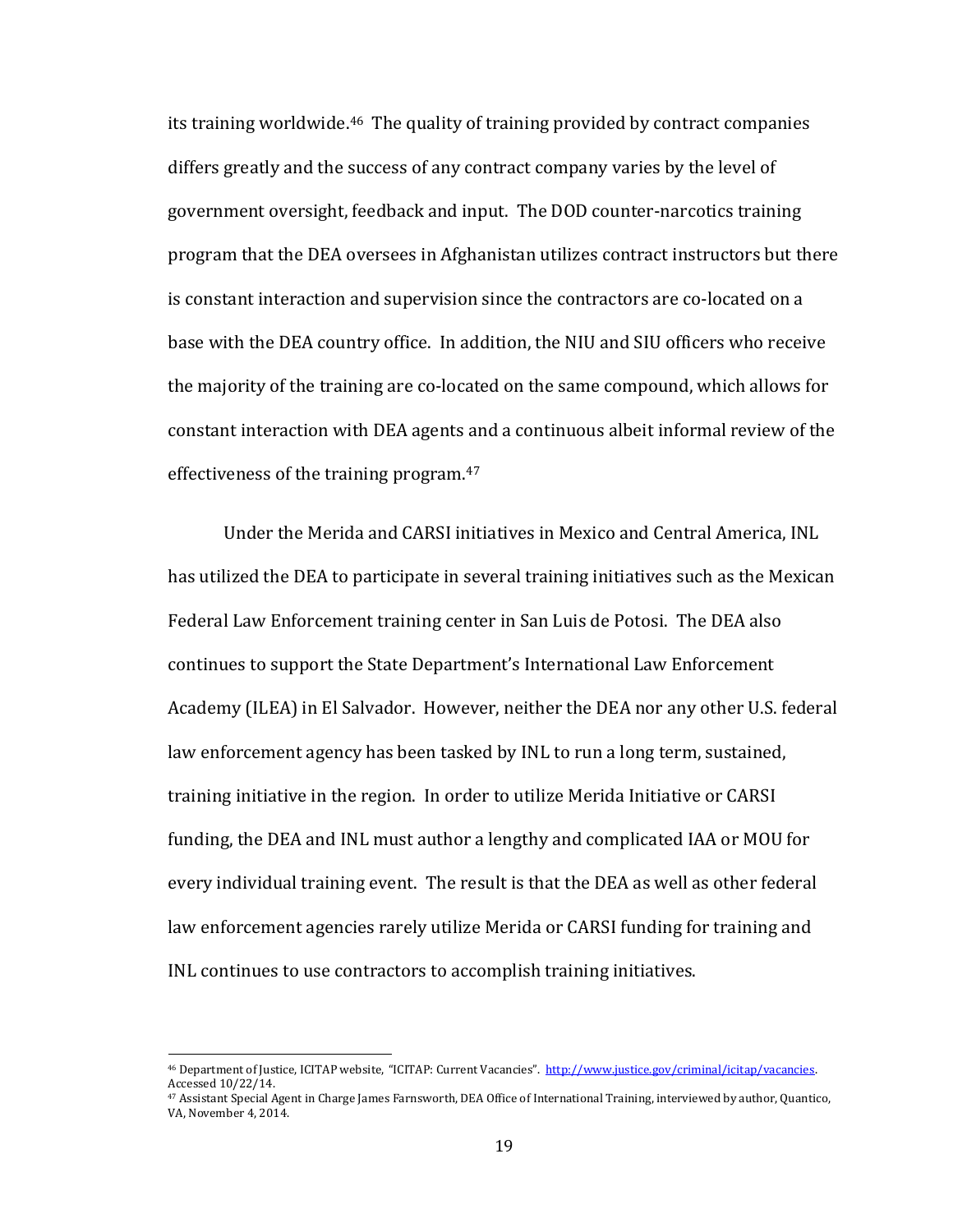#### **POLICY PROPOSAL:**

l

In order to support the Administration's stated goal of providing partner nations with assistance to build sustainable capacity to address justice sector security challenges, the DEA is proposing an increase for its FY 2016 discretionary budget authority request to fund the expansion of the SIU program and a dedicated, DEA led counter-narcotics training program in Mexico and Central America.<sup>48</sup>

An increase in the DEA's appropriation in the 2016, Commerce, Justice, Science, and Related Agencies Appropriations Bill would allow the DEA to augment existing SIU programs in Mexico, Honduras and Guatemala and to establish a new SIU unit in El Salvador. In FY 2014, the DEA was appropriated approximately \$2 billion of which \$417 million supported foreign operations to include the SIU program; for FY 2105, there has been no requested change in funding. <sup>49</sup> An increase to the DEA's budget in the 2016 appropriations bill of \$40 million, dedicated for foreign operations, would allow the DEA to double funding for the SIU program from \$20 million to \$40 million, add \$10 million for independent training initiatives in Mexico and Central America and \$10 million to support corresponding infrastructure to include equipment and an increase in personnel costs for additional Special Agents assigned to the region.

<sup>48</sup> The White House, Office of the Press Secretary, "Fact Sheet: U.S. Security Sector Assistance Policy." April 05, 2013. <sup>49</sup> Office of National Drug Control Policy, National Drug Control Budget, FY 2015 Highlights, March 2014.

<sup>20</sup>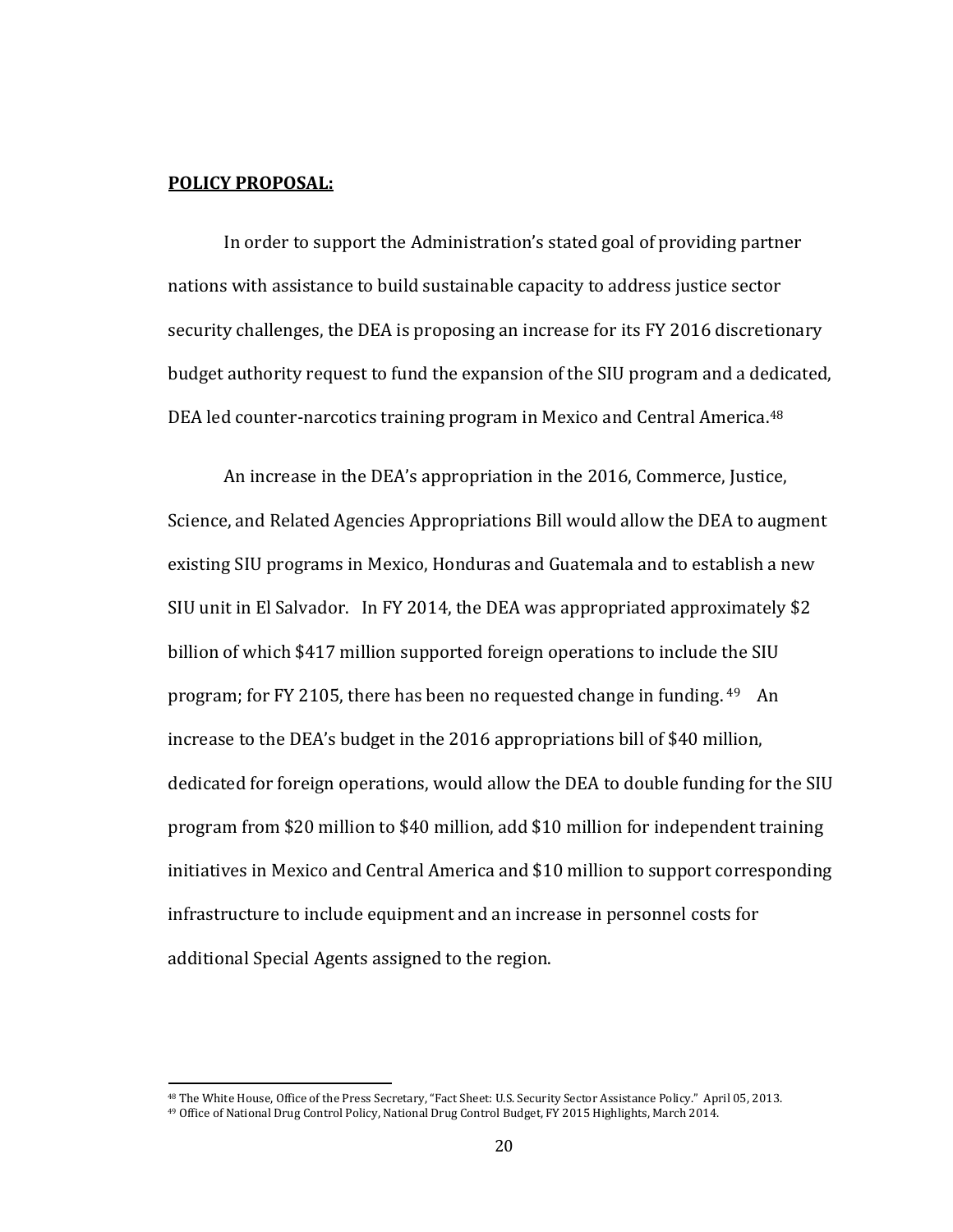#### **POLICY ANALYSIS:**

An augmentation to the DEA's baseline budget in order to expand the SIU program and to conduct independent training initiatives in Mexico and Central America has several advantages and disadvantages as an approach to help resolve the rule of law crisis in the region. Addressing rule of law concerns is a very longterm proposition. The best example of the positive, long-term, effects of the SIU program is the example of the Colombian National Police. The progress made in Colombia is palpable but it took 20 years to achieve the limited successes attained today. The Colombian government reported that between 2000 and 2007 the number of murders and kidnappings were reduced by at least one-third.<sup>50</sup> However, as the Government Accounting Office (GAO) cites in their report "PLAN COLOMBIA; Drug Reduction Goals Were Not Fully Met, but Security Has Improved; U.S. Agencies Need More Detailed Plans for Reducing Assistance", it is difficult to accurately assess justice sector reform efforts in Colombia.

#### **Advantages:**

l

The SIU program has a 20-year proven track record and is considered by Congress to be the gold standard in vetted police units.51 The principal reason for the success of the program is the oversight of DEA Agent Advisors who live in

<sup>50</sup> Government Accounting Office, Report to the Honorable Joseph R. Biden, Jr., Chairman, Committee on Foreign Relations, U.S. Senate, "PLAN COLOMBIA Drug Reduction Goals Were Not Fully Met, but Security Has Improved; U.S. Agencies Need More Detailed Plans for Reducing Assistance." GAO-09-71, October 2008.

<sup>51</sup> U.S. Senate Caucus On International Narcotics Control Report, "Preventing A Security Crisis In The Caribbean", 112, Congress, 2nd Session, September 2012.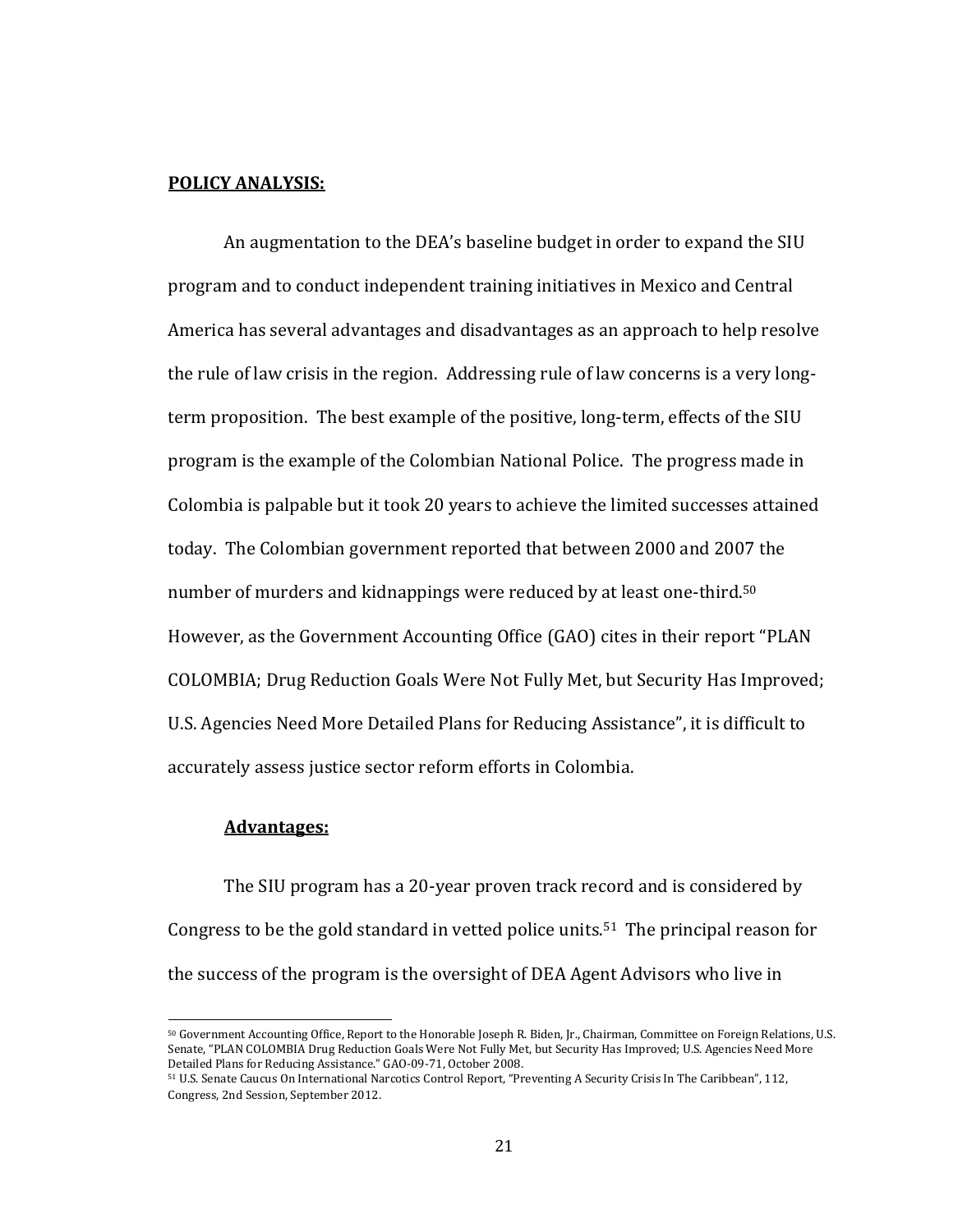country and work with SIU officers on a daily basis. The DEA maintains a 15 to 1 ratio of SIU officers to DEA Agent Advisors.<sup>52</sup> This restricts SIU units to a manageable size, which allows DEA Agents to more easily interact and mentor officers in their unit.

After graduating the mandatory 5-week, SIU Basic Training program in Quantico, Virginia, officers continue to build upon that knowledge as they work in the field with DEA Agents assigned to U.S. Embassies and consulates in program sponsor countries. This relationship provides continuous reinforcement of the professional investigative skill set SIU officers acquired in Quantico as well as a strong anti-corruption measure. Oversight, combined with the mandatory polygraph requirement have been the key to keeping corruption in the SIU program to a level far lower than what is typically found in each participant country's non-SIU narcotics units.<sup>53</sup>

After a 5-year tour of duty in an SIU, a host nation officer is subsequently required to rotate out to a different assignment. <sup>54</sup> At this point, they are professionally developed and capable of taking on a management role and sharing their training and experience with police colleagues in other divisions. The USAID cites this positive effect in "A Field Guide for USAID Democracy and Governance

<sup>52</sup> U.S. Department Of Justice, Office of the Inspector General Audit Division, "The Drug Enforcement Administration's International Operations", Audit Report 07-19, February 2007.

<sup>53</sup> Section Chief Valerie Nickerson, DEA Office of Global Enforcement, interviewed by author, Arlington, VA, December 1, 2015. <sup>54</sup> U.S. Department Of Justice, Office Of The Inspector General Audit Division, "The Drug Enforcement Administration's International Operations", Audit Report 07-19, February 2007.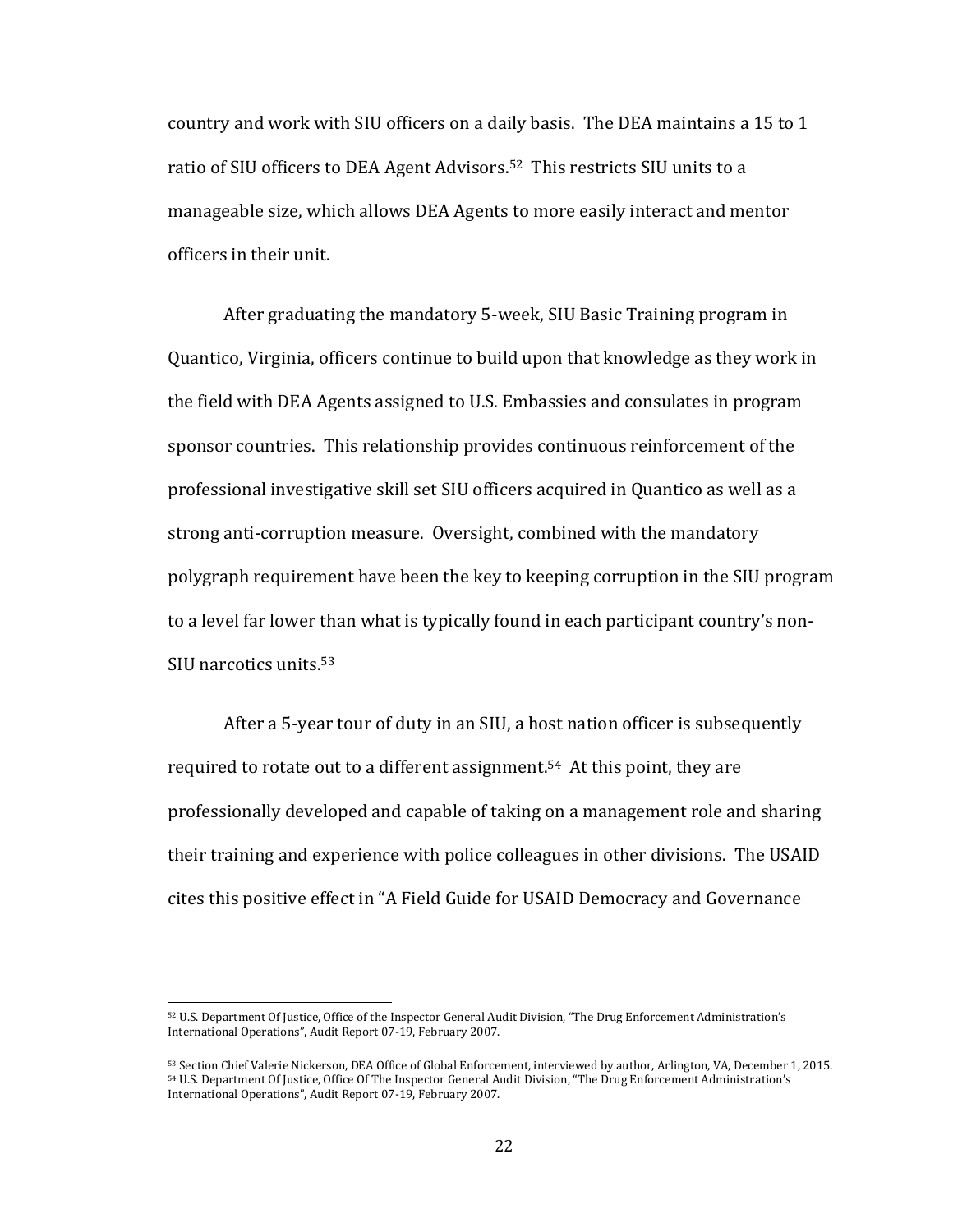Officers: Assistance to Civilian Law Enforcement in Developing Countries" training manual:

"From the national security perspective, the FBI or DEA may intend to improve host-country investigative skill in narcotics or human trafficking cases. Often, high quality training and other support are provided. From the developmental perspective, those newly acquired skills can become part of an integrated program that reforms civilian police supervision, management, policy/procedure and other institutional elements. Only through this coordinated country approach way can host country civilian police absorb new skills and build capability to, not just investigate but, effectively manage the investigative function as part of a comprehensive reform plan. Improved management increases the likelihood that sustained change, new knowledge and new skills will be disseminated throughout the agency."<sup>55</sup>

The DEA has witnessed several ex-SIU officers rise to the rank of Colonel and General in their respective National Police forces. Trusted and experienced SIU officers have been utilized as police trainers who augment DEA staff in training programs in Latin America. This could potentially be a very effective and sustainable model that could be replicated in future training efforts to improve rule of law throughout Latin America.

The SIU program also provides other positive knock on effects. As former SIU officers spread across their countries acting in their new post-SIU assignments they informally act as intelligence assets and report back to former colleagues in the SIU or directly to DEA agents about potential narcotics investigative leads or other relevant law enforcement concerns.

<sup>55</sup> USAID publication, "A Field Guide for USAID Democracy and Governance Officers: Assistance To Civilian Law Enforcement In Developing Countries", January, 2011. http://pdf.usaid.gov/pdf docs/PNADU808.pdf. Accessed 10/28/2014.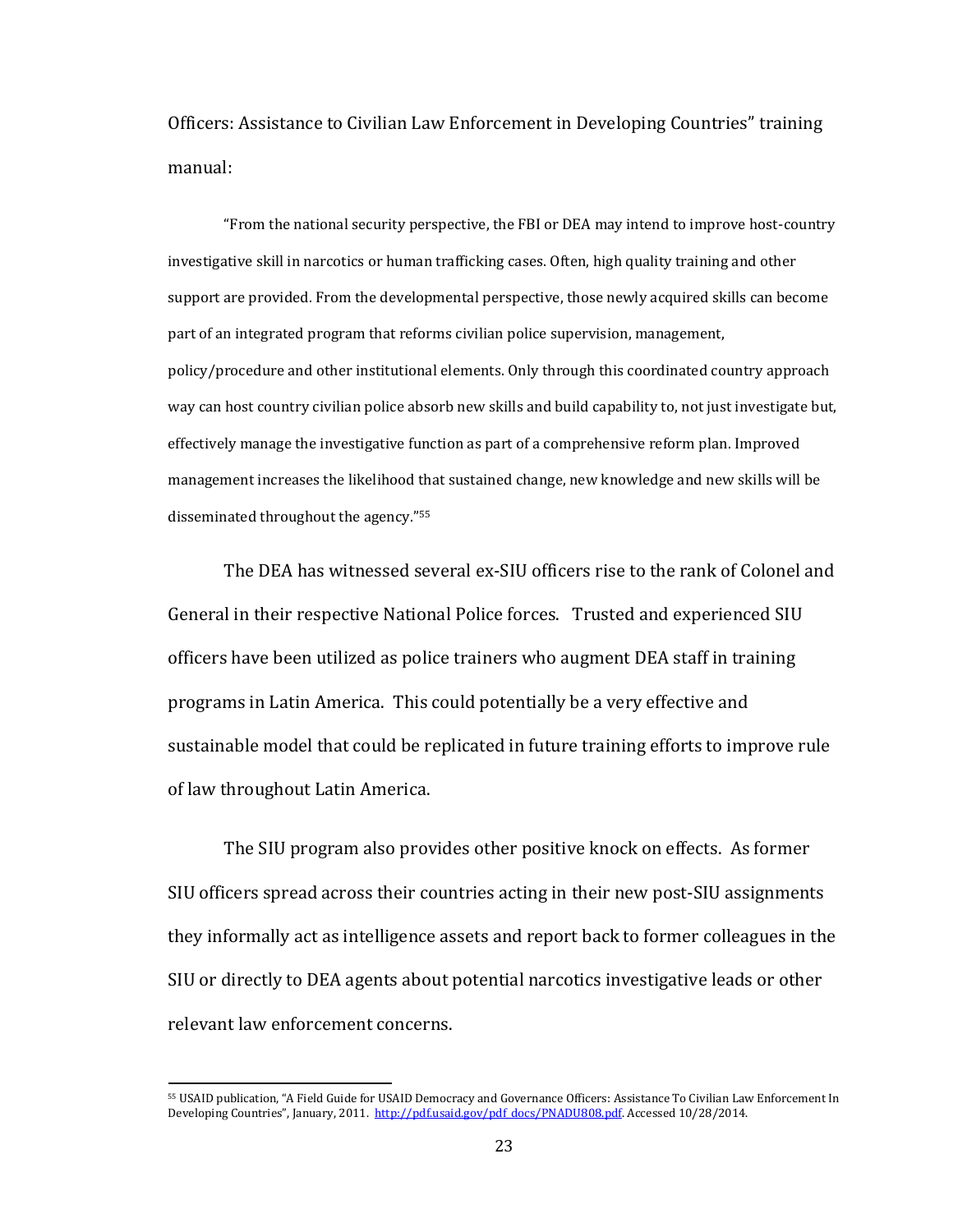In addition, SIU units become not only the DEA's but the whole U.S. government's "go to" unit for any sensitive law enforcement issues such as the kidnapping or murder of a U.S. diplomat. SIU officers quickly respond to U.S. government concerns and bring to bear their advanced investigative skills. The recent example of the capture, extradition and prosecution of the taxicab robbers who killed DEA Special Agent Terry Watson in Bogota, Colombia, is demonstrative.<sup>56</sup>

DEA agents stationed abroad do not exclusively interact with SIU officers but maintain relationships with other relevant law enforcement or military entities. This on the ground engagement allows the DEA to appropriately select units and personnel who would most benefit from U.S. sponsored training. Though there isn't the formal relationship as with the SIU program, the officers selected and trained by DEA frequently maintain continued interaction with Special Agents stationed in their country. This provides a level of oversight and sustainability that is a crucial element to the success of any training initiative. DEA Agents in country are better able to design and implement effective training programs as they know their audience more intimately than their INL or DOD counterparts. DEA Agents are also able to follow up training by directly providing agency funding to support newly trained officers in their investigative efforts. DEA Agents can then monitor subsequent investigative activity and ensure that officers are implementing the training they have received.

 $\overline{a}$ 

<sup>56</sup> DEA Press Release, "Colombian National Pleads Guilty to Kidnapping and Murder of DEA Agent Terry Watson", September 14, 2014. [http://www.dea.gov/divisions/hq/2014/hq090414.shtml.](http://www.dea.gov/divisions/hq/2014/hq090414.shtml) Accessed 11/04/2014.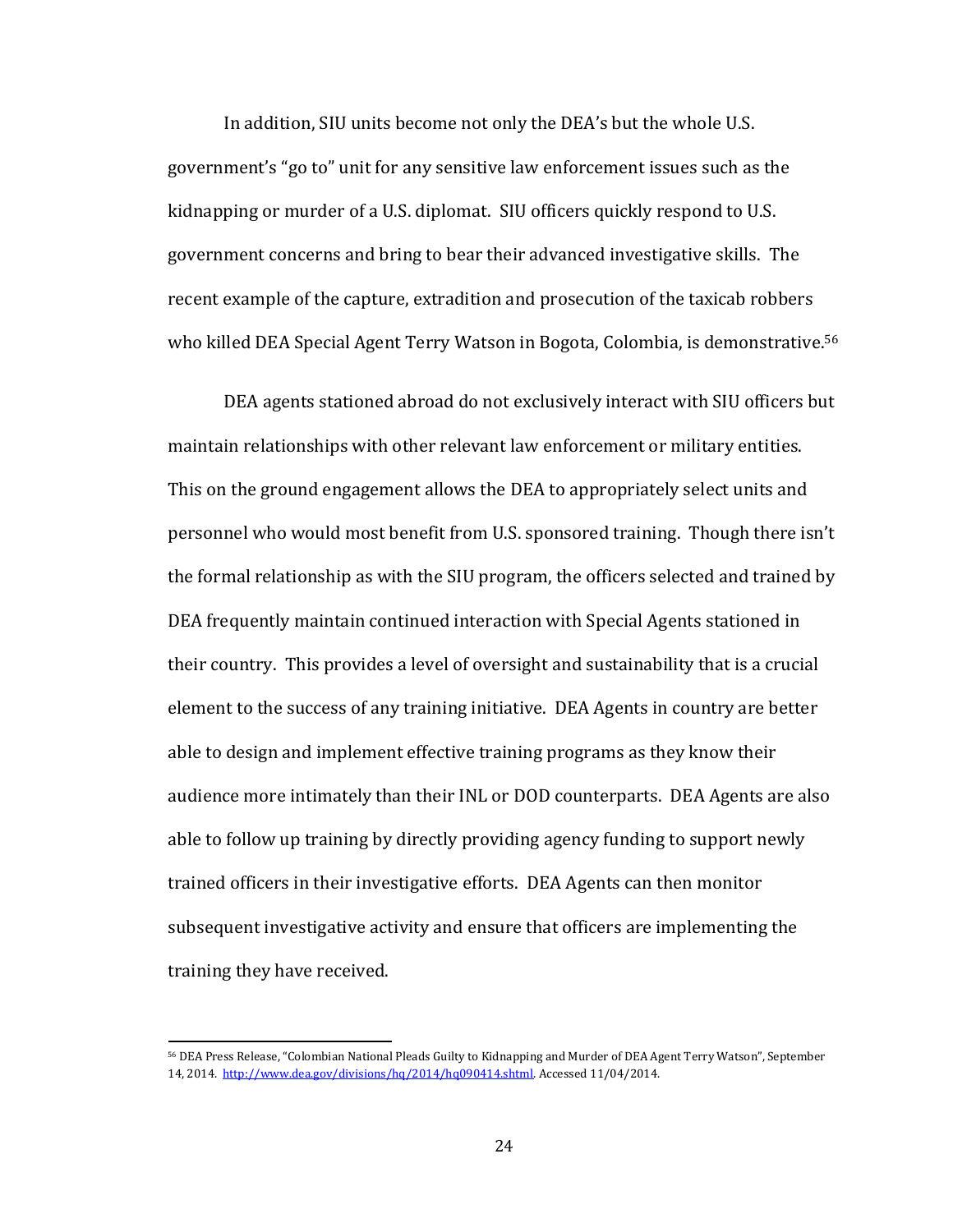The other major advantage of direct engagement of the DEA in Mexican and Central American training is the relevant experience of DEA personnel. Since DEA has the largest foreign presence of any other federal law enforcement agency, it also has the largest cadre of Special Agents with experience working overseas. This understanding of other cultures as well as foreign legal systems is critical when developing and implementing overseas police training programs. The experience of working investigations in Latin American criminal justice systems is almost unique to DEA and is a by-product of the agency's strong overseas presence.

Contract companies that provide foreign police instruction frequently hire ex-US state and local officers or military officers whose experience and teaching methods don't always translate well into the Latin American environment. Poor quality of instruction can also be an issue. INL officers frequently are not present during training programs and if they are in attendance, most lack the expertise to recognize when a contract police instructor is teaching a tactic incorrectly.<sup>57</sup>

Motivation is also quite different for contractors versus DEA agents. While contractor's motives are mercenary in nature, DEA agent instructors tend to care more about the results of their training programs because of professional pride and the reality that they or a colleague may be relying on these newly trained officers in a tactical or investigative situation in the very near future. While some of these concerns can be alleviated by proper oversight and selection of contract companies,

<sup>57</sup> Assistant Special Agent in Charge James Farnsworth, DEA Office of International Training, interviewed by author, Quantico, VA, November 4, 2014.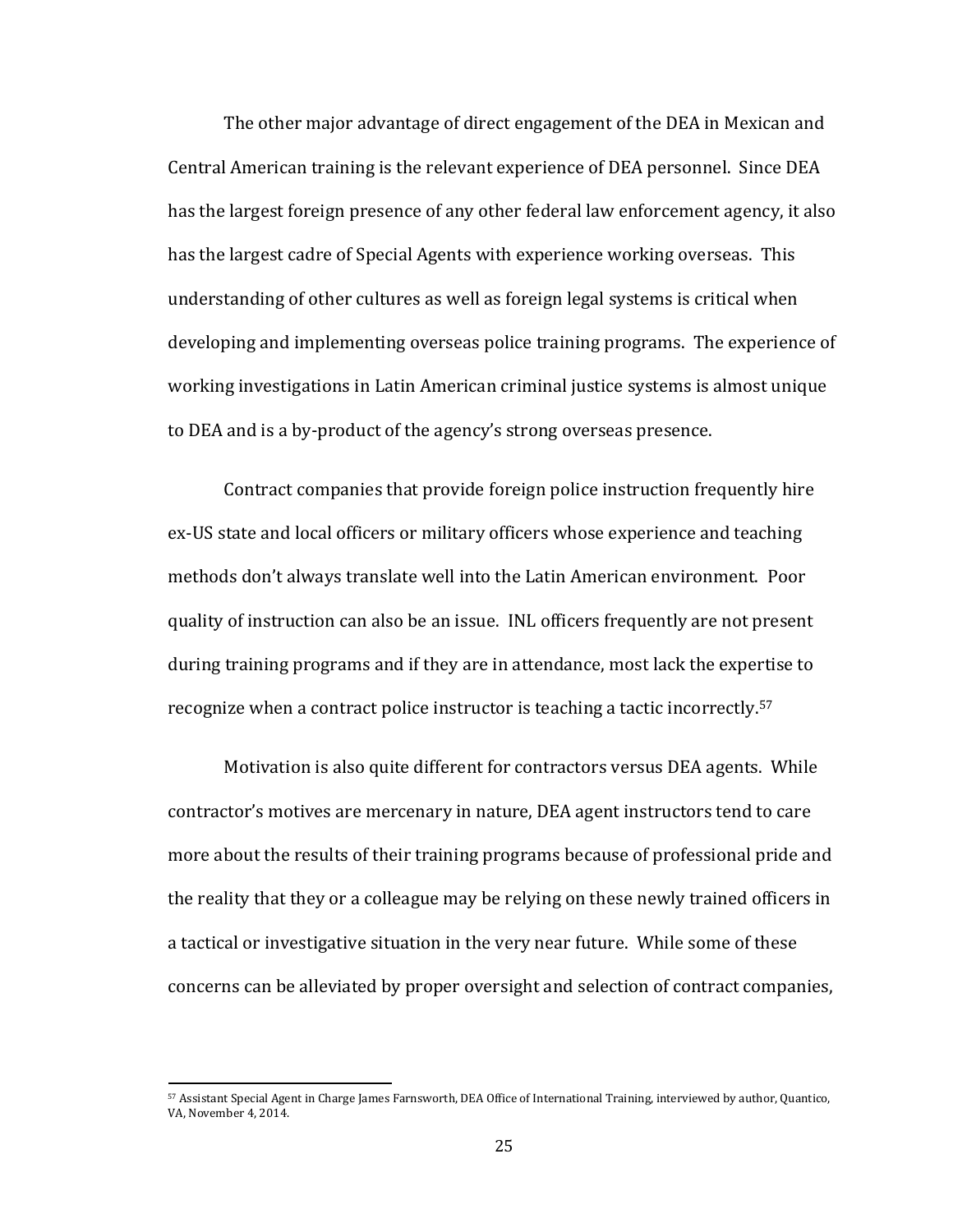the overutilization of contractors by State Department and DOD in Iraq and Afghanistan is already an issue currently under scrutiny by Congress.<sup>58</sup>

## **Disadvantages:**

l

Utilizing the DEA to deliver these training programs is not without its drawbacks. A problem that is inherent in many justice sector reform proposals is the inability to create an accurate performance metric. Like many other rule of law policy proposals, the SIU program also lacks an accurate system to measure success. This deficiency was addressed in a 2007 Department of Justice, Office of the Inspector General Report that stated the following:

"We found that the DEA was unable to empirically demonstrate the accomplishments of its SIU program as a whole. For example, the DEA does not collect and analyze activity statistics attributable to its SIU Program, such as arrests, the number of surveillance operations, or efforts tied to a CPOT or a PTO investigation. Additionally, the DEA has not evaluated the collective effect of the SIU Program. While we recognize that the investigative activities of the SIUs are often run by the host country, we believe the DEA should collect and analyze appropriate empirical data relating to the accomplishments of the SIUs."<sup>59</sup>

Measuring the impact of this proposal could therefore also prove problematic, especially in the short-run, as the positive effects on rule of law of the

<sup>58</sup> Government Accounting Office, Report to Congressional Committees, "CONTINGENCY CONTRACTING: State and USAID Made Progress Assessing and Implementing Changes, but Further Actions Needed" GAO-14-229, February 2014. <sup>59</sup> U.S. Department Of Justice, Office Of The Inspector General Audit Division, "The Drug Enforcement Administration's International Operations", Audit Report 07-19, February 2007.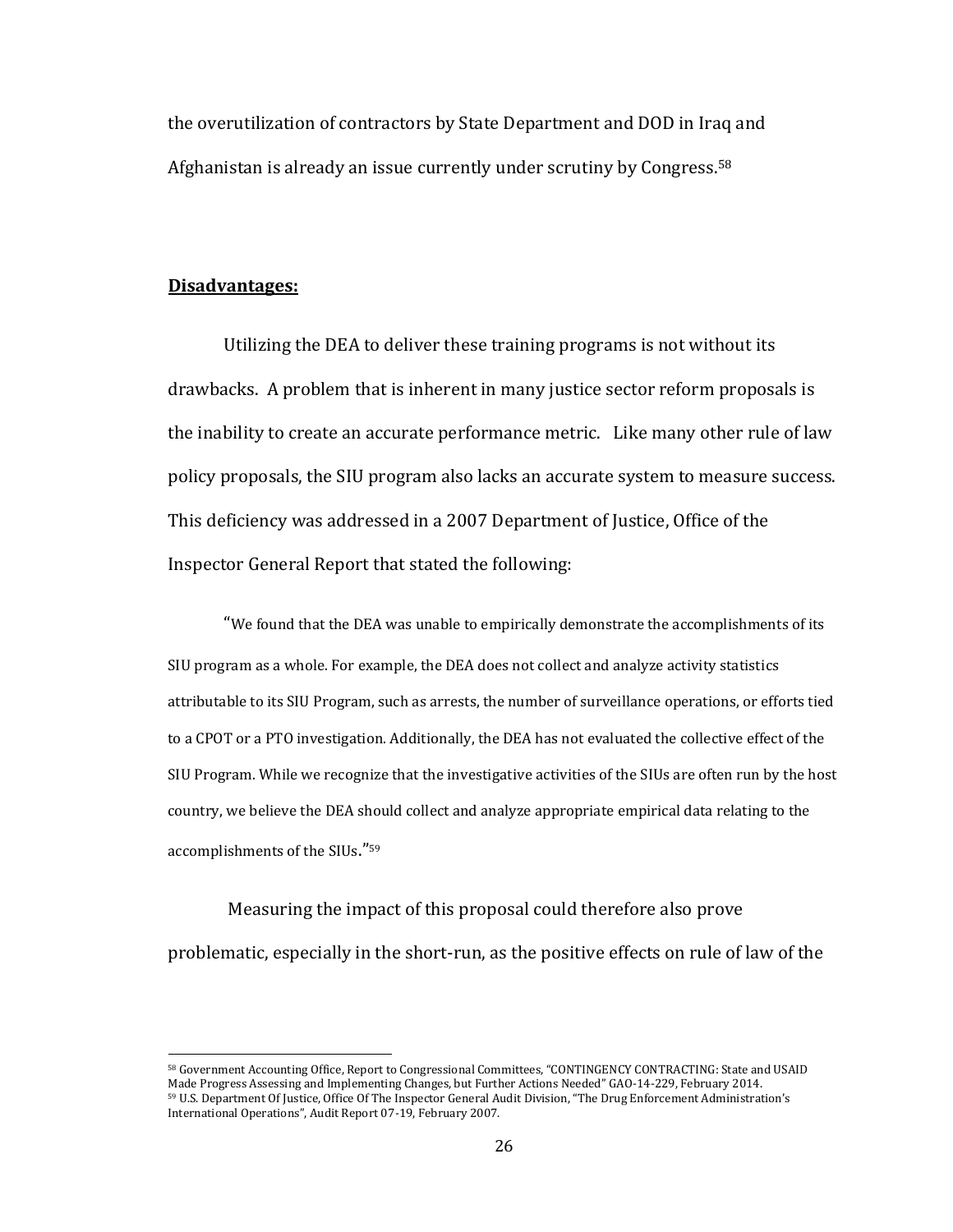SIU program are even more difficult to properly measure and take years to become visible.

Another principal limitation to this proposal is the size of the DEA and its limited training capacity. The international training section only has 15 Special Agents and drawing from the domestic instructor staff is not a feasible option. The DEA Academy currently can barely keep pace with the demand to train new DEA personnel.60 The already challenging staffing issues that the DEA is suffering would be compounded by an expanded requirement to station more agents overseas and to increase the international training section.

The Mexican Federal Police is a massive law enforcement institution with over 37,000 officers. As stated, time is needed for the beneficial influences of the SIU program to have an effect on a whole police institution. Increasing the size of the SIU program would of course speed up the process but only to a limited extent. The issue remains of the almost 500,000 state and local police agents in Mexico that are in desperate need of training and rule of law reform.61 The magnitude of the training initiative needed is beyond the scale that the DEA could independently provide.

Another drawback is that while the DEA can provide instructors who are experts in narcotics investigations, tactics, informant handling, evidence collection and other related topics such as money laundering, weapons trafficking and terrorism, the organization lacks appropriate instructors for subjects such as anti-

<sup>60</sup> Assistant Special Agent in Charge James Farnsworth, DEA Office of International Training, interviewed by author, Quantico, VA, November 4, 2014.

<sup>61</sup> Meyer, Maureen, "Mexico's Police Reform: Many Reforms, Little Progress." *Washington Office on Latin America*, May 2014.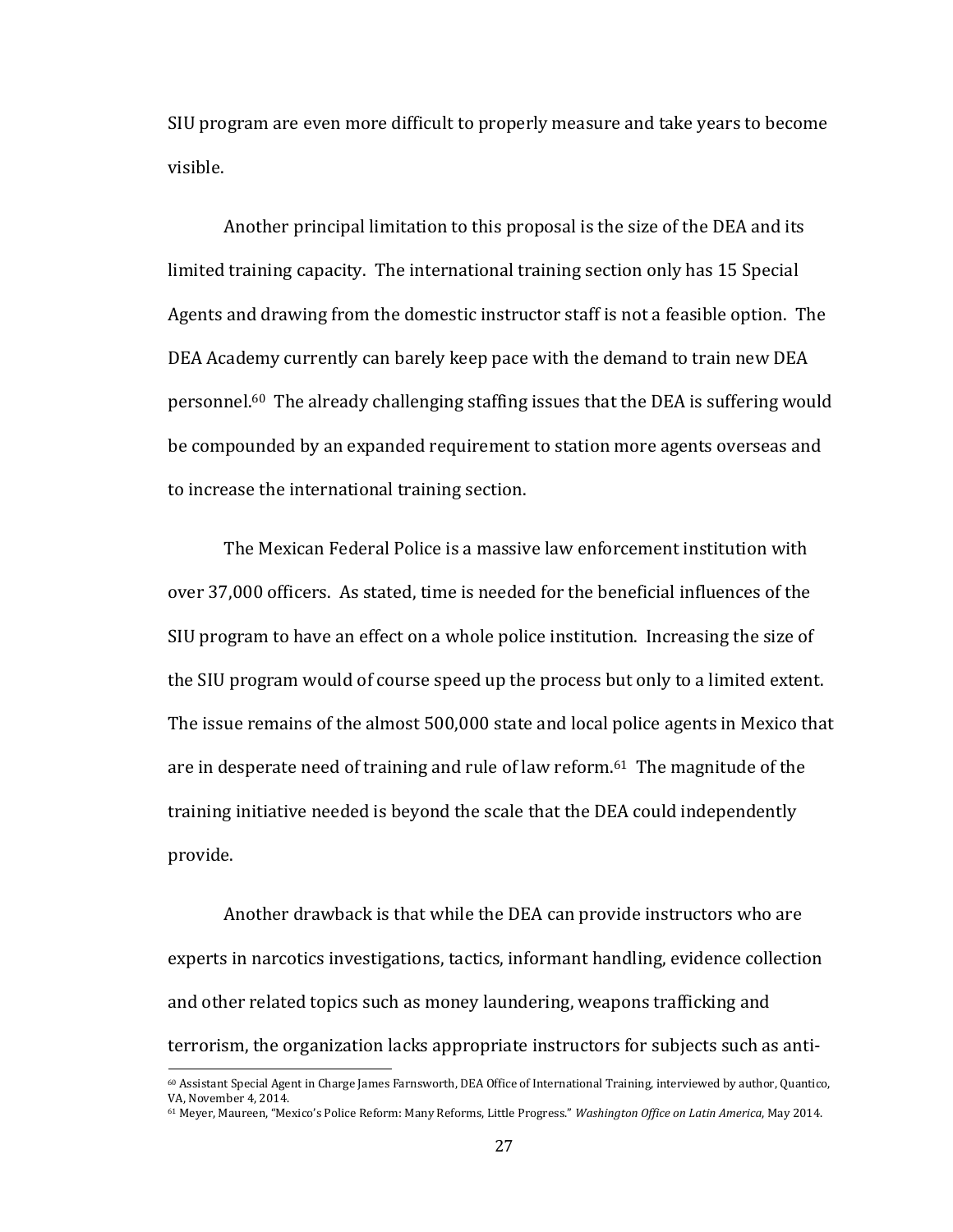riot or community policing techniques. Therefore, the DEA's participation and impact on a major police training initiatives is limited to counter-narcotics and related subjects.<sup>62</sup>

As previously stated, the key to the SIU program's success is the oversight provided by DEA Special Agents stationed abroad. If the SIU was expanded in Mexico and Central America, the DEA would be required to post more agents overseas in order to maintain the 15 to 1 ratio of SIU members to Special Agent Advisors. Not only does the DEA currently lack the personnel but this new staffing requirement would carry significant reoccurring costs. Special Agents assigned to diplomatic posts require increased Department of State, International Cooperative Administrative Support Service (ICASS) charges, as well as housing and schooling allowances. This request for an increase in FY 2016 appropriations would therefore cause the DEA to require more discretionary spending in future budgets.

Another concern is that as a primarily domestic law enforcement institution, international training could be considered a secondary concern and not made a priority by future senior management. Allocations made directly to the DEA's discretionary budget run the risk of being re-tasked to support other initiatives. While funds remain in INL or DOD control, there is no risk of them being utilized to support domestic DEA programs.<sup>63</sup>

The chief disadvantage of providing the DEA funding to run independent training initiatives in Mexico and Central America is that it could potentially violate

 $62$  Assistant Special Agent in Charge James Farnsworth, DEA Office of International Training, interviewed by author, Quantico, VA, November 4, 2014.

<sup>&</sup>lt;sup>63</sup> Section Chief Valerie Nickerson, DEA Office of Global Enforcement, interviewed by author, Arlington, VA, December 1, 2015.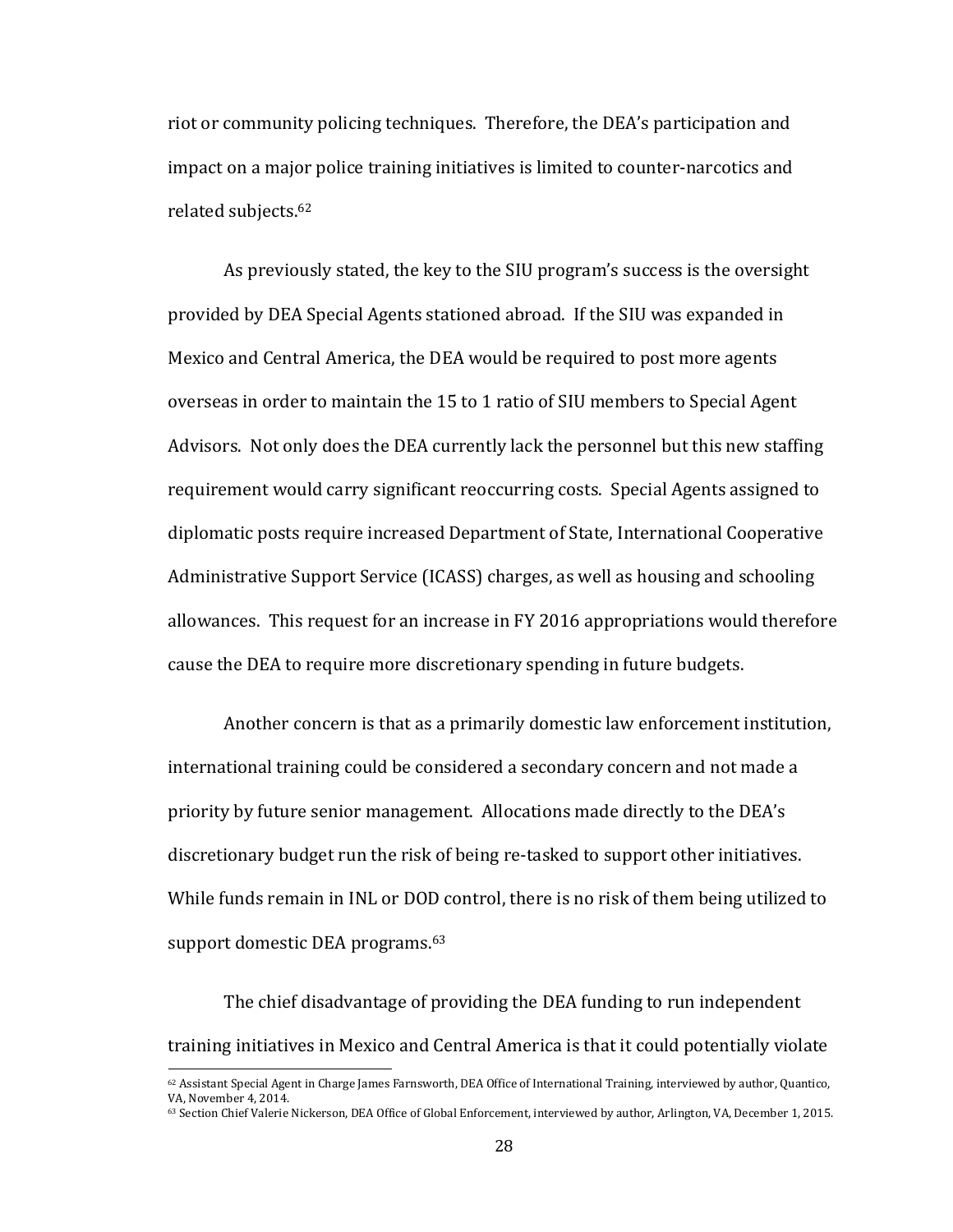the purpose statute (31 U.S. Code § 1301).<sup>64</sup> This law assists Congress in tracking and assessing how effectively taxpayer dollars are utilized. Since Congress has already provided funding under the Merida and CARSI initiatives for law enforcement training programs in Mexico and Central America, the existing funds should be transferred from the Department of State to the DEA instead of a new appropriation being committed for the same purpose.

# **POLITICAL ANALYSIS:**

The idea of expanding the DEA-SIU program in Mexico and Central America is not new and was suggested by the United States Senate Caucus On International Narcotics Control in 2011 and received bi-partisan support:

*"Recommendation:* To counter the threat of Mexican drug trafficking organizations in Central America, the current Sensitive Investigative Unit programs in Central America – currently in Guatemala and Panama – should be expanded to additional countries."<sup>65</sup>

The Senate Drug Caucus reiterated its support for the SIU program in 2012 when it suggested the program's expansion into the Caribbean:

"The Caucus believes that some of DEA's best work worldwide is done through its Sensitive Investigative Units (SIUs). This has been the case in Central America, Mexico and

**<sup>64</sup>** 31 U.S. Code § 1301

<sup>65</sup> Report By The United States Senate Caucus On International Narcotics Control, "U.S. and Mexican Responses to Mexican Drug Trafficking Organizations", 112th Congress, 1<sup>st</sup> Session, September 2011.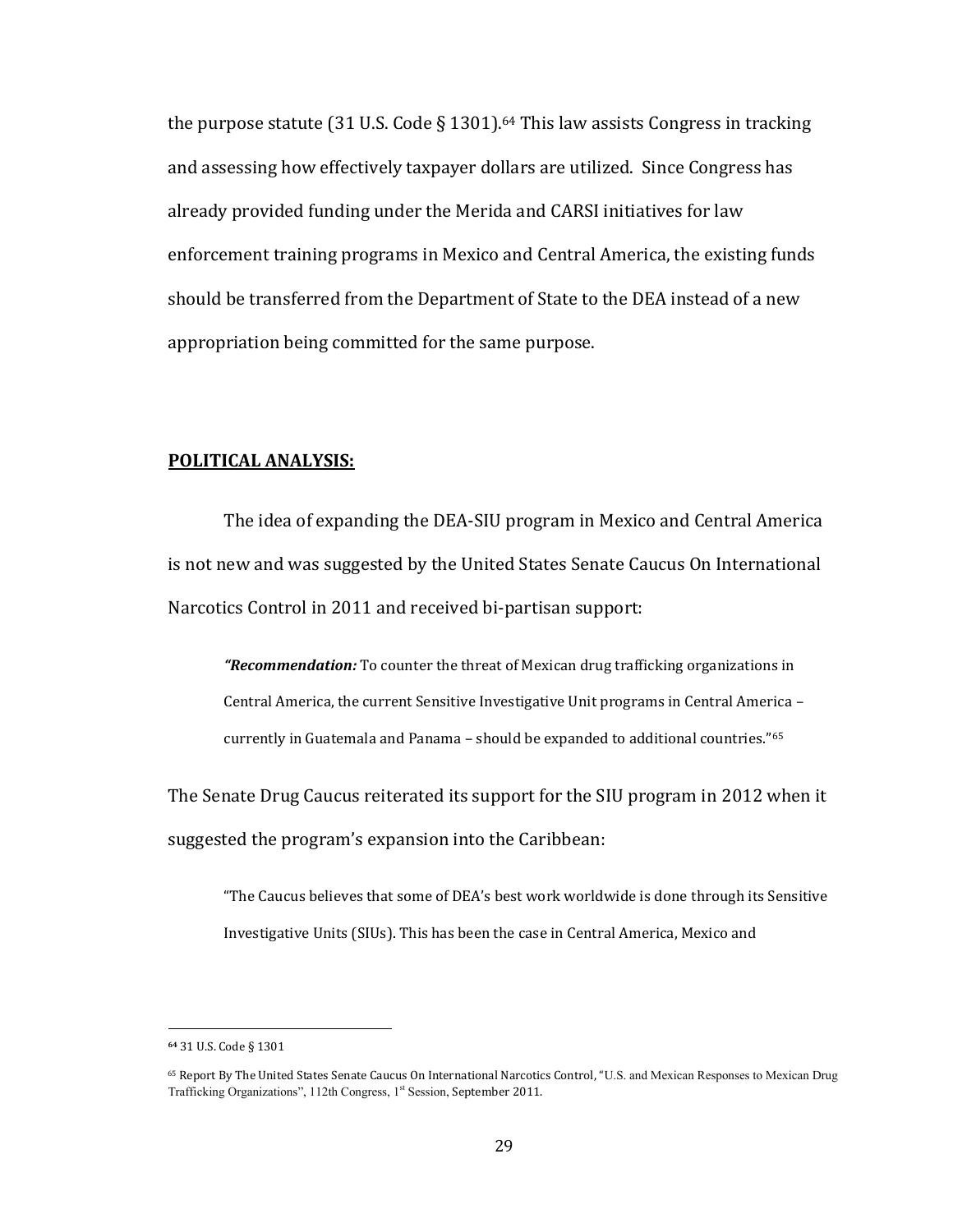Afghanistan. The Caucus believes that the SIU model that has been effective in other parts of the world should be replicated in the Caribbean." 66

Both Republicans and Democrats have recognized the need to support rule of law programs in Mexico and Central America. The Merida Initiative initially passed the House in 2008 with 311 votes, 203 Democratic and 108 Republicans supporting the bill.67 It has continued to be funded to the present under a Democratic Administration and a Republican controlled House of Representatives.

This budget request avoids the sensitive issue of state marijuana legalization and federal enforcement of the Controlled Substances Act. The DEA's ability to provide oversight of U.S. training programs due to its existing "boots on the ground" and expertise in the region would likely gain bi-partisan support given the current regional crisis and previous support for the SIU program.

With the impending retirement of Attorney General Holder, there is the potential for upheaval in the Department of Justice and a change in priorities. However, a new Attorney General should support this proposal as it falls within the White House's stated U.S. Security Sector Assistance Policy. This policy has four stated goals:

"1. Help partner nations build sustainable capacity to address common security challenges, specifically to: disrupt and defeat transnational threats; sustain legitimate and effective public safety, security, and justice sector institutions; support legitimate self-defense; contribute to U.S. or partner military operations which may have urgent requirements; maintain control of their territory and jurisdiction waters including air, land, and sea

 $\overline{\phantom{0}}$ 

<sup>66</sup> Report By The United States Senate Caucus On International Narcotics Control "Preventing a Security Crisis In The Caribbean" 112 Congress, 2nd Session, September 2012.

<sup>67</sup> House of Representatives Roll Call 393, On Motion to Suspend the Rules and Pass as Amended, Merida Initiative to Combat Illicit Narcotics and Reduce Organized Crime Authorization Act, H R 6028, 10-Jun-2008.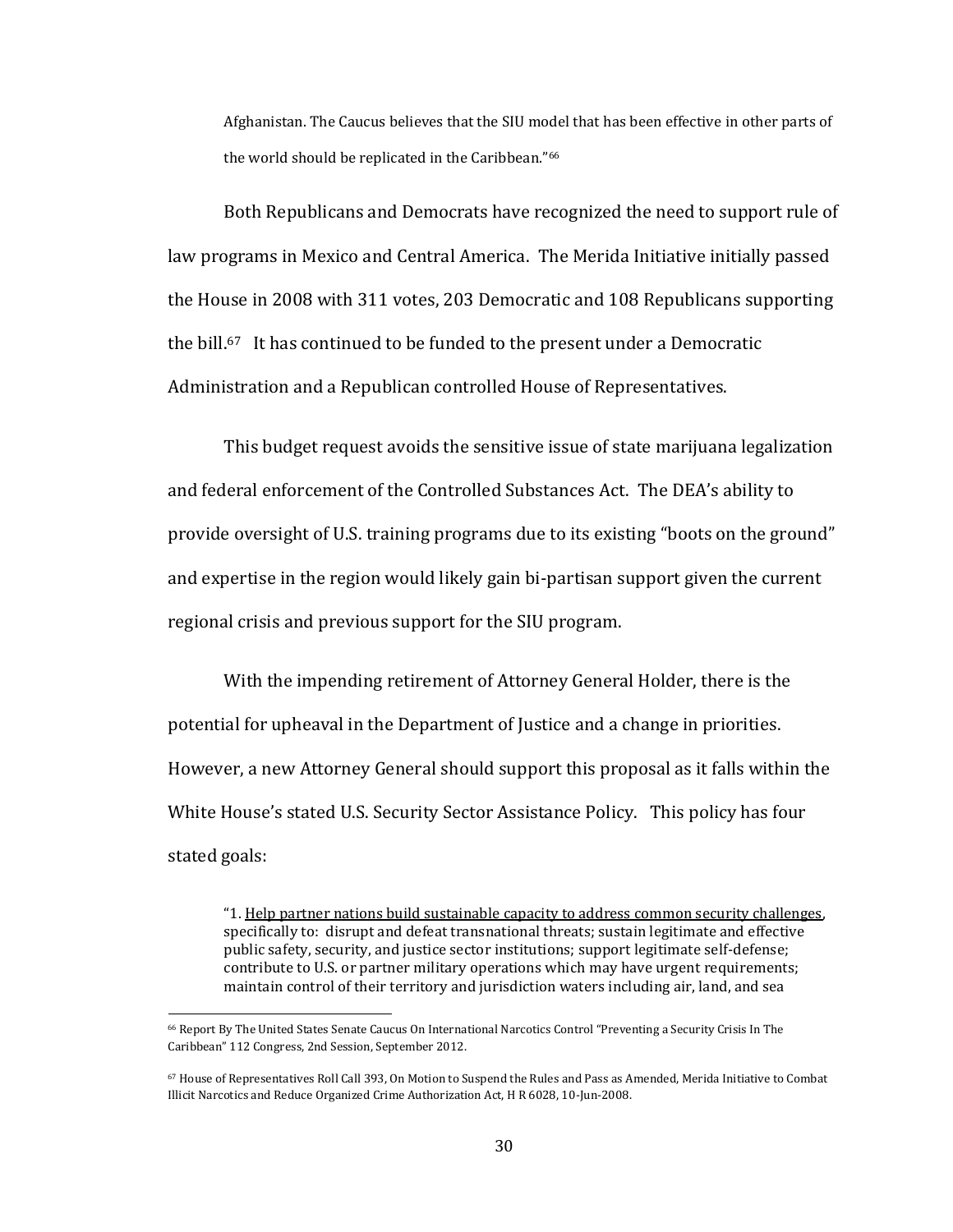borders; and help indigenous forces assume greater responsibility for operations where U.S. military forces are present.

2. Promote partner support for U.S. interests, through cooperation on national, regional, and global priorities, including, but not limited to, such areas as: military access to airspace and basing rights; improved interoperability and training opportunities; and cooperation on law enforcement, counterterrorism, counter-narcotics, combating organized crime and arms trafficking, countering Weapons of Mass Destruction proliferation, and terrorism, intelligence, peacekeeping, and humanitarian efforts.

3. Promote universal values, such as good governance, transparent and accountable oversight of security forces, rule of law, transparency, accountability, delivery of fair and effective justice, and respect for human rights.

4. Strengthen collective security and multinational defense arrangements and organizations, including by helping to build the capacity of troop- and police-contributing nations to United Nations and other multilateral peacekeeping missions, as well as through regional exercises, expert exchanges, and coordination of regional intelligence and law enforcement information exchanges."<sup>68</sup>

An expansion of the DEA-SIU program in Mexico and Central America as well as DEA led training initiatives in the region satisfies these policy goals and would likely receive support from any new incoming Attorney General.

The greater possibilities for political hurdles are those potentially imposed by the larger, more influential, federal agencies, namely the Department of State and the DOD. The prospect of the DOD opposing the expansion of the SIU or impeding DEA led training initiatives in Mexico and Central America is unlikely. The DOD currently funds a group of contract instructors that work with the DEA's International Training Section. This unit, called the Global Training Team, is currently tasked with providing counter-narcotics training programs in Africa and Central Asia.69 The DOD has a history of partnering with the DEA as evidenced by the Department's support for the FAST teams and the massive training program in Afghanistan. The DOD's legacy in Mexico and Central America is quite complex and

<sup>68</sup> The White House, Office of the Press Secretary, "Fact Sheet: U.S. Security Sector Assistance Policy." April 05, 2013.

<sup>69</sup> Assistant Special Agent in Charge James Farnsworth, DEA Office of International Training, interviewed by author, Quantico, VA, November 4, 2014.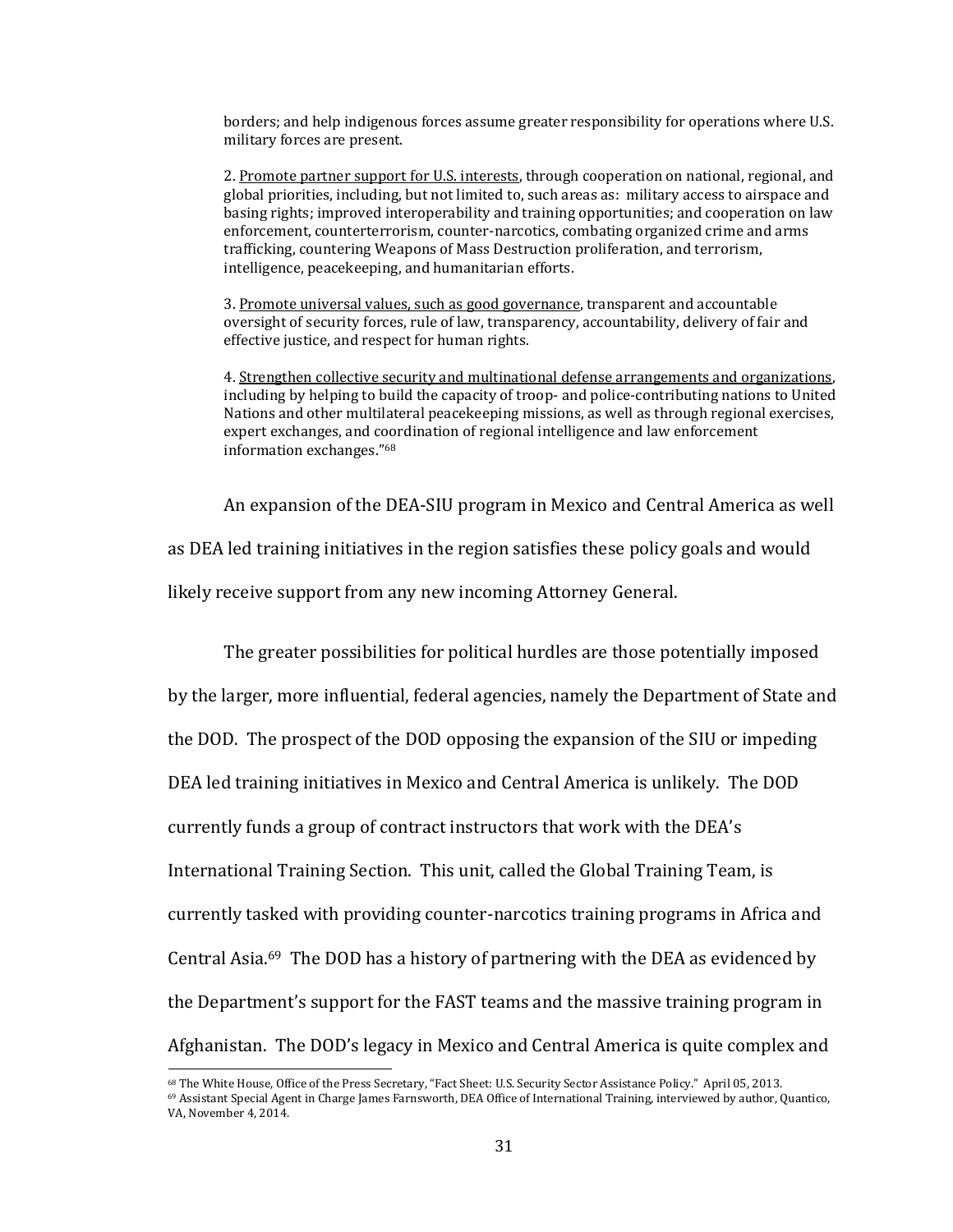any potential increase in U.S. influence as well as professionalization of police forces accomplished by the DEA would benefit the DOD's regional objectives.

The Department of State, INL Bureau, is tasked with the distribution, allocation, and expenditure of all Merida Initiative and CARSI funding. Given the Bureau's long-standing support for existing SIU units, they would probably support an expansion of the program in the region. However, they would almost certainly oppose independent DEA training activities. Part of the Department of State's mandate is to perform foreign training activities. They view themselves as the experts in development, capacity building and rule of law initiatives. While the INL Bureau is willing to provide funds for one-time, specific, counter-narcotics training events, they would not provide a significant amount of funding for the DEA to manage a large scale, regional security sector training initiative. This topic was addressed in a 2012, GAO Report; "Foreign Police Assistance: Defined Roles and Improved Information Sharing Could Enhance Interagency Collaboration."

"According to the DOJ officials, DOJ should have a greater role in this process. Such a role is consistent with the Quadrennial Diplomacy and Development Review which directs State to look first to DOJ, DHS, and DOD to implement State programs involving counterterrorism capacity building, foreign law enforcement, or strengthening justice and interior ministries, according to the DOJ officials. However, the DOJ officials said the issue was not resolved and committee discussions primarily concerned the responsibilities and authorities of State and DOD. According to a DHS official, DHS also asserts that State should consider DHS when allocating security sector assistance funding rather than relying on contractors to provide that assistance. According to a State official,

32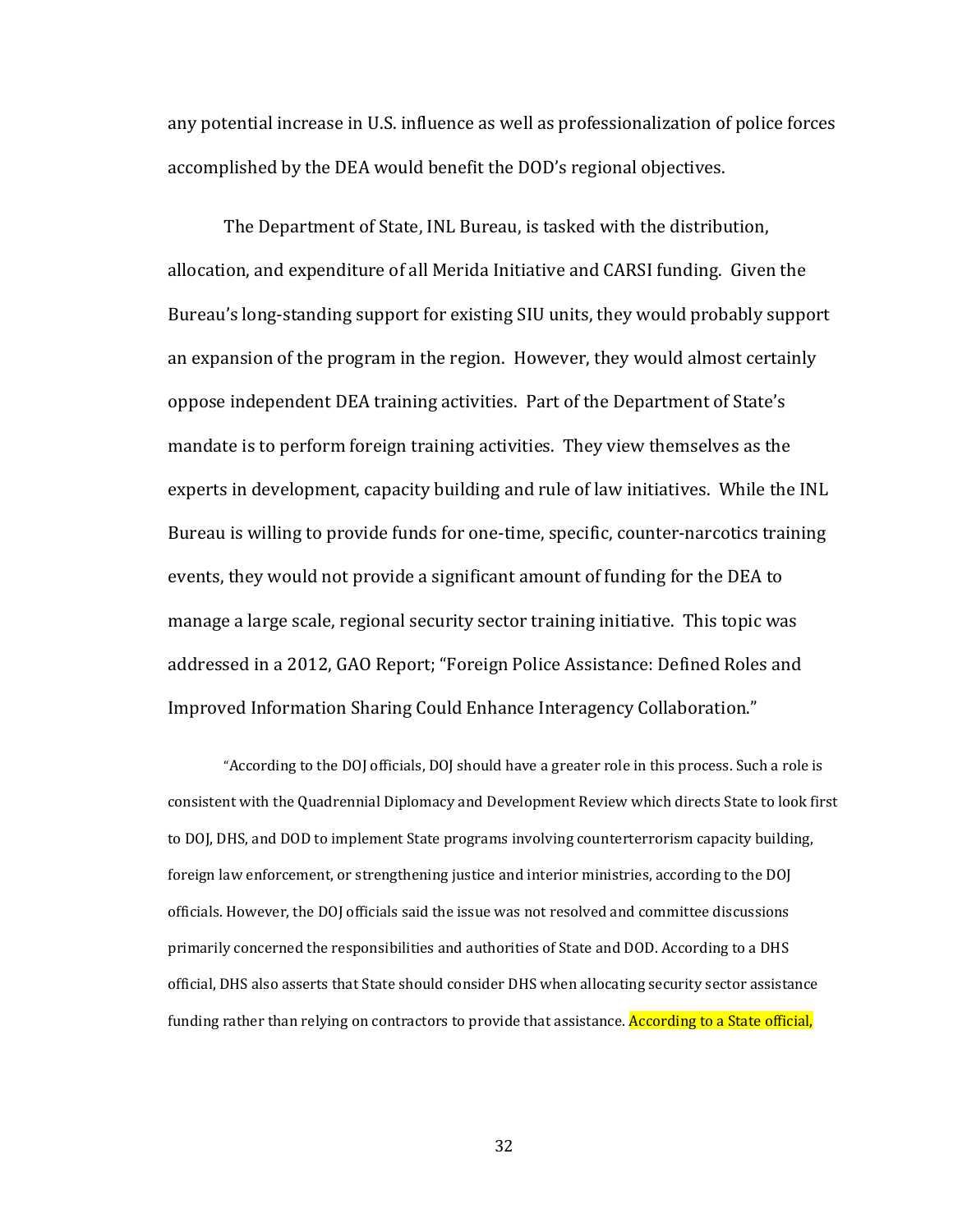State is reluctant to expand the authorities of other agencies to administer security sector assistance activities."<sup>70</sup>

The US Agency for International Aid (USAID), a related but technically independent agency that follows State Department policy guidelines 71, literally wrote a book on training foreign police: *A Field Guide For USAID Democracy And Governance Officers: Assistance To Civilian Law Enforcement In Developing Countries.72* It was USAID that was originally tasked with foreign police training in the 60's and continues to do so today.<sup>73</sup> Their own publication cites the need and benefits of leveraging the experience of other federal agencies.

"It is important to develop and maintain strong collaborative relationships with those USG agencies engaged in civilian police assistance. Much can be learned from their experience. Opportunities to integrate projects will often present themselves. Sometimes, all that is needed is a bit of creative thinking to coordinate or even integrate financial and programming resources to achieve a country team coordinated approach that can save money and improve results." $74$ 

The relationship between State Department and the DEA is complex. While there is little interaction between USAID and the DEA, there is a very close relationship between the DEA and INL. The DEA requires INL support to process and perform procurement for any DEA led training programs in Mexico and Central

<sup>70</sup> Government Accounting Office, Report to the Ranking Member, Subcommittee on National Security, Homeland Defense and Foreign Operations, Committee on Oversight and Government Reform, House of Representatives, "FOREIGN POLICE ASSISTANCE, Defined Roles and Improved Information Sharing Could Enhance Interagency Collaboration" GAO-12-534, May 2012.

<sup>71</sup> U.S. Department of State website, "Department Organization." [http://www.state.gov/r/pa/ei/rls/dos/436.htm.](http://www.state.gov/r/pa/ei/rls/dos/436.htm) Accessed 10/28/2014

<sup>72</sup> USAID publication, *A Field Guide For USAID Democracy And Governance Officers: Assistance To Civilian Law Enforcement In Developing Countries*, January, 2011. [http://pdf.usaid.gov/pdf\\_docs/PNADU808.pdf.](http://pdf.usaid.gov/pdf_docs/PNADU808.pdf) Accessed 10/28/2014. <sup>73</sup> Sylvan, David and Majeski, Stephen, "*U.S. Foreign Policy in Perspective: Clients, Enemies, and Empire."* New York: Routledge,

<sup>2009.</sup> <sup>74</sup> USAID publication, *A Field Guide For USAID Democracy And Governance Officers: Assistance To Civilian Law Enforcement In* 

*Developing Countries*, January, 2011. [http://pdf.usaid.gov/pdf\\_docs/PNADU808.pdf.](http://pdf.usaid.gov/pdf_docs/PNADU808.pdf) Accessed 10/28/2014.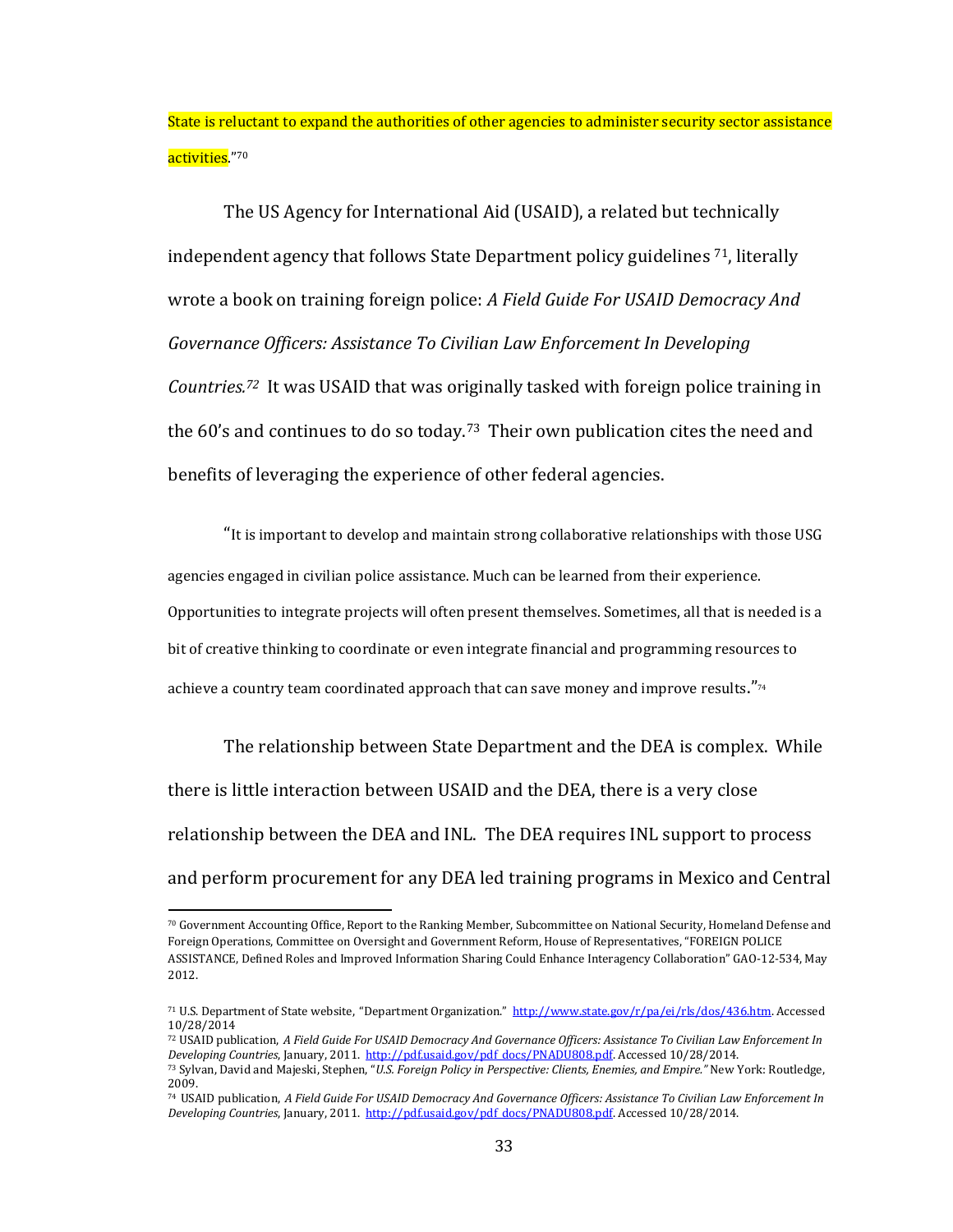America. Therefore, an expansion of the SIU program would also require "buy in" by INL as they perform key functions to administer the SIU program. State Department support for an expansion of the SIU program is also critical as they would be required to go through the difficult, bureaucratic, process of requesting authorization for additional DEA Special Agents to be stationed as diplomats from the host nation government. The host nation government would also be required to supply additional national police officers to staff an expanded or new SIU program. 75

An expansion of the existing SIU programs would likely be authorized in Guatemala. The Senate Drug Caucus suggested this very action.<sup>76</sup> The Guatemalan government is already very supportive of the program and given the difficulties it is facing from domestic as well as Colombian and Mexican organized crime groups, it likely would welcome additional DEA agents. Honduras faces similar problems and is in perhaps even more dire need of assistance than Guatemala however, the addition of more DEA agents to the Tegucigalpa Office may face significant opposition from Senator Patrick Leahy of Vermont. His position on the Senate Appropriations Subcommittee on Commerce, Justice, Science, and Related Agencies would make this proposal very difficult to pass without his support. He has spearheaded the oversight committee investigation into Operation Anvil and partially suspended foreign assistance to Honduras pending a full investigation into

<sup>75</sup> Section Chief Valerie Nickerson, DEA Office of Global Enforcement, interviewed by author, Arlington, VA, December 1, 2014. <sup>76</sup> Report By The United States Senate Caucus On International Narcotics Control, "U.S. and Mexican Responses to Mexican Drug Trafficking Organizations", 112th Congress, 1st Session, September 2011.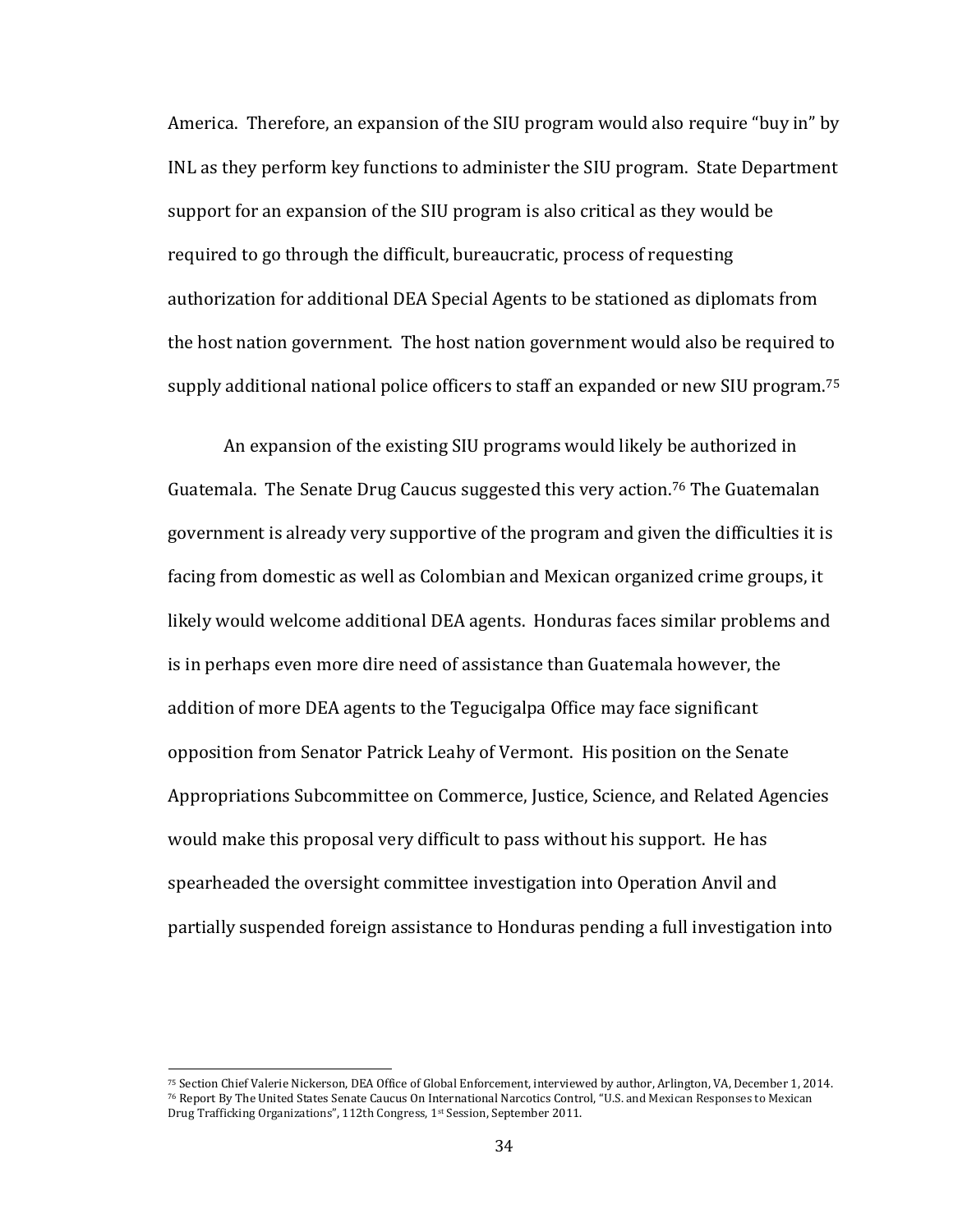the DEA's participation in this operation. <sup>77</sup> The Department of Justice, Office of the Inspector General is currently still investigating the matter.<sup>78</sup>

It is difficult to determine the current mindset of the Peña-Nieto Administration and how they would receive the proposal to expand the SIU program. The Mexican government has never visibly supported the U.S. playing a large role in their domestic law enforcement programs. In contrast to their rhetoric, the previous PAN and the current PRI Administration have quietly allowed the DEA to operate one of its largest SIU units. Albeit with less access and direct participation enjoyed by the DEA in other Latin American countries.

The Mexican SIU program has recently demonstrated very promising results as evidenced by the recent capture of Joaquin "Chapo" Guzman on February 22, 2014.<sup>79</sup> Though the Navy executed the capture operation, the SIU played a crucial role in the development of intelligence and debilitating his organization with the death of Gonzalo Inzunza Inzunza, aka "Macho Prieto", Chapo Guzman's head of security who was killed in an SIU led operation.<sup>80</sup> Given these successes and the problems Mexico is currently facing, it would seem in the Mexican government's interests to expand the SIU program. However, the requirement to have more DEA agents stationed and operating on Mexican soil touches a sensitive political nerve and is a contentious issue.

<sup>77</sup> Wiser, Daniel, "U.S. Lawmakers have Reduced Security Assistance to Central America." *Washington Free Beacon*, July 11, 2014.

<sup>78</sup> Department of Justice Website; Office of the Inspector General; Ongoing Investigations: "Post-Incident Responses to Missions in Honduras Involving the Use of Deadly Force." http://www.justice.gov/oig/ongoing/dea.htm. Accessed 11/29/2014.

<sup>79</sup> DEA Website Press Release," Dept. of Justice Statement on the Arrest of Joaquin "El Chapo" Guzman Loera" February 22, 2014. http://www.justice.gov/dea/divisions/hq/2014/hq022214.shtml. Accessed 11/05/2014. <sup>80</sup> "Cartel boss dies in gun-battle at Mexican resort." *USA Today*, December 20, 2013.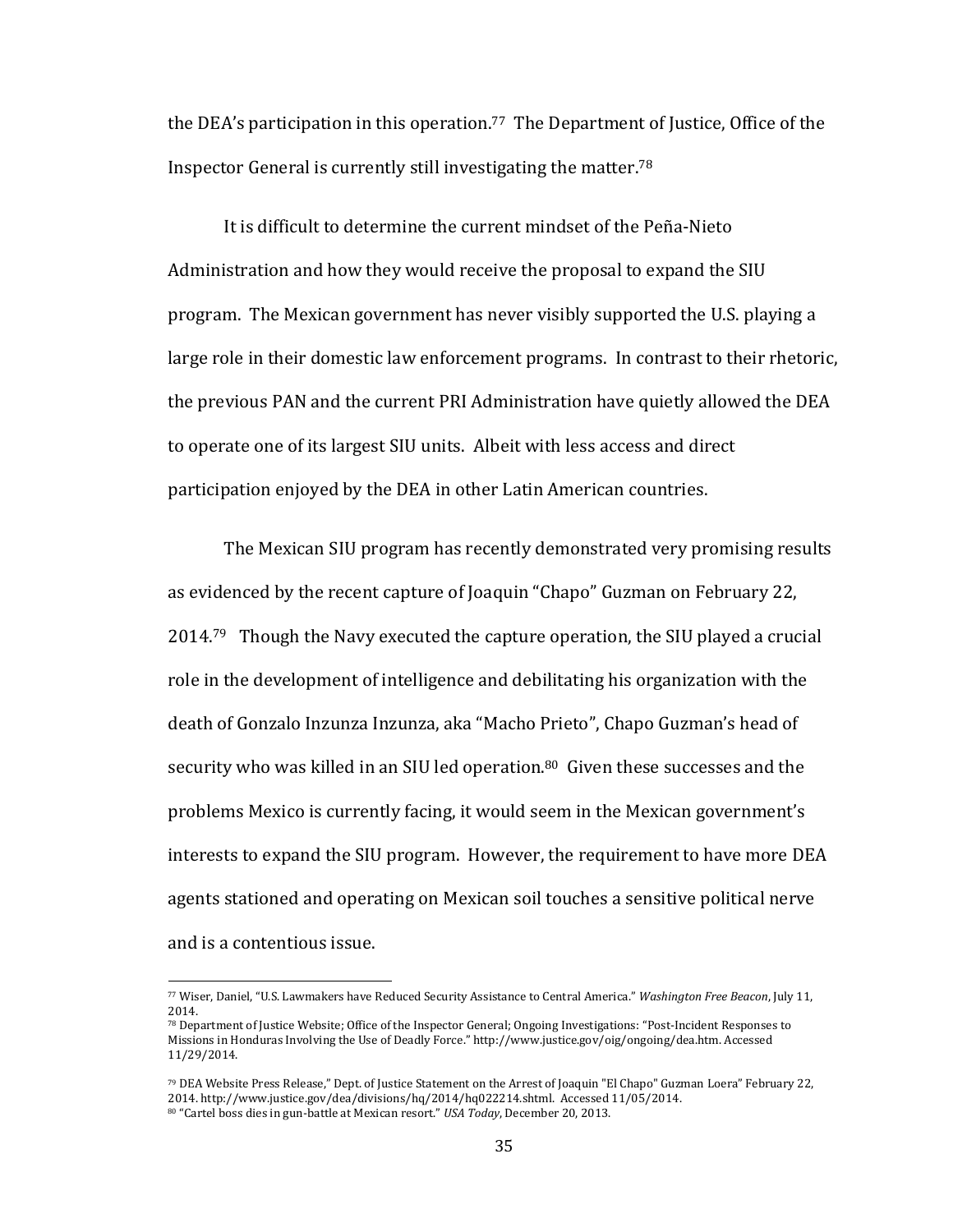Given the recent government sequestration, there is little appetite in Washington for agencies to increase their base line funding. The DEA complied with this sentiment and submitted their FY 2015 budget request and asked for no additional funding. However, the response from the House of Representatives was indicative of their strong support for the efforts of the DEA overseas.

"DRUG ENFORCEMENT ADMINISTRATION SALARIES AND EXPENSES:

The Committee recommends total budget authority of \$2,420,000,000 for salaries and expenses, of which \$366,680,000 is derived from fees deposited in the Diversion Control Fund, and \$2,053,320,000 is provided by direct appropriation. The recommended direct appropriation is \$35,320,000 above fiscal year 2014 and the request. This increase is intended to help DEA offset its necessary pay and non-pay base costs, which the President's budget had proposed be fully absorbed using unspecified administrative offsets. The increase is also expected to support DEA's growing enforcement workload, including supporting its challenges in its overseas programs, as well as continuing support of State and local partners."<sup>81</sup>

## **RECOMMENDATION:**

 $\overline{a}$ 

Based on the evidence presented in this proposal, it is recommended that the DEA receive an additional \$20 million in discretionary funding to support the expansion of the SIU program and associated operational costs. However, funding for the DEA to conduct independent training should be denied since Congress has already allocated money for police training in the CARSI and Merida Initiatives. The

<sup>81</sup> Commerce, Justice, Science, and Related Agencies Appropriations Bill, 2015, 113th Congress, 2nd Session, Report 113-448.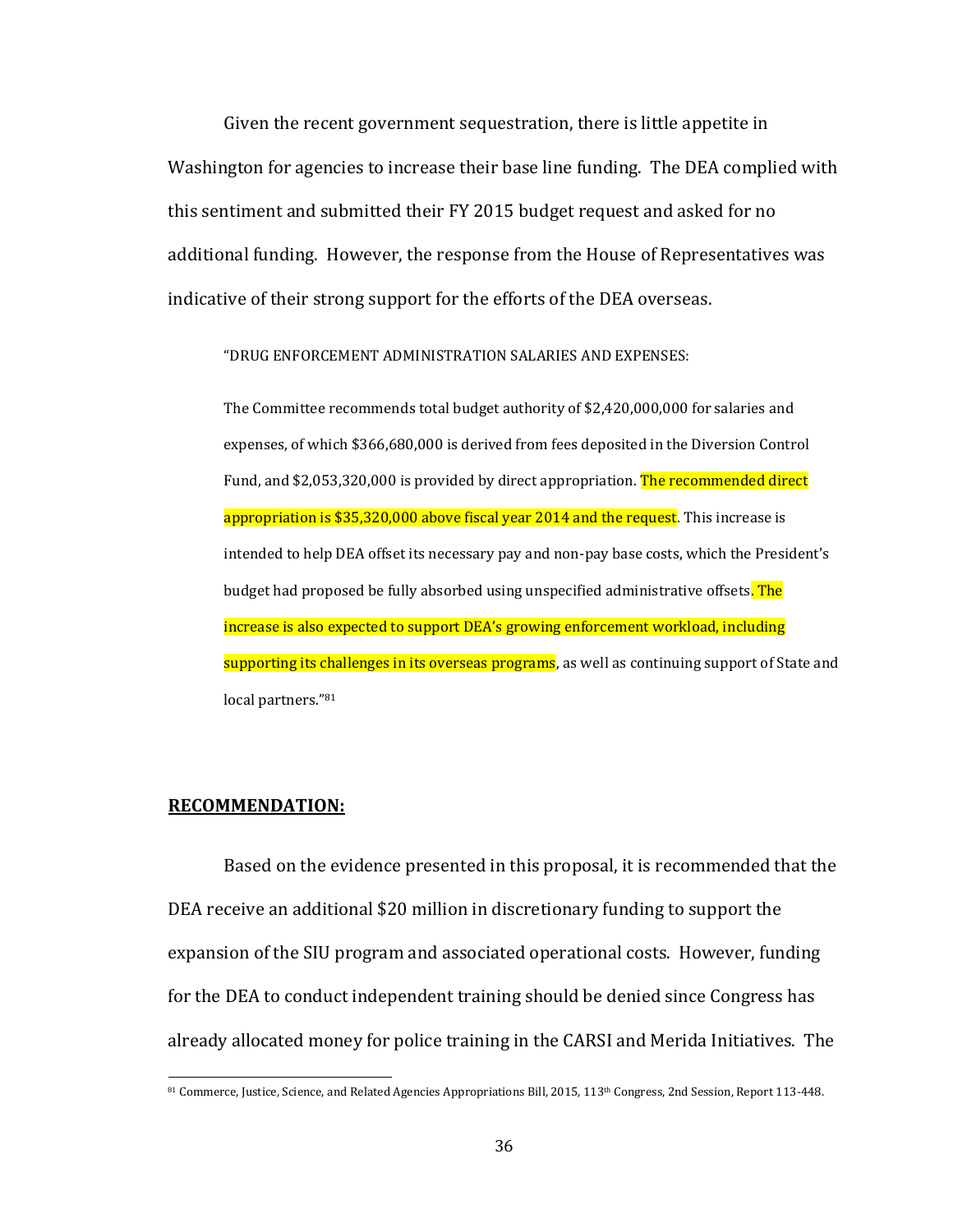Department of State should be directed to utilize the DEA for its counter-narcotics training initiatives in order to better utilize the agency's experience and regional footprint.

The DEA began the SIU program out of an operational need to have a reliable, uncorrupted, partner to work with in Latin America. By training, equipping and working side-by-side with officers in the SIU program, the DEA not only created an international law enforcement and intelligence capacity, it inadvertently created a sustainable development and justice sector reform program that positively impacts rule of law. The key to this success is the working relationship and oversight that DEA Special Agents stationed overseas provide. While metrics to better measure the long-term impact of the SIU still need to be further developed, it is a sustainable, practical, policy initiative to assist justice sector reform in Mexico and Central America.

While the scope of the SIU program is clearly limited and a much larger training initiative is needed to address the rule of law crisis in Mexico and Central America, expansion of the SIU program is a proven policy tool that should be integrated as an important part of a larger initiative. While this proposal will create reoccurring costs that will require a permanent expansion of the DEA's discretionary budget authority, it is a small amount when compared to the DOD's

37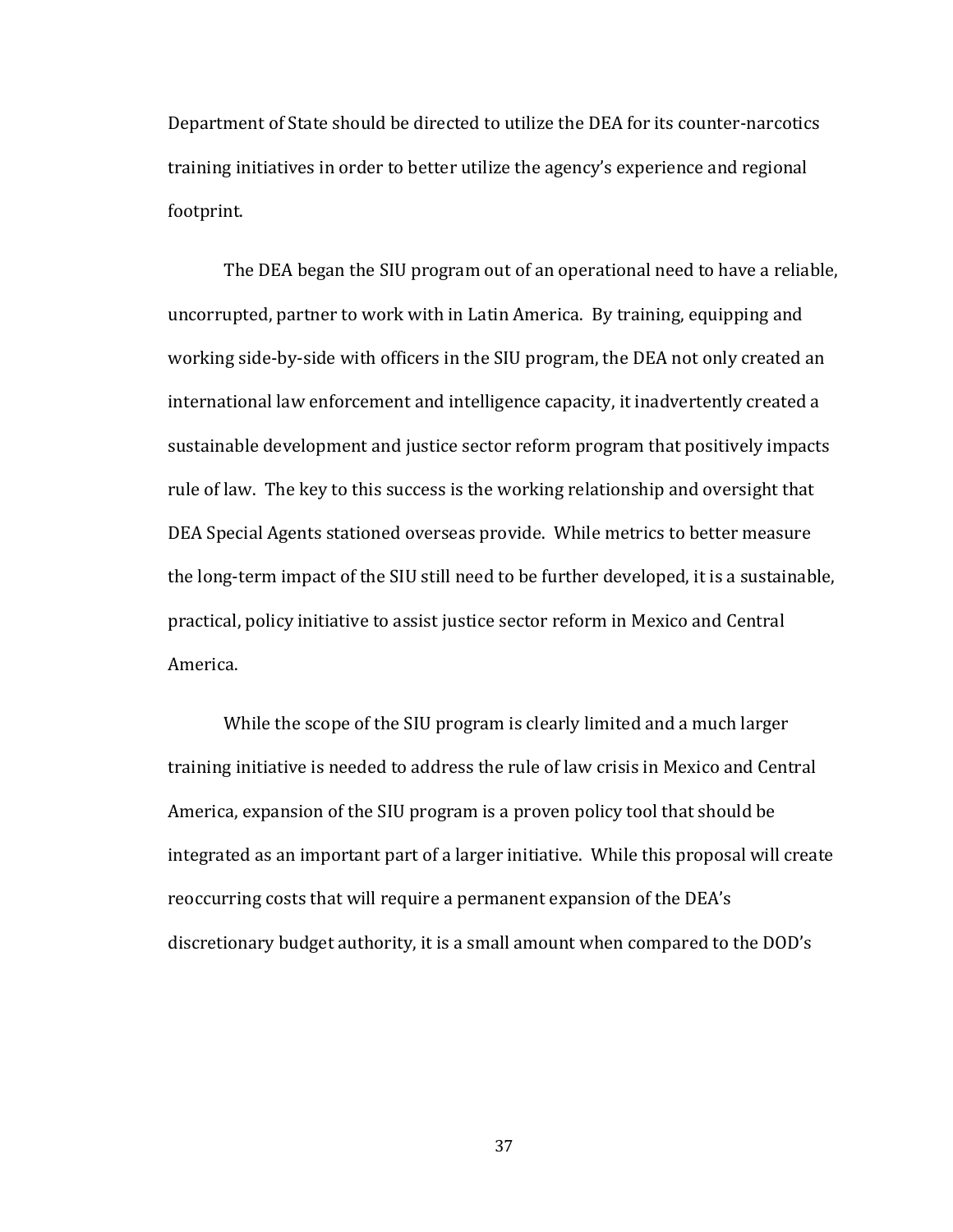counter-narcotics budget and would be less than the amount of unexpended funding INL returned to the U.S. Treasury in FY 2013.<sup>82</sup>

Training is an invaluable tool to reduce corruption and improve rule of law but it requires a continuing relationship and oversight of trained officers to be truly effective and have a long-term impact. The DEA is uniquely positioned to provide this critical oversight in Mexico and Central America. Additional funding to station more DEA agents abroad and to expand the SIU program will enhance this capacity, reduce corruption and improve training results. The expansion of the SIU model as a policy option has already been suggested by congressional committees and only needs to be implemented by approving this budget request.

<sup>82</sup> State Department, Office of Inspector General, "Inspection of the Bureau of International Narcotics and Law Enforcement Affairs." ISP-I-14-24. September 2014.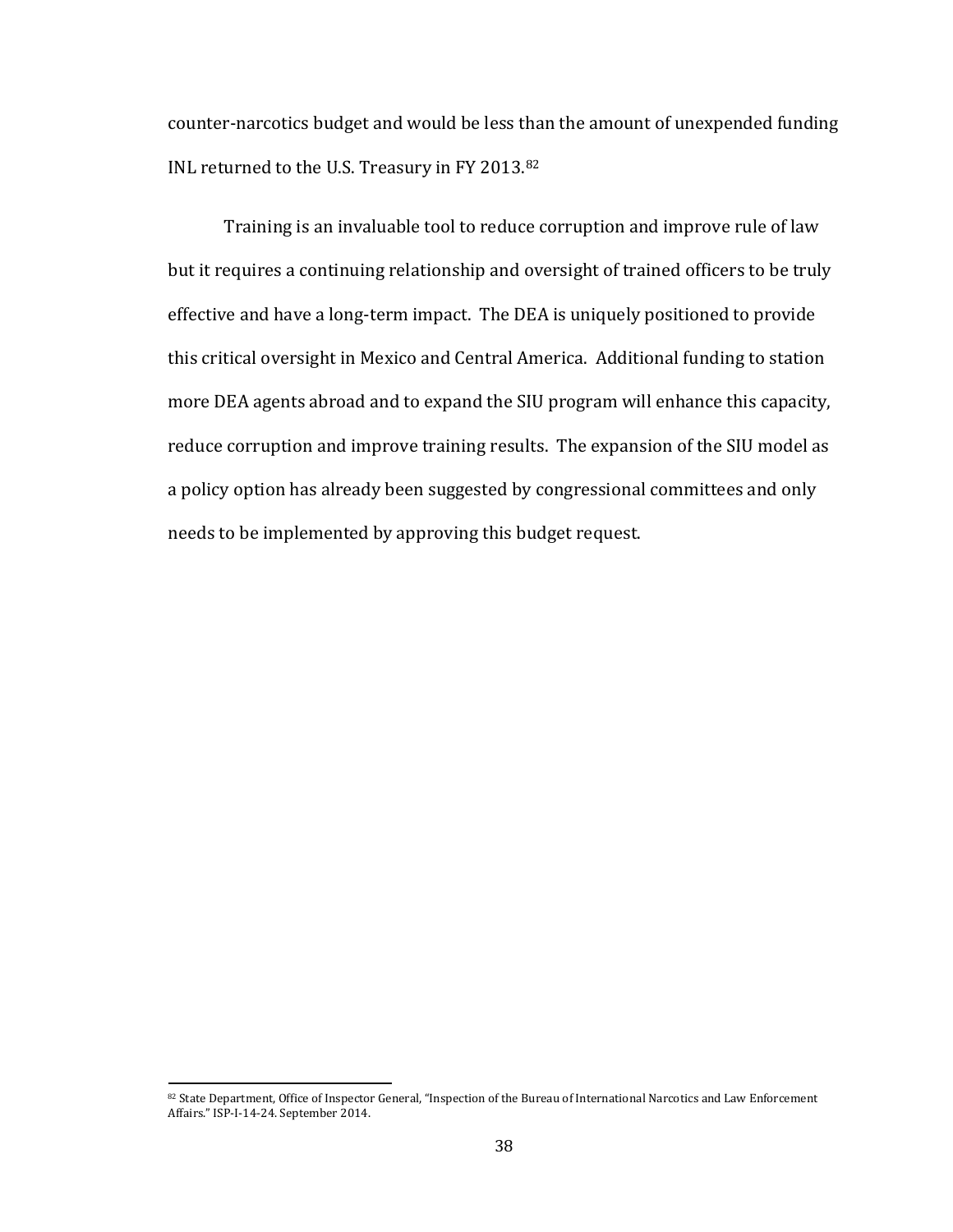# **BIBLIOGRAPHY:**

22 US Code § 2420

31 U.S. Code § 1301

Archibold, Randal, C., "Ex-Guatemalan President Extradited to U.S. in Corruption Case." *New York Times*, May 24, 2013.

Assistant Special Agent in Charge James Farnsworth, DEA Office of International Training, interviewed by author, Quantico, VA, November 4, 2014.

Bowden, Mark, "*Killing Pablo The Hunt for the World's Greatest Outlaw*" New York: Atlantic Monthly Press, 2001.

"Cartel boss dies in gun-battle at Mexican resort." *USA Today*, December 20, 2013.

Cave, Damien and Thompson, Ginger, "U.S. Rethinks a Drug War After Deaths in Honduras," *New York Times*, October 12, 2012.

"Central America, Out of control", *The Economist*, March 9th, 2013.

- Commerce, Justice, Science, and Related Agencies Appropriations Bill, 2015, 113th Congress, 2nd Session, Report 113-448.
- DEA Press Release, "Colombian National Pleads Guilty to Kidnapping and Murder of DEA Agent Terry Watson", September 14, 2014. [http://www.dea.gov/divisions/hq/2014/hq090414.shtml.](http://www.dea.gov/divisions/hq/2014/hq090414.shtml) Accessed 11/04/2014.
- DEA Website Press Release," Dept. of Justice Statement on the Arrest of Joaquin "El Chapo" Guzman Loera" February 22, 2014. [http://www.justice.gov/dea/divisions/hq/2014/hq022214.shtml.](http://www.justice.gov/dea/divisions/hq/2014/hq022214.shtml) Accessed 11/05/2014.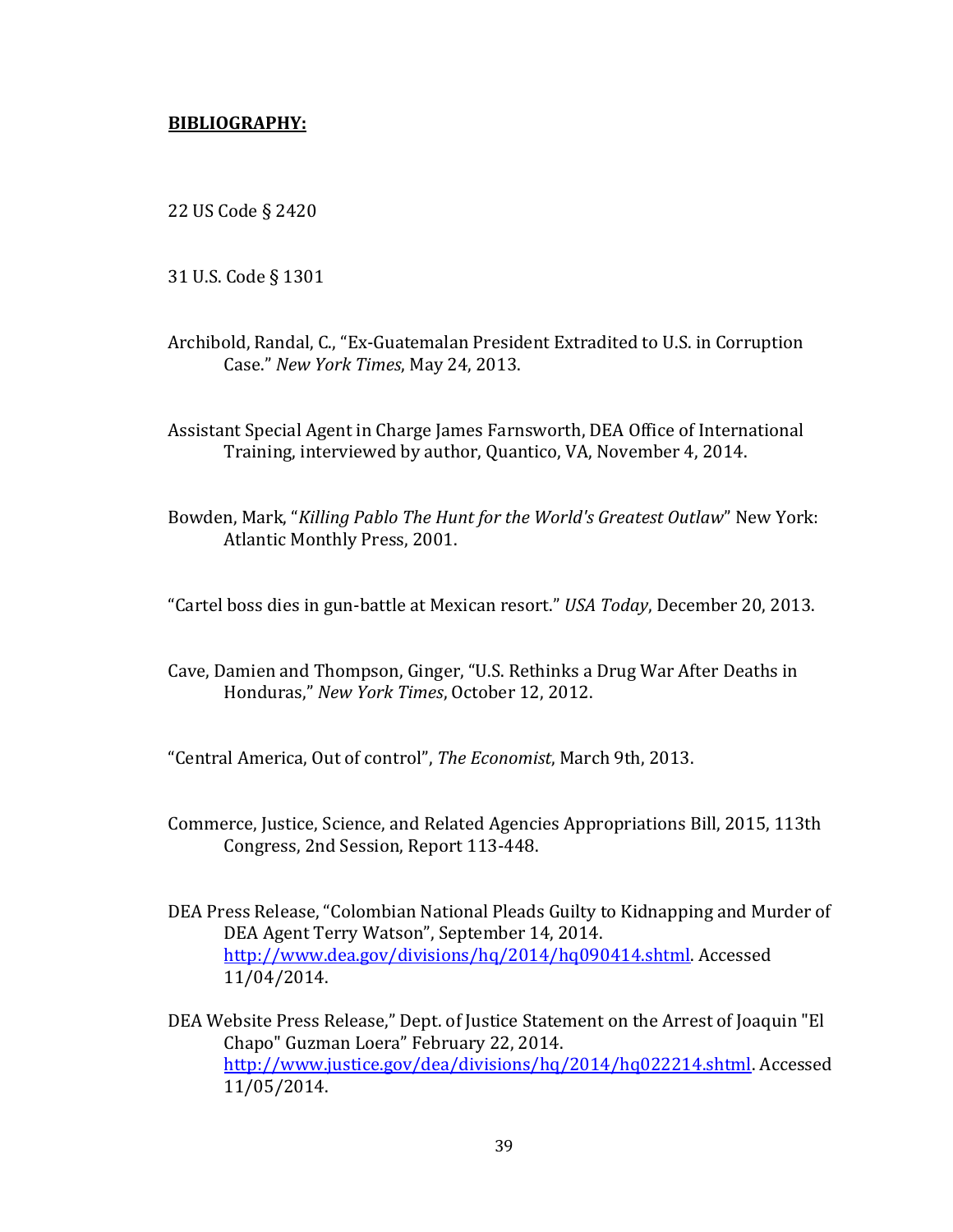Department of Justice website, "ICITAP: Current Vacancies". [http://www.justice.gov/criminal/icitap/vacancies.](http://www.justice.gov/criminal/icitap/vacancies) Accessed 10/22/14.

Department of Justice website; Office of the Inspector General; Ongoing Investigations: "Post-Incident Responses to Missions in Honduras Involving the Use of Deadly Force." [http://www.justice.gov/oig/ongoing/dea.htm.](http://www.justice.gov/oig/ongoing/dea.htm) Accessed 11/29/2014.

Gobierno Federal de México, Instituto Nacional de Estadísticas y Geografía (INEGI), "2012 Encuesta Nacional de Victimización y Percepción sobre Seguridad Publica."

Gonzalez-Barrera, Ana, Krogstad, Jens Manuel, Lopez, Mark Hugo, "DHS: Violence, poverty, is driving children to flee Central America to U.S." *Pew Research Center*, July 1, 2014.

Government Accounting Office, Report to Congressional Committees, "CONTINGENCY CONTRACTING: State and USAID Made Progress Assessing and Implementing Changes, but Further Actions Needed" GAO-14-229, February 2014.

Government Accounting Office, Report to the Honorable Joseph R. Biden, Jr., Chairman, Committee on Foreign Relations, U.S. Senate, "PLAN COLOMBIA Drug Reduction Goals Were Not Fully Met, but Security Has Improved; U.S. Agencies Need More Detailed Plans for Reducing Assistance." GAO-09-71, October 2008.

Government Accounting Office, Report to the Ranking Member, Subcommittee on National Security, Homeland Defense and Foreign Operations, Committee on Oversight and Government Reform, House of Representatives, "FOREIGN POLICE ASSISTANCE, Defined Roles and Improved Information Sharing Could Enhance Interagency Collaboration" GAO-12-534, May 2012

House of Representatives Roll Call 393, On Motion to Suspend the Rules and Pass as Amended, Merida Initiative to Combat Illicit Narcotics and Reduce Organized Crime Authorization Act, H R 6028, 10-Jun-2008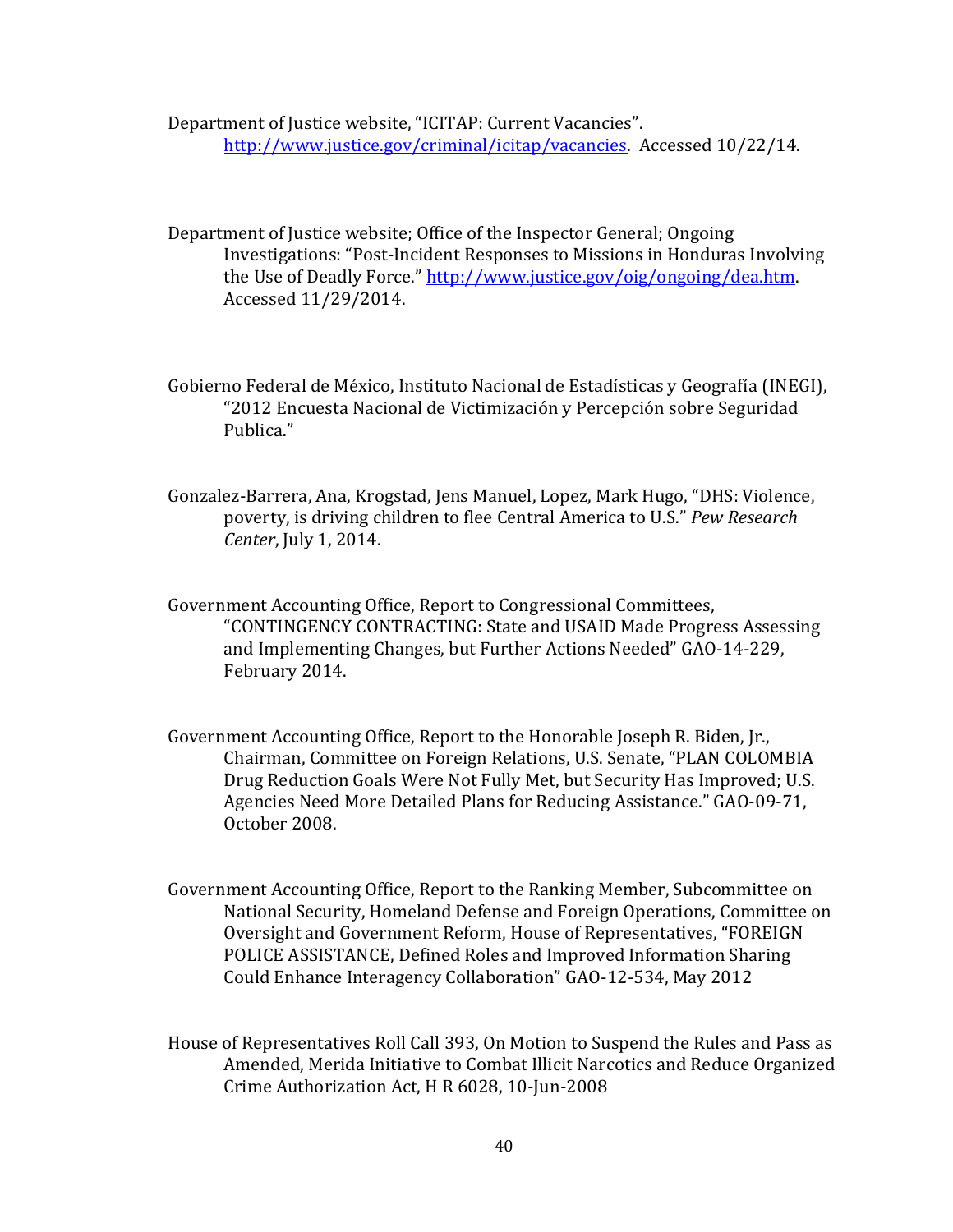ILEA website, "ILEA San Salvador: Statistics"

[http://www.ileass.org.sv/page.php?id=16.](http://www.ileass.org.sv/page.php?id=16) Accessed 10/04/2014

- Lomnitz, Claudio, "Understanding History of Corruption in Mexico." *The University of Chicago Chronicle*, Nov. 27, 1995, Vol. 15, No. 6.
- Meyer, Maureen, "Mexico's Police Reform: Many Reforms, Little Progress." *Washington Office on Latin America*, May 2014.
- Office of National Drug Control Policy, National Drug Control Budget, FY 2015 Funding Highlights, March 2014.
- O'Hanlon, Michael E., Petraeus, David, "The Success Story in Colombia", *Brookings Institution*, September 24, 2013.

Public Law 101-231.

Public Law 106-246.

- Report By The United States Senate Caucus On International Narcotics Control, "U.S. and Mexican Responses to Mexican Drug Trafficking Organizations", 112th Congress, 1st Session, September 2011.
- Ribando Seelke, Clare,. "El Salvador: Political and Economic Conditions and U.S. Relations", *Congressional Research Service*, April 5, 2013.
- Section Chief Valerie Nickerson, DEA Office of Global Enforcement, interviewed by author, Arlington, VA, December 1, 2015.
- State Department, Office of Inspector General, "Inspection of the Bureau of International Narcotics and Law Enforcement Affairs." ISP-I-14-24. September 2014.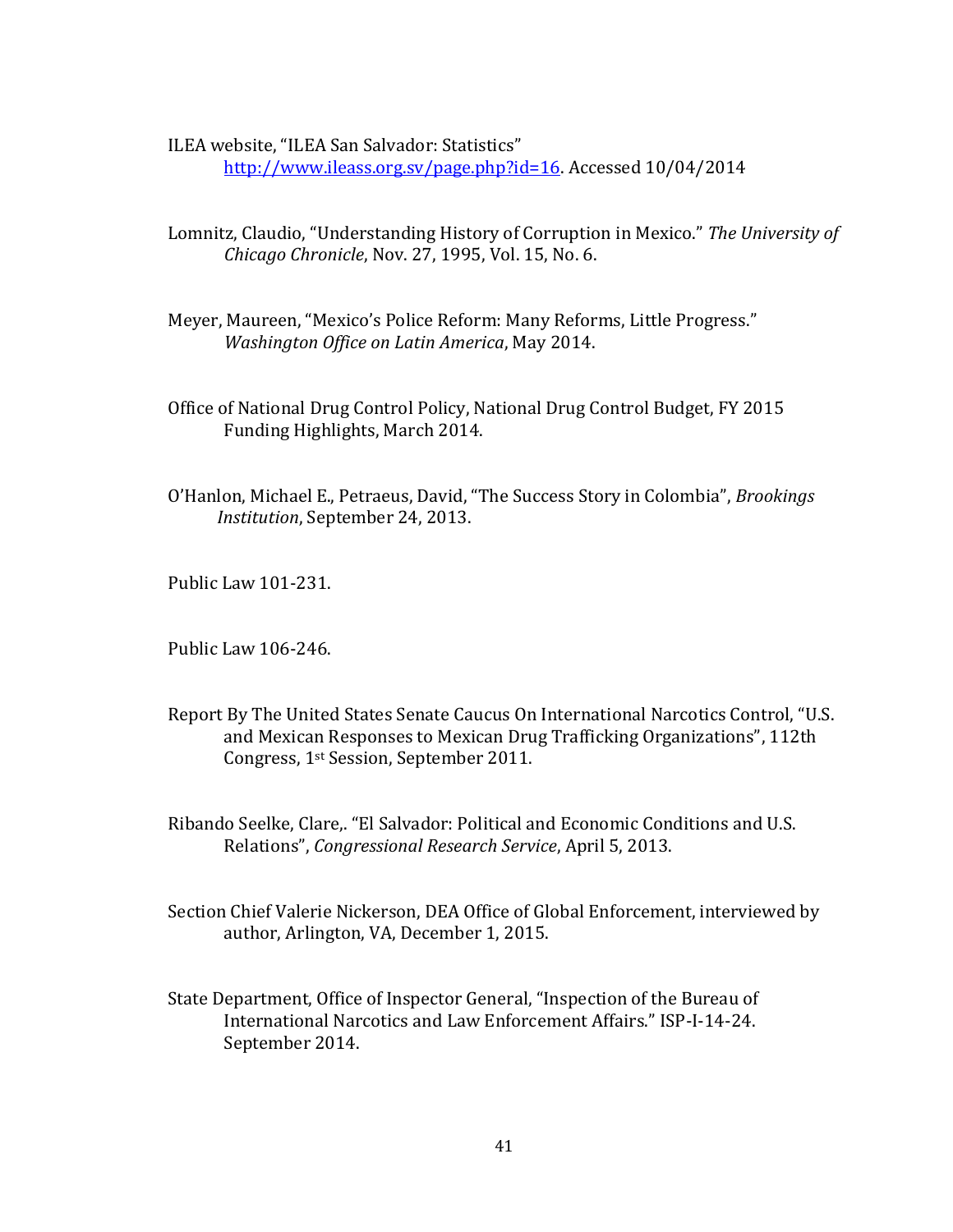- Statement for the Record, Erin Logan, Principal Director for Counter-Narcotics and Global Threats, Office of the Secretary of Defense, Before the Senate Caucus on International Narcotics Control "Future U.S. Counter-Narcotics Efforts in Afghanistan". January 15, 2014.
- Sylvan, David and Majeski, Stephen, "*U.S. Foreign Policy in Perspective: Clients, Enemies, and Empire."* New York: Routledge, 2009.
- The White House, Office of the Press Secretary, "Fact Sheet: U.S. Security Sector Assistance Policy." April 05, 2013.

Transparency International Website. "Corruption Perceptions Index 2013. » [http://cpi.transparency.org/cpi2013/results/.](http://cpi.transparency.org/cpi2013/results/) Accessed 9/27/2014.

- U.N. Office on Drugs and Crime (UNODC), "Global Study on Homicide 2013: Trends, Contexts, Data." March 2014.
- USAID publication, "A Field Guide for USAID Democracy and Governance Officers: Assistance To Civilian Law Enforcement In Developing Countries", January 2011. [http://pdf.usaid.gov/pdf\\_docs/PNADU808.pdf.](http://pdf.usaid.gov/pdf_docs/PNADU808.pdf) Accessed 10/28/2014.
- U.S. Congress, House Committee on Foreign Affairs, Subcommittee on the Western Hemisphere, "U.S.-Mexico Security Cooperation: An Overview of the Merida Initiative 2008–Present." 113th Congress, 1st session, CQ Congressional Transcripts, May 23, 2013.
- U.S. Department of State website. "Department Organization" [http://www.state.gov/r/pa/ei/rls/dos/436.htm.](http://www.state.gov/r/pa/ei/rls/dos/436.htm) Accessed 10/28/2014.
- U.S. Department of State website, "Merida Initiative." [http://www.state.gov/j/inl/merida/.](http://www.state.gov/j/inl/merida/) Accessed 9/08/14.
- U.S. Department Of Justice, Office Of The Inspector General Audit Division, "The Drug Enforcement Administration's International Operations", Audit Report 07-19, February 2007.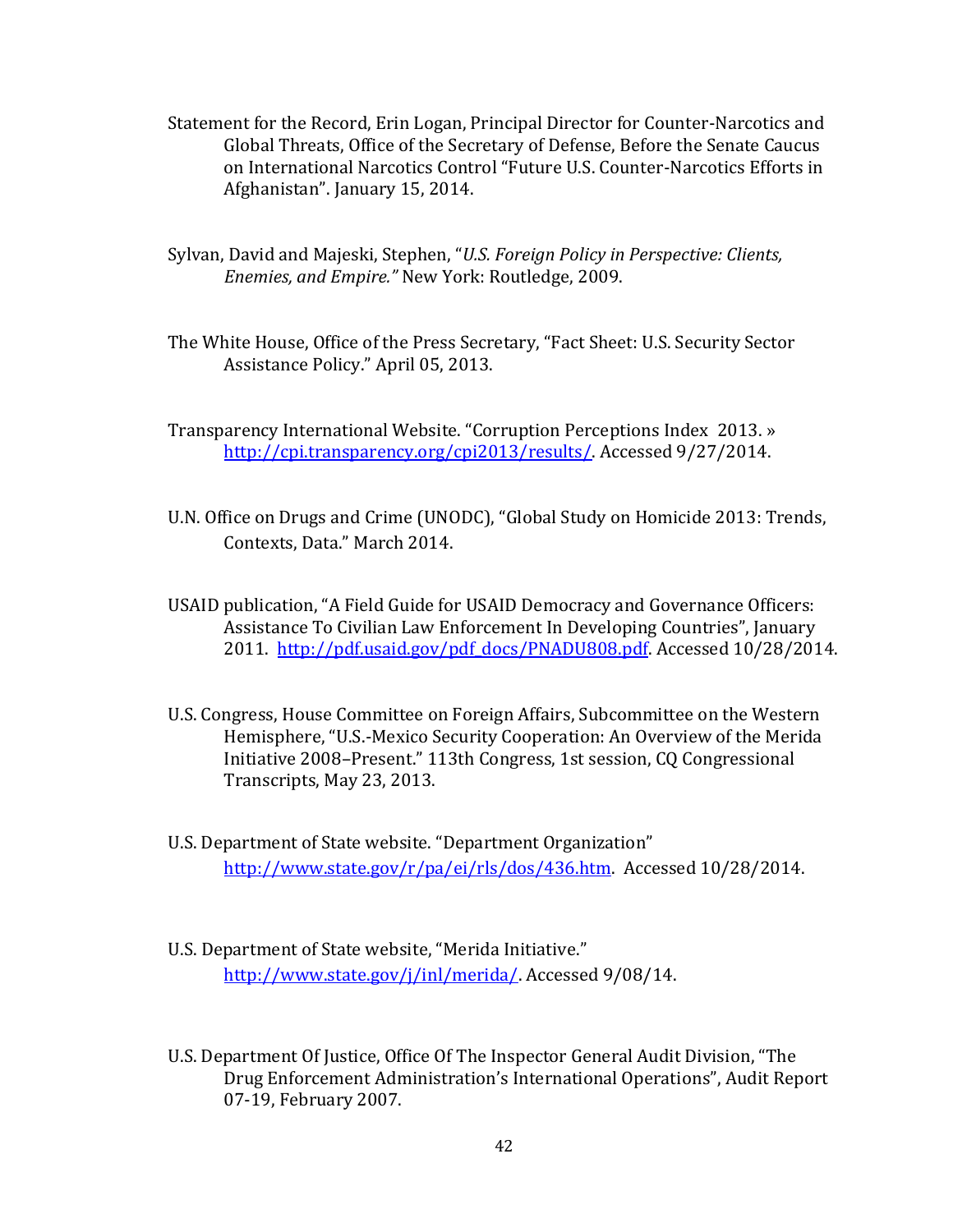- U.S. Senate Caucus On International Narcotics Control Report, "Preventing A Security Crisis In The Caribbean", 112, Congress, 2nd Session, September 2012
- Wiser, Daniel, "U.S. Lawmakers have Reduced Security Assistance to Central America." *Washington Free Beacon*, July 11, 2014.

Zepeda, Guillermo, "Seguridad y Justicia Penal en los Estados: 25 Indicadores de Nuestra Debilidad Institucional" *México Evalúa*, March 2012.